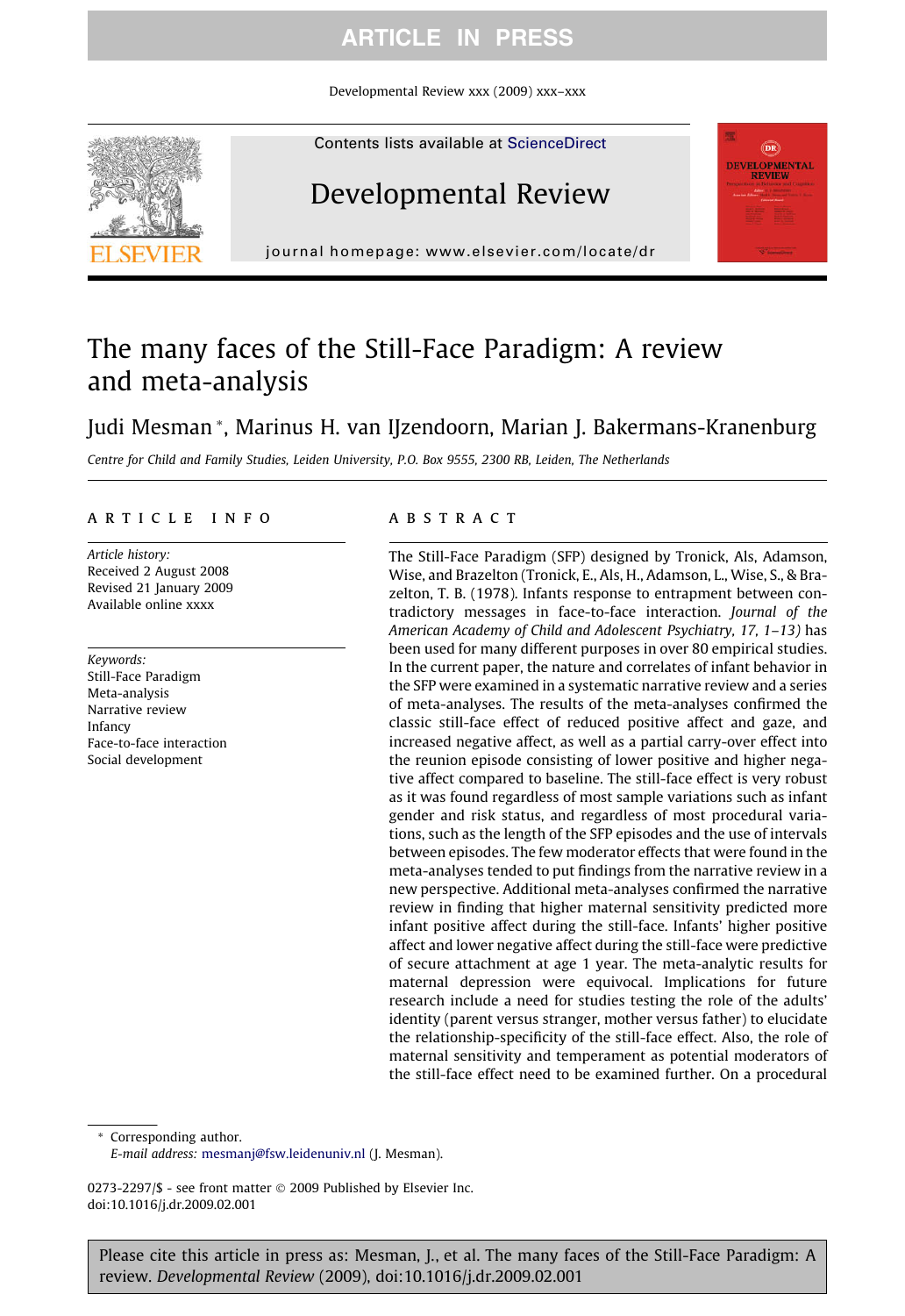2 J. Mesman et al. / Developmental Review xxx (2009) xxx–xxx

level, the effects of the timing of the still-face and of the duration of the reunion on infant responses deserve future research attention. © 2009 Published by Elsevier Inc.

### Introduction

The Still-Face Paradigm (SFP) was first introduced by [Tronick, Als, Adamson, Wise, and Brazelton](#page-42-0) [\(1978\)](#page-42-0) to test the hypothesis that infants are active contributors to social interaction. In the SFP, infants are generally observed in a three-step face-to-face interaction with an adult: (1) a baseline normal interaction episode, (2) the 'still-face' episode in which the adult becomes unresponsive and maintains a neutral facial expression, and (3) a reunion in which the adult resumes normal interaction. The still-face has been found to evoke marked changes in infant behavior, now known as the still-face effect. Infants typically show increased gaze aversion, less smiling and more negative affect during the still-face compared to during normal face-to-face interaction (e.g., [Gusella, Muir, & Tronick, 1988; Kisi](#page-40-0)[levsky et al., 1998; Toda & Fogel, 1993\)](#page-40-0). Since its introduction, many studies have used the SFP for a wide variety of research purposes, showing the versatility of the paradigm. Infant responses to the SFP have not only been found to be related to the quality of parental care-giving (e.g., [Tarabulsy et al.,](#page-42-0) [2003\)](#page-42-0), but are also associated with future adaptation, such as attachment quality (e.g., [Braungart-Rie](#page-39-0)[ker, Garwood, Powers, & Wang, 2001](#page-39-0)) and behavior problems [\(Moore, Cohn, & Campbell, 2001\)](#page-41-0). On the other hand, considerable variations in design, procedures, and outcome measures combined with the lack of a single widely accepted theoretical framework that may explain the still-face effect, make it rather difficult to provide an all-inclusive synthesis of this growing body of research.

The review of the SFP literature by [Adamson and Frick \(2003\)](#page-38-0) provided an insightful historical overview and a comprehensive global picture of the development of the SFP. Their description of the experimental precursors of the still-face effect places the SFP in a valuable historical perspective. Further, they show how contemporary research has contributed to our understanding of infant–adult interaction. However, their review was not intended to give an exhaustive review of all research results regarding the SFP. Thus, specific results are discussed very briefly and for some issues it is only noted that several studies have been conducted, without presenting the results. In addition, the authors noted that their review  $\cdot$ ( $\dots$ ) is a complement to, not a substitution for, theoretical interpretations of robust findings or meta-analyses of the empirical literature (...)" ([Adamson & Frick, 2003, p.](#page-38-0) [453](#page-38-0)). In the first part of the current paper we provide a narrative review of the results of all empirical studies using the SFP. This review aims to provide a structured insight into the themes that have been addressed using the SFP, as well as clarify reasons for and consequences of variations in the basic SFP procedure. In the second part we present the results of a series of meta-analyses that examine the magnitude and potential sample and procedural moderators of the still-face and reunion effects with respect to a variety of infant behaviors. In the third part, major themes from the narrative review are examined in three additional sets of meta-analyses testing the associations of infant behavior in the SFP with quality of attachment, maternal behavior, and maternal depression.

Several theoretical explanations for the classic still-face effect on infants have been proposed. In the first report of the still-face effect, [Tronick et al. \(1978\)](#page-42-0) proposed that the procedure violates the 'rules' of face-to-face communication because the adult partner conveys contradictory information to the infant. The adult looks at the infant, but is completely unresponsive. Eye contact signifies openness to interaction, which is belied by the lack of responsiveness when the infant attempts to engage the adult. As [Tronick et al. \(1978\)](#page-42-0) put it, the mother is ''communicating Hello and Goodbye simultaneously" (p. 11). As a result of this contradiction, the infant reacts with confusion and initially tries to re-establish reciprocity, but eventually grows wary and withdraws from the situation by actively avoiding the sight of the adult and looking away. Apparently, young infants have already formed clear expectations of social interactions, and find even short temporary violations of these expectations upsetting.

In later publications, Tronick and his colleagues formulated the Mutual Regulation Model (MRM) to explain the still-face effect in more detail [\(Gianino & Tronick, 1988; Tronick & Weinberg, 1997](#page-40-0)). The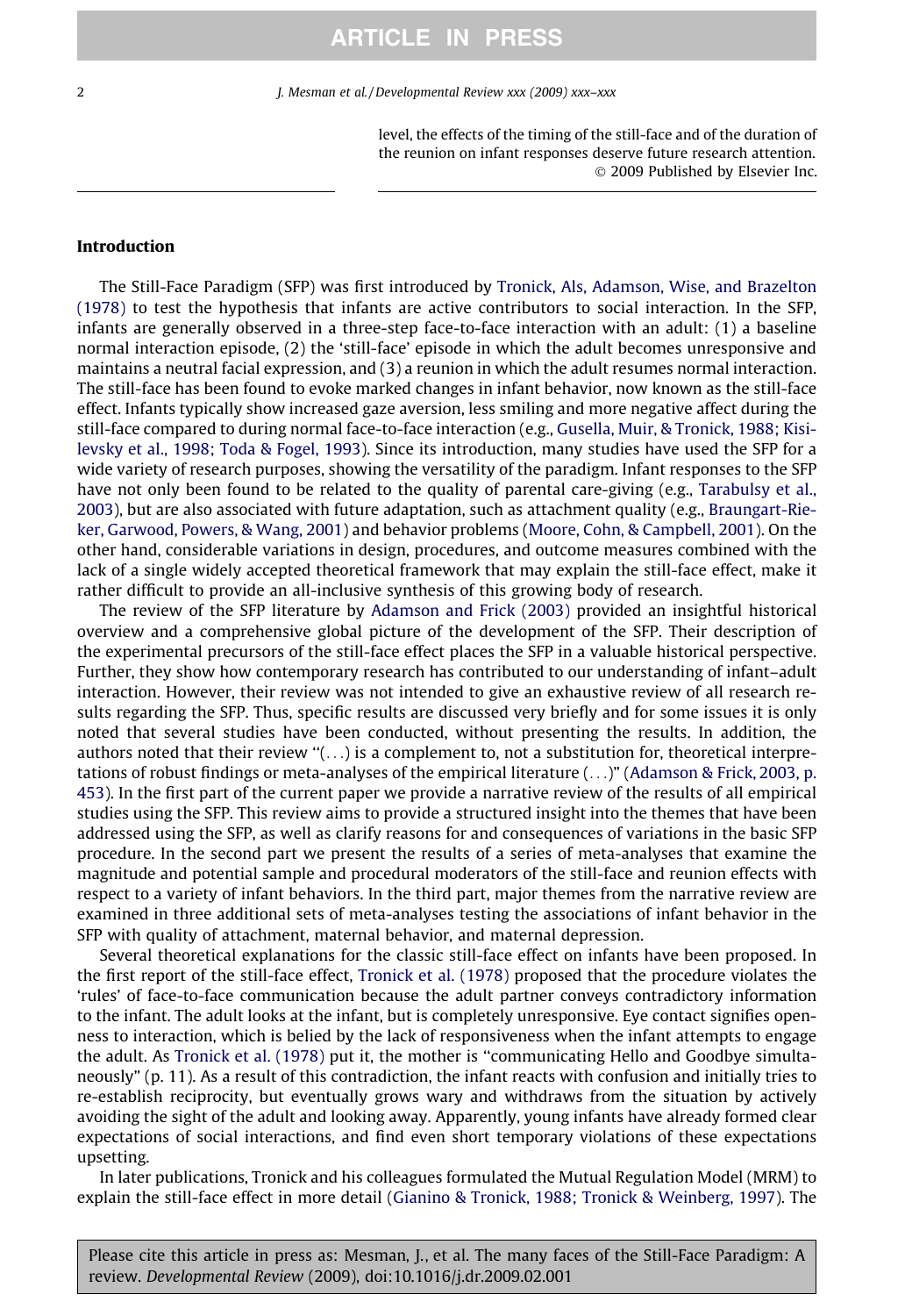### J. Mesman et al. / Developmental Review xxx (2009) xxx–xxx 3

MRM describes mother–infant interaction as jointly regulated toward a state of reciprocity through a process of feedback that operates primarily on an affective level. Infants' affective displays reflect their appraisal of the interaction, and function as powerful communicative messages to the adult partner. Reciprocity is not always achieved however. In fact, imperfect interaction and mismatching of communication is the rule rather than the exception in mother–infant interactions [\(Tronick & Gianino,](#page-42-0) [1986](#page-42-0)). When interacting with a sensitive adult partner, the infant can repair these mismatches by showing affective displays that send the right signal to the adult who will then adjust his or her behavior accordingly. Successful repair gives infants a sense of efficacy for having achieved a change in interaction, and allows them to develop self-regulatory skills [\(Gianino & Tronick, 1988\)](#page-40-0). This chain of events is applicable to 'normal' mismatches that happen regularly in interaction, but in the still-face episode of the SFP, the mismatch is more prolonged, and more intense. Infants' attempts to repair the mismatch by showing negative affect as a message to the adult partner will obviously fail as long as the still-face episode persists. This failure of the infants' interactive regulatory capacities may lead to self-regulation and coping strategies such as gazing away to avoid the stressful stimulus, or self-soothing behavior (e.g., hand-to-mouth actions).

Since then, Tronick has advanced the Dyadic States of Consciousness Model (DSCM) as an elaboration of the MRM ([Tronick, 2005; Tronick et al., 1998](#page-42-0)). A state of consciousness (SOC) is described as an individual's continuously developing knowledge of the world and his relationship to that world. This state is psychobiological as it encompasses a complex organization of body, brain, behavior, and experience [\(Tronick, 2005\)](#page-42-0). An important feature of a SOC is that it can only be 'age-possible' in the sense that the individual's knowledge is constrained by his developmentally determined capacities at a certain time point. A dyadic state of consciousness is formed when successful mutually regulated interactions are achieved. Then, the meanings of the partner's SOC is assimilated into the infant's own SOC which will lead to the infant gaining a more coherent and complex knowledge of the world. This is achieved through affective exchanges that inform the infant of his own self, characteristics of the other person and of his relationship with that person. For example, a mother smiling in response to an infant smile sends the message that he himself is happy, that his mother is friendly and responsive and that the relationship is positive and warm. In the still-face episode of the SFP, a dyadic state of consciousness is impossible because of the unresponsiveness of the adult partner which does not allow for exchanges of affective meaning. This idea is similar to the notion of the confusing simultaneous messages of ''hello" and ''goodbye" that [Tronick et al. \(1978\)](#page-42-0) put forward in their original paper. The infant is forced to rely on its own SOC, which may start to lose coherence as the partner's input is contradictory and impossible to assimilate ([Tronick, 2005\)](#page-42-0).

An alternative theory to explain the still-face effect was proposed by [Field \(1994; Stoller & Field,](#page-40-0) [1982](#page-40-0)), who states that the parent is an important modulator of infant emotion regulation and will ideally provide optimal stimulation and synchronous interaction. If the parent is unavailable, synchrony is lost and the infant's emotions become dysregulated. This leads to changes in the infant's behavior, emotions, and physiological state. In other words, the infant needs an external regulator to achieve optimal arousal levels, and will show disorganization of emotion and behavior when the regulator is absent or non-optimal. According to this model, strangers are less capable at providing optimal stimulation because they are less familiar with the infant's preferences and stimulation thresholds. [Field \(1994\)](#page-40-0) focuses on the effects of parental depression as an example of emotional unavailability and presents evidence that its effects are more severe than those of parental physical absence. In the former case, stimulation is not missing, but is disruptive and noncontingent. In these cases, infants are faced with a chronic lack of an external regulator, which may explain the long-term detrimental effects of parental depression on infants' emotion regulation capacities (e.g., [Field, 1995\)](#page-40-0). The still-face effect is of course more short-lived, but according to this model it is caused by the same mechanism of non-optimal stimulation that leads to emotional disorganization in infants.

Several similar general models about early emotional development and communication have been applied to the SFP. [Fogel \(1982\)](#page-40-0) hypothesized an affective tolerance model, based on the work of [Sol](#page-42-0)[omon \(1980\)](#page-42-0). Fogel's model describes how infants become increasingly more capable of tolerating high-intensity stimulation without withdrawing from the interaction. Infants develop skills to regulate the arousal caused by face-to-face interaction, as evidenced by so-called tension-release cycles as proposed by [Sroufe and Waters \(1976\).](#page-42-0) These cycles are characterized by initial attentive behavior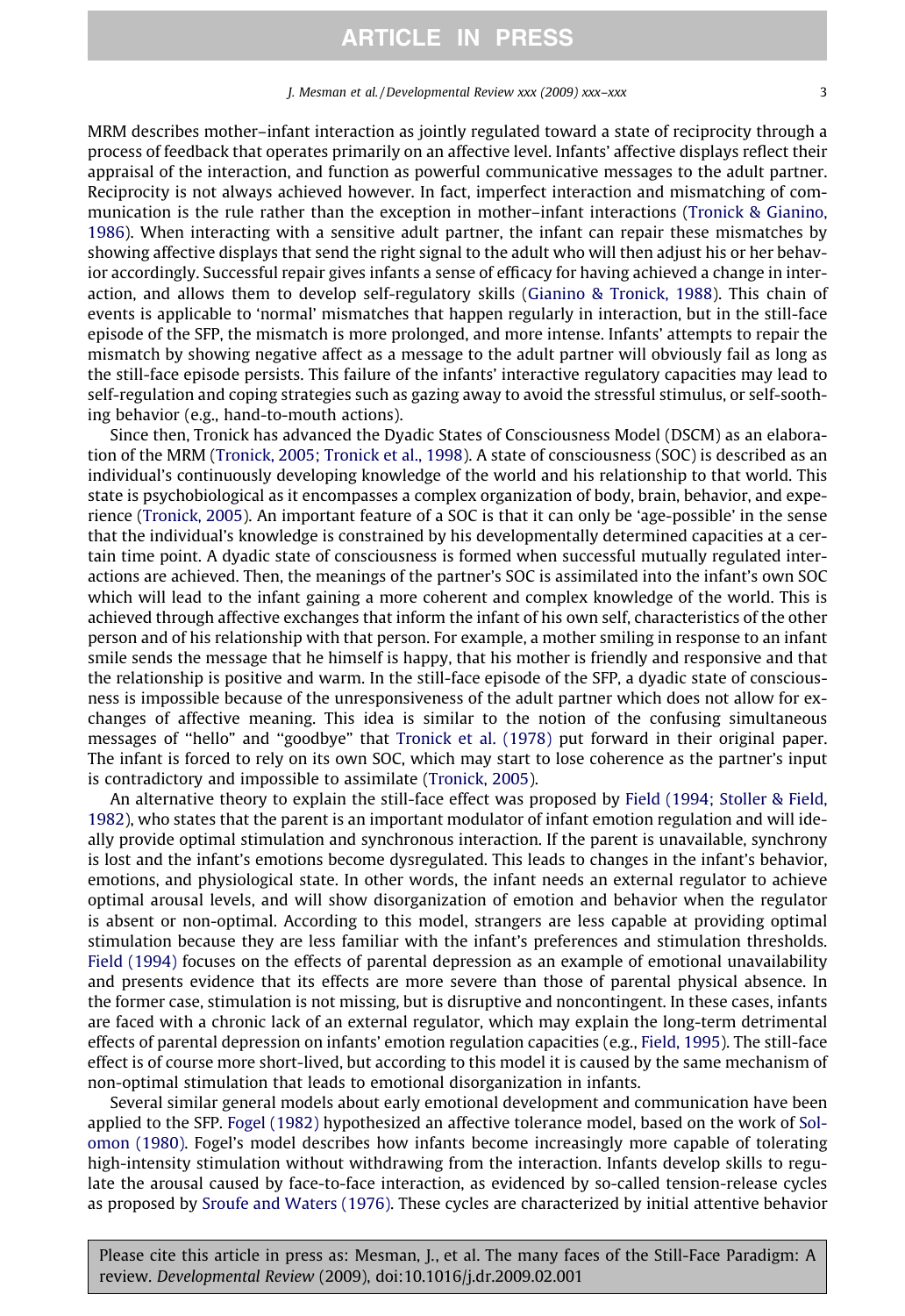accompanied by increased tension as shown by increases in heart rate, followed by a release of tension in the form of smiling or laughter ([Brazelton, Koslowski, Main, Lewis, & Rosenblum, 1974; Sroufe &](#page-39-0) [Waters, 1976](#page-39-0)). The smile seems to function as a regulator of arousal, and as a communicative signal toward the adult partner who can infer that the infant is at an optimal level of arousal. Using these signals, a sensitive and responsive adult can facilitate regulation, which will increase the infant's capacity to tolerate affective arousal. In the SFP, the tension-release cycle is marred by the unresponsive adult and leads to negative affect and attempts to 'escape' by gaze aversion. In a similar vein, [Tre](#page-42-0)[varthen's \(1977\)](#page-42-0) description of intersubjectivity in mother–infant communication contains clear examples of the mother as a regulator of infant affect. Mothers monitor their infants' reactions, imitate them, and adapt the level of stimulation to the expressions of the infants. During these exchanges, mother and infant share affect and intention with each other, fostering the development of infant emotional competence. When mother stops sharing and her intentions are paradoxical, as in the still-face, the infant's attempts at communication fail and lead to confusion and distress [\(Trevarthen,](#page-42-0) [1977\)](#page-42-0).

In sum, several elements of infant emotional development have been proposed to explain the stillface effect. Most emphasize the importance of an adult as a regulator of infant arousal who shares meaning and intent with the infant such that the infant may use the adult as an aid to increasing his self-regulation skills. Further, the infant is an active contributor to the interaction as evidenced by clear signaling to elicit optimal responses from the caregiver. When failing to do so during the still-face episode, the infant is left to regulate its own emotions, which is reflected in increases in negative affect and gaze aversion as the infant has only a limited array of regulatory capacities.

As we have seen, the theoretical explanations of the still-face effect show many similarities, but also differ in their primary focus and details of the processes involved. Just as the theories to explain still-face effect are not definitive, the practical procedure of the SFP is not set in stone. Researchers who are interested in finding out more about the SFP as a procedure may end up as confused as the infants for whom the paradigm was designed. Studies vary considerably in the ways that the SFP is conducted and the paradigm is used for a multitude of purposes. Although most studies use the three-step procedure described above, there are many variations on this basic format. Actually, in the original [Tronick et al. \(1978\)](#page-42-0) paper, the still-face procedure consisted of only two episodes: normal interaction and the still-face episode, separated by an interval of 30 s during which mother would turn away from the infant. The two episodes were presented in counterbalanced order. In the literature since then, most studies use the three-step procedure, and many do not use intervals between phases anymore. However, even within and around the basic three-step procedure, many minor and major variations have been used since 1978. Studies aimed at exploring the effects of specific aspects of the SFP have to vary or add certain elements to find out what their effects are. For instance, touch has been added to the still-face episode (e.g., [Stack &](#page-42-0) [Arnold, 1998\)](#page-42-0), adults have been asked to pose with other facial expressions such as sad or happy ([D'Entremont and Muir, 1997; Rochat, Striano, & Blatt, 2002\)](#page-39-0), and a physical separation from the adult has been added (e.g., [Field, Vega-Lahr, Scafidi, & Goldstein, 1986](#page-40-0)). In other studies, the SFP has been used as a tool for other purposes or special samples that require changes in the procedure. Such variations include having two adults interact with the infant to examine triadic social behavior [\(Fivaz-Depeursinge, Favez, Lavanchy, de Noni, & Frascarolo, 2005](#page-40-0)), or adding an imitation phase in a sample of children with Autism ([Nadel et al., 2000\)](#page-41-0). Variations on the basic procedure have also been used without a clear reason to do so, such as including toys during normal interaction [\(Garrity-Rokous, 1999\)](#page-40-0), or having the child on the mother's lap during an SFP with a stranger [\(Hobson, Patrick, Crandell, Garcia-Perez, & Lee, 2005\)](#page-40-0).

Because of the lack of a uniform approach, a systematic review of all the studies that have used the SFP in some way can provide insight into the reasons for and the consequences of these variations. Nevertheless, a substantial body of research has used a relatively common procedure, using the SFP as a standardized measure of infant–adult interaction. A meta-analysis of these studies can contribute to our understanding of the still-face effect (baseline to still-face), the subsequent recovery effect (still-face to reunion), and a potential carry-over effect (comparing reunion to baseline) in terms of their magnitude for different behaviors, and of potential sample and procedural moderators of these effects.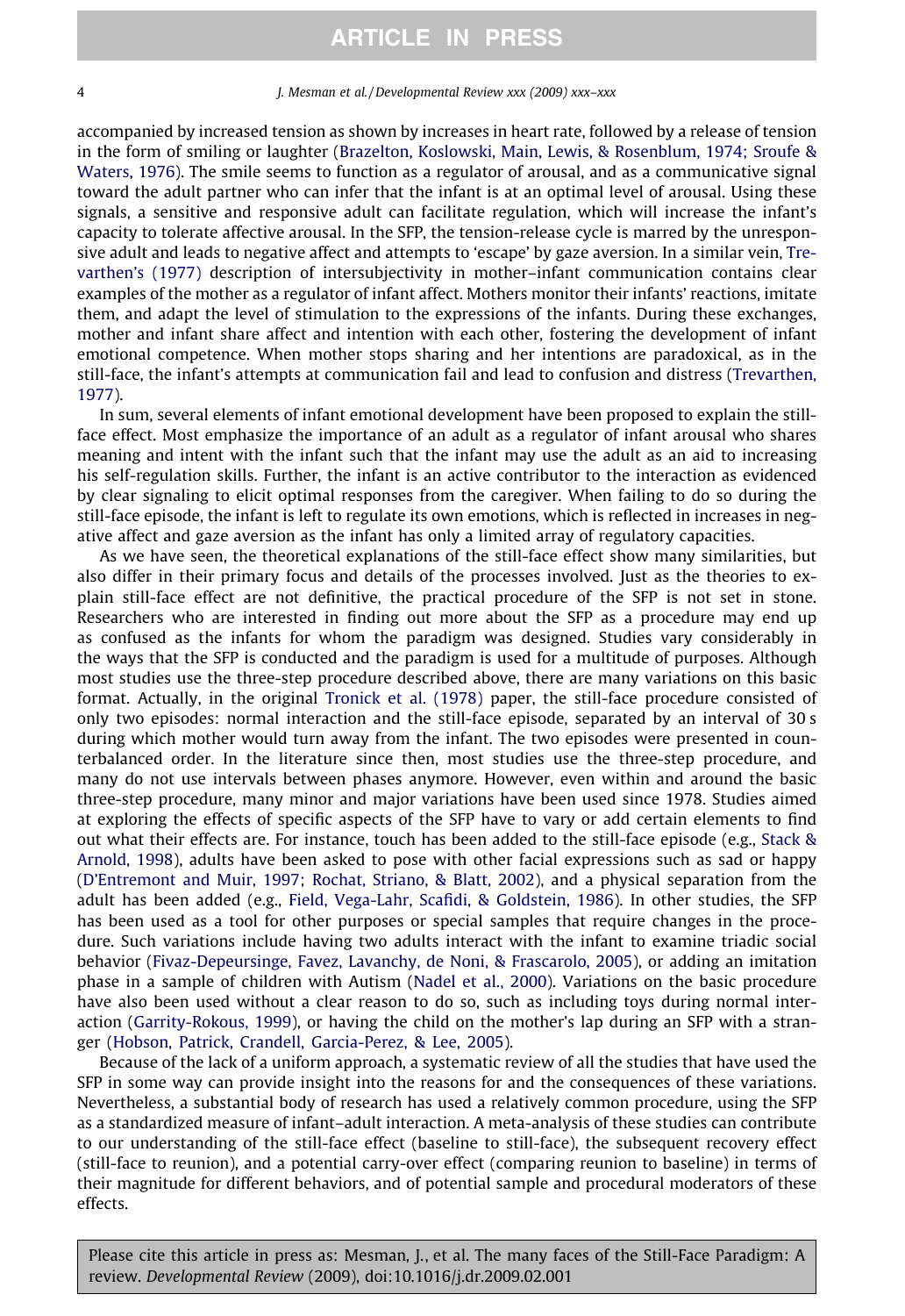### Narrative review

Studies employing the SFP were collected by systematically searching the databases PsycInfo, Web of Science, Dissertation Abstracts International, ERIC, and PAIS, using the keywords 'still-face' and 'still-face'. The majority of publications found in the first three databases were relevant to our meta-analyses. The latter two databases yielded mostly irrelevant publications because of sentences like ''Minorities still-face considerable prejudice." We also conducted a Web of Science search for publications citing the [Tronick et al. \(1978\)](#page-42-0) paper that first described the still-face effect. For this review, we included all studies that use some form of adult still-face with children in combination with an episode of normal interaction, regardless of the specific procedures used. The last searches were completed on October 16, 2007 resulting in a total of 85 studies for the narrative review (some with multiple publications). The review is organized according to salient themes and issues in still-face research. Our first broad categorization of the literature distinguished three types of studies: (1) studies that investigate infant responses to the SFP using different procedures and different samples; (2) studies that examine infant responses to the SFP in relation to some external variable; and (3) studies that go beyond the original SFP to explore new avenues of research. Because these broad categories included too many studies to provide a clear overview of the literature, we then subdivided the categories into more specific themes. Within the first category, we identified the following themes: (A) clarifying the elements of the still-face effect;  $(B)$  infant physiological responses to the still-face  $(C)$ stability of infant responses to the SFP; (D) infant characteristics in relation to the still-face effect. Within the second category we distinguished the themes of (E) maternal behavior in relation to infant responses in the SFP (F) maternal psychopathology in relation to infant responses in the SFP; (G) infant behavior in the SFP in relation to attachment; (H) infant responses to the SFP in relation to other behaviors. Finally, within the third category, two more themes were identified: (I) adaptations of the SFP to special populations of children; and (J) the SFP as a method for other research questions. Each publication was read carefully and labeled according to these nine themes (multiple labels were possible). We will now review the studies according to the nine themes. Studies addressing multiple themes are discussed under more than one heading.

## Clarifying the elements of the still-face effect

The classic still-face effect is characterized by a decrease in gaze and positive affect and an increase in negative affect from baseline to the still-face episode and (partial) recovery during the reunion episode ([Adamson & Frick, 2003; Tronick et al., 1978](#page-38-0)). Some additional changes in infant behaviors that occur when the adult partner becomes still-faced include an increase in motor activity (e.g., [Jamieson, 2004; Lamb, Morrison, & Malkin, 1987; Stoller & Field, 1982\)](#page-40-0) and tactile object- and self-stimulation (e.g., [Moszkowski & Stack, 2007; Rosenblum, McDonough, Muzik, Mill](#page-41-0)[er, & Sameroff, 2002; Tronick et al., 2005\)](#page-41-0). Regarding neutral affect, some studies reported an increase from baseline to still-face ([Abelkop & Frick, 2003; Cassel et al., 2007; Toda & Fogel, 1993](#page-38-0)), while others report a decrease ([Kogan & Carter, 1996; Yirmiya et al., 2006](#page-41-0)). Focusing specifically on hand and arm movements, [Legerstee, Corter, and Kienapple \(1990\)](#page-41-0) showed that during the stillface episode, closed hands co-occurred with gaze aversion, and pointing was preceded by distress and vocalizations. One could argue that these behavior changes are due to the mere passage of time, or to boredom during the passive still-face episode. [Gusella et al. \(1988\)](#page-40-0) presented a between-subjects design comparing the SFP to normal interaction without experimental changes in maternal behavior for the same length of time. Whereas the classic still-face effect and the reunion effect was found for the infants in the SFP-condition, no effects were observed in the no-change condition, which has been confirmed by other studies that included control conditions [\(Cohn & El](#page-39-0)[more, 1988; Haley, 2001; Kisilevsky et al., 1998\)](#page-39-0).

An important issue in clarifying the still-face effect concerns the infant's interpretation of the reason for the break in contact during the still-face. Do infants react simply to the loss of contingent social interaction, regardless of the meaning attached to this loss? Or is the confusion about the adult's intentions (looking at the infant while remaining unresponsive) the main cause of infant distress?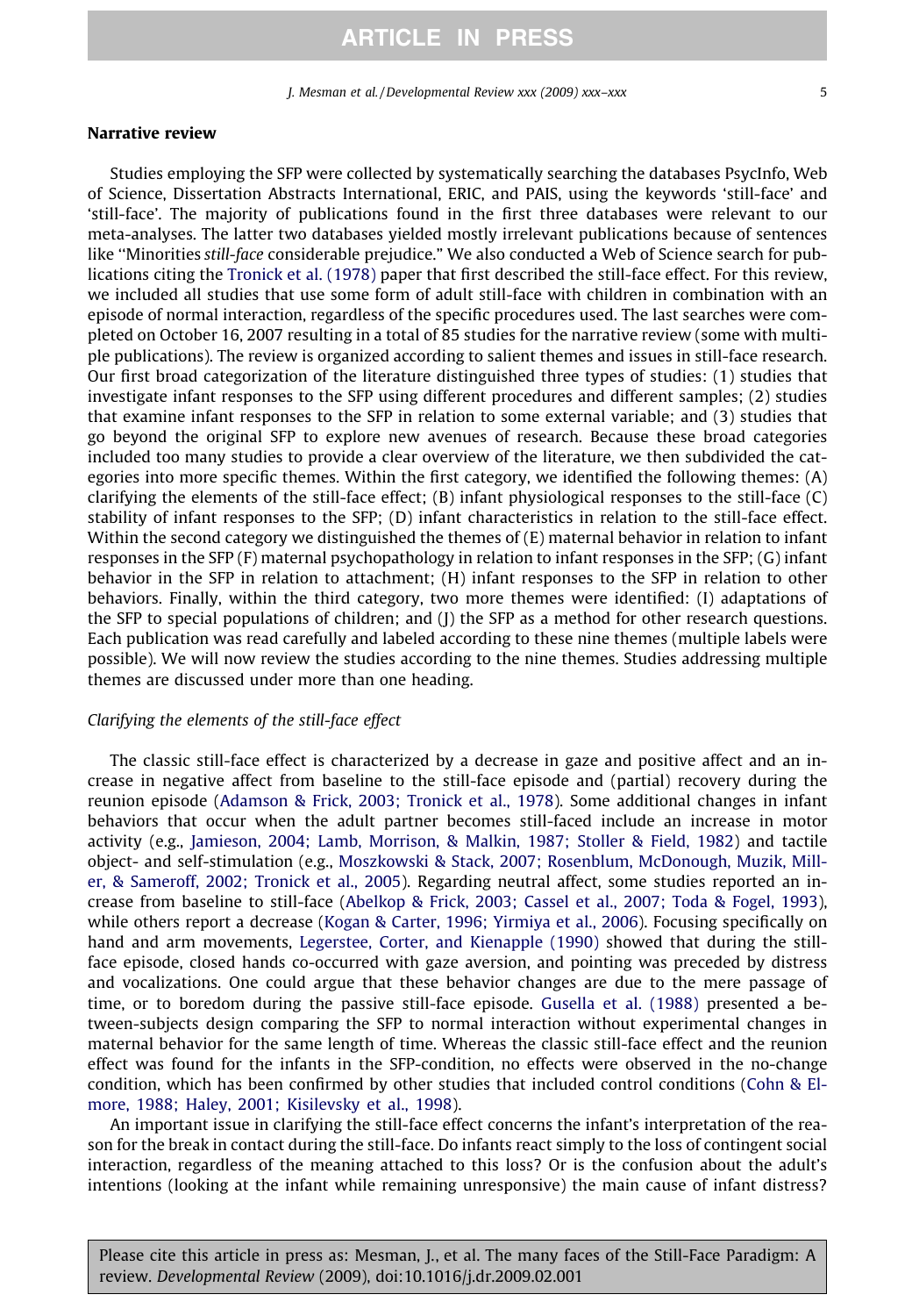#### 6 J. Mesman et al. / Developmental Review xxx (2009) xxx–xxx

The first evidence in support of the second hypothesis comes from [Murray and Trevarthen \(1985\)](#page-41-0). They showed that infants are more distressed by a parent's still-face than by the parent turning away from them to chat with another person. In line with these findings, [Field, Vega-Lahr](#page-40-0) et al. (1986) reported that the still-face episode was more stressful to 4-month-old infants than a brief separation from mother, as evidenced by higher increases in negative affect. More recently, [Legerstee and Mark](#page-41-0)[ova \(2007\)](#page-41-0) found that infants aged 3, 6, and 9 months only displayed negative affect in response to mothers' regular still-face and not in response to mothers who put on a mask while maintaining eye contact and continuing vocal interaction, or to mothers who drank from a bottle while maintaining eye contact. These studies suggest that the loss of contingent interaction is not solely responsible for the still-face effect, but that the unexpected combination of mothers' gaze and unresponsiveness may play an important role, as infants do not react negatively to breaks in interaction that provide an obvious reason for the cessation of interaction. Three other studies reported different results. Infants' responses to the still-face did not distinguish between an adult gazing at or above the infant during the still-face ([Delgado, Messinger, & Yale, 2002](#page-39-0)), nor between still-face conditions in which the adult either looked at the infant, at a wall, or at another person, or turned toward a sound ([Striano, 2004](#page-42-0)) or between a still-face directed at the infant or directed toward another infant next to the infant ([Cleve](#page-39-0)[land, Kobiella, & Striano, 2006](#page-39-0)). However, the distinctions between the still-face conditions in these studies may have been too subtle to represent variations in adult intention.

The still-face episode represents a sudden change in interaction on several levels. The unresponsiveness and absence of contingent interaction consists of the cessation of vocal cues, facial cues, and tactile stimulation. The question is whether these three elements contribute equally to the still-face effect. [Gusella et al. \(1988\)](#page-40-0) found that the still-face effect was not present in 3-month-olds when mothers were instructed not to touch their infants during normal interaction. Still-face effect in 6-month-olds was maintained regardless of the absence or presence of touch. In a related vein, two studies by [Stack and Muir \(1990\);](#page-42-0) (1992) in 3- to 6-month-olds and one by [Stack and LePage](#page-42-0) [\(1996\)](#page-42-0) in 5-month-olds showed that allowing touch during the still-face episode significantly reduces the still-face effect. Further, mothers were able to elicit specific behaviors from their 5-month-old infants when instructed to do so by using only touch accompanied by a still-face [\(Stack & Arnold, 1998](#page-42-0)). In addition to the examination of the role of touch, [Gusella et al. \(1988\)](#page-40-0) also looked at the contribution of facial and vocal cues to the still-face effect. They used a closed-circuit television setup (infants interacting with mother via a television screen) to test the influence of facial and vocal cues on 6-montholds. Infants were exposed to the SFP with the second episode varying in the cessation of both vocal and facial cues, cessation of facial cues only, or cessation of vocal cues only. The results showed that the lack of facial cues produced the still-face effect, whereas the lack of vocal cues did not. This finding was replicated by [Striano and Bertin \(2004\)](#page-42-0) in a sample of 4-month-olds. These results may simply reflect infants' preference for moving stimuli. However, in a study by [Ellsworth, Muir, and Hains](#page-39-0) [\(1993\)](#page-39-0) infants gazed more at moving than stationary objects or people, but infant positive affect only differentiated between movement and stillness in people, and not in objects. Further, [Legerstee, Pom](#page-41-0)[erleau, Malcuit, and Feider \(1987\)](#page-41-0) found that at the age of 17 weeks, infants produced negative vocalizations significantly more often to inactive mothers than to inactive or active strangers or dolls. At age 34 weeks these vocalizations occurred with the same frequency toward inactive mothers and strangers and rarely toward the dolls. As [Legerstee et al. \(1987\)](#page-41-0) state, these findings suggest that a general preference for movement can not explain the changes in affect found with the SFP, but are likely to be due to the reciprocal nature of human interaction.

Elaborating on the importance of facial cues, two studies examined the effect of different facial expressions during the still-face ([D'Entremont and Muir, 1997; Rochat et al., 2002\)](#page-39-0). In 4- and 6 month-olds, the type of facial expression (happy, sad, and neutral) did not influence the still-face effect with respect to smiling and gazing, but in 2-month-olds a reduced effect on smiling (i.e., a smaller decrease in smiling from baseline to still-face) was found for infants exposed to the happy still-face ([Rochat et al., 2002\)](#page-41-0). In 5-month-olds, differences in facial expressions did not influence the still-face effect regarding infant attention, affect, and grimacing, but did result in somewhat more smiling to the happy still-face than to the sad and neutral faces ([D'Entremont and Muir, 1997\)](#page-39-0). In a related vein, [Thomas \(2002\)](#page-42-0) showed that 3-month-old infants did not display an increase in negative affect when mothers closed their eyes but continued contingent interaction, whereas infants did show more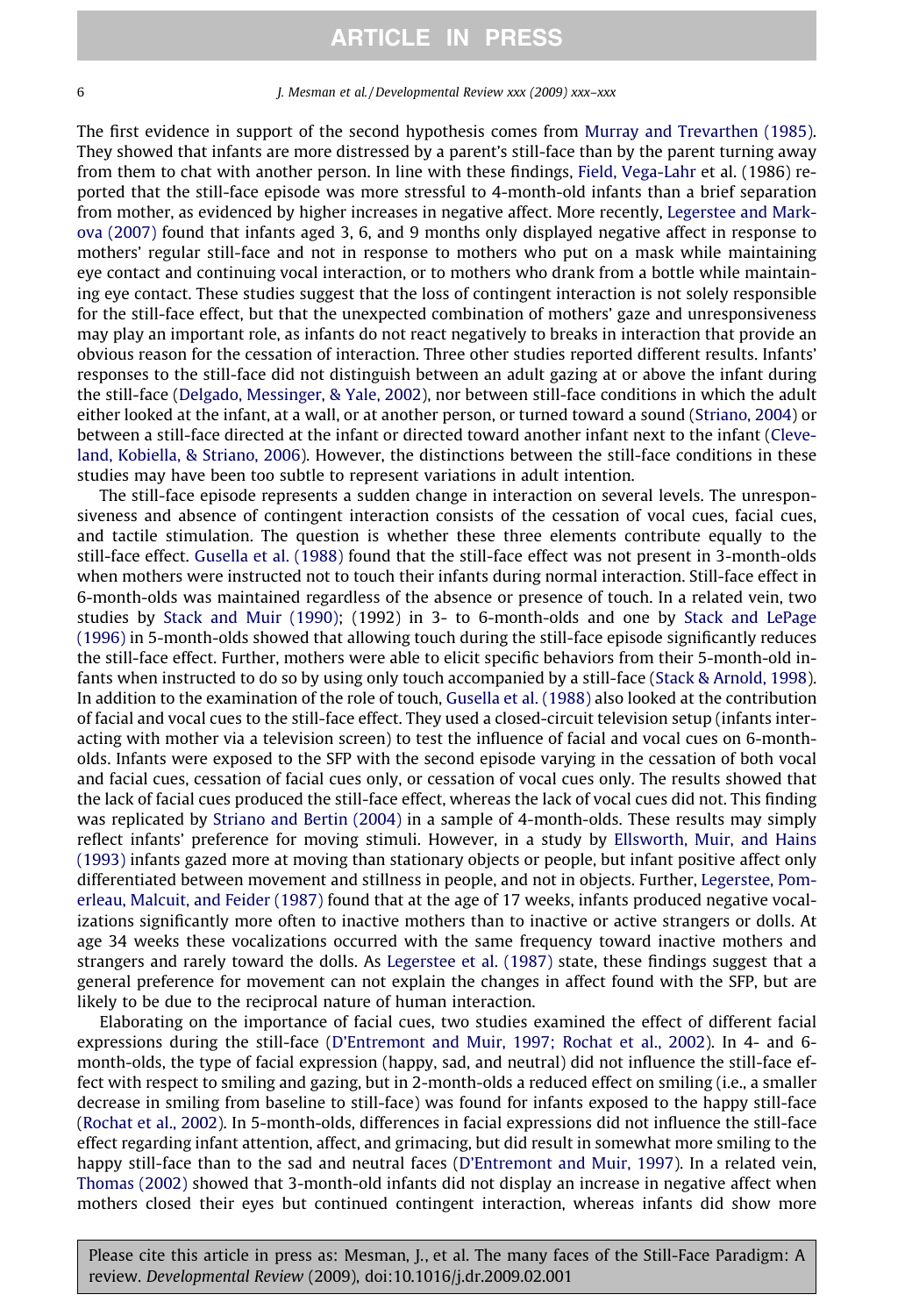negative affect in a subsequent still-face with mothers' eyes closed. However, Papoušek (1984, cited in [Papoušek, 2007](#page-41-0)) did find increases in negative affect and gaze aversion when mothers were asked to close their eyes but to continue interaction with their 3-month-olds. According to Papoušek, the interaction had lost contingency because the mother could not respond to visual cues anymore, which contradicts the 'continued contingent interaction' of mothers with their eyes closed as presented by [Thomas \(2002\).](#page-42-0)

Another issue is that of the timing of the break in interaction. As shown in the introduction, mother–infant face-to-face interactions consist of cycles that represent the level of arousal of the infant. In non-distressing interaction, such cycles start with the infant orienting toward the adult, followed by increasing arousal with a peak that is shown by smiling, followed by a decrease in arousal and attention ([Brazelton et al., 1974\)](#page-39-0). Considering this, the timing of a break in interaction as in the SFP may be related to different responses from infants. Two studies investigated this issue by prompting mothers to start the still-face episode depending on the behavior of the infant [\(Fogel,](#page-40-0) [Diamond, Langhorst, & Demos, 1982; Stoller & Field, 1982\)](#page-40-0). One group of mothers was signaled to start the still-face when the experimenter observed the infant's first-look toward mother (low arousal, the beginning of a cycle). The other group was signaled to start the still-face when the infant first smiled (high arousal, peak of a cycle). Results showed that infants in the first-look group were more distressed by the still-face [\(Stoller & Field, 1982\)](#page-42-0) and during the reunion episode [\(Fogel et al., 1982\)](#page-40-0) than the first-smile infants. These findings support the idea that although the still-face effect is found in both conditions, the still-face onset at a point when the infant is preparing for interaction is more disturbing than a break after the natural 'end-point' of interaction has already been reached (i.e., when the infant smiles).

A final issue regarding the still-face effect is that of the identity of the adult posing the still-face. In most studies, this is the mother of the infant, but in a substantial number of other studies, an adult stranger conducts the SFP with the infant. Only two studies have directly compared infants' responses to mothers versus strangers in the SFP. [Lamb et al. \(1987\)](#page-41-0) found few significant effects of adult identity on infant behavior (ages 1–7 months). Infants did exhibit more solicitation/orientation toward strangers than mothers and more aversion to mothers than to strangers. Lamb et al. note that 'infants seemed to enjoy interacting with the novel person, even when she was unresponsive'. Similarly, [Kisi](#page-40-0)[levsky et al. \(1998\)](#page-40-0) found that infants smiled more at the strangers than at their mothers during baseline and reunion, but that smiling was the same for the two adult partners during the still-face. Infants showed a still-face effect with both partners, but this was less pronounced with mothers than with strangers. Overall, infants grimaced more at their mothers than at the strangers. There were some order effects however, suggesting that infants who first interacted with the stranger subsequently smiled less and grimaced more with their mothers. Only three studies have observed infants with their fathers and their mothers [\(Braungart-Rieker, Courtney, & Garwood, 1999; Forbes, Cohn, Allen,](#page-39-0) [& Lewinsohn, 2004; Kisilevsky et al., 1998](#page-39-0)), and only one of those directly compared infant responses to the parents, reporting no differences in infant positive and negative affect in the still-face episode for mother–infant and father-infant dyads ([Forbes et al., 2004](#page-40-0)).

In sum, the studies described in this section suggest that the effect of the still-face is not due to boredom, but is produced by the loss of social interaction with a person, but most importantly by the conflicting messages of the adult who looks at the infant but does not engage in interaction. In terms of aspects of interaction, the effect seems to be for a large part due to the loss of tactile stimulation and facial cues, rather than vocal cues. Initiating the still-face when the infant is about to engage the adult in interaction is more distressing than initiation when the infant has reached a peak in arousal during an interaction sequence. The identity of the adult partner may influence infant responses, but there are too few studies directly comparing the two to draw firm conclusions.

## Infant physiological responses to the still-face

The still-face effect has been predominantly described in terms of infant behaviors. To add to our understanding of the nature of infants' responses to the still-face, eight studies examined infant physiological responses during the SFP. Cardiac activity was the focus of seven of the eight studies. Overall, these studies show that heart rate increases from baseline to the still-face episode and decreases again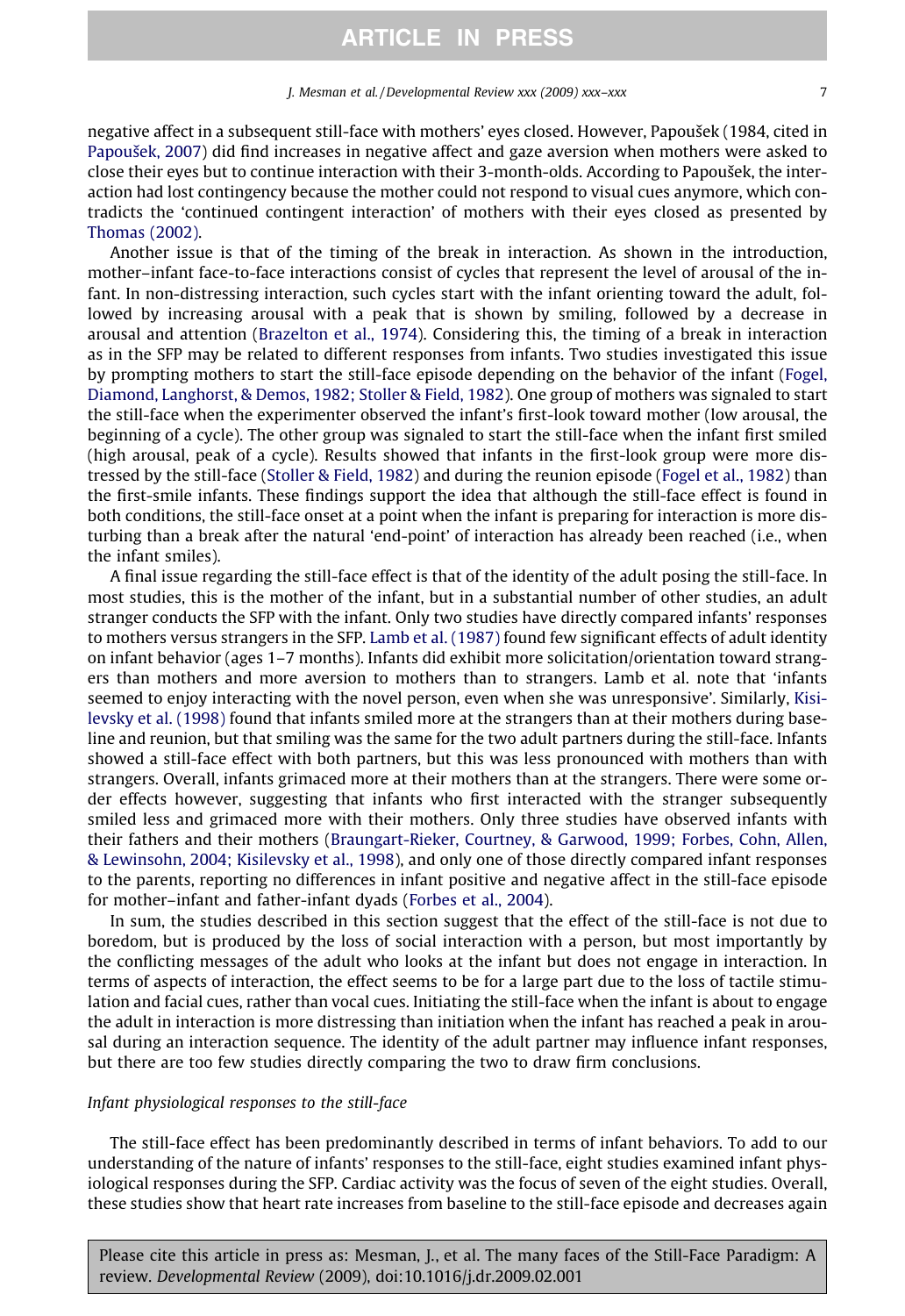in the reunion episode ([Haley, Handmaker, & Lowe, 2006; Haley & Stansbury, 2003; Ham & Tronick,](#page-40-0) [2006; Weinberg & Tronick, 1996\)](#page-40-0). As would be expected, heart rate and vagal tone show the opposite pattern, with decreases from baseline to still-face and increases from still-face to reunion ([Bazhenova,](#page-39-0) [Plonskaia, & Porges, 2001; Ham & Tronick, 2006; Moore & Calkins, 2004; Weinberg & Tronick, 1996](#page-39-0)). [Stoller and Field \(1982\)](#page-42-0) examined the 5 s prior to the onset of the still-face and the 10 s following the onset of the still-face. By the fourth second after the onset of the still-face, infants showed a heart rate deceleration, followed by an acceleration at 7 s. Stoller and Field suggest that infants first show an orienting response to find out what is happening, followed quickly by the expected aversive response. Only a few studies reported on the baseline–reunion comparison. Two studies show no differences between baseline and reunion in vagal tone [\(Moore & Calkins, 2004; Weinberg & Tronick, 1996](#page-41-0)), whereas heart rate was significantly shorter in the reunion than the baseline episode [\(Moore & Calkins, 2004](#page-41-0)). Three studies measured cortisol levels in infants before and 20–30 min after the SFP. Two of these studies ([Haley et al., 2006; Haley & Stansbury, 2003](#page-40-0)) modified the basic SFP by adding an extra still-face and reunion sequence in two studies to enhance elicitation of a cortisol response and found significant increases in cortisol levels from before to after the SFP. One study also examined skin conductance and revealed a pattern of increasing skin conductance across the SFP [\(Ham & Tronick, 2006](#page-40-0)).

There is evidence that the physiological patterns described above vary depending on infant and mother characteristics and their behavior during the SFP. [Ham and Tronick \(2006\)](#page-40-0) differentiated between four types of infants: those who protest during the still-face, but less during the reunion ( $n = 4$ ), infants who protest during the still-face and increase protest during the reunion ( $n = 2$ ), infants who do not protest during either the still-face or the reunion ( $n = 5$ ), and infants who did not protest during the still-face, but did protest during the reunion ( $n = 1$ ). Results showed that the infants who increased their level of protest displayed an increase in heart rate from the still-face to the reunion. Further, the decrease in vagal tone from baseline to still-face seemed to occur only in the infants who did not protest during the still-face. In addition, the infant who did not protest during the still-face but started protesting during the reunion showed a decrease of SC across the SFP ([Ham & Tronick, 2006](#page-40-0)). In the study by [Moore and Calkins \(2004\)](#page-41-0), infants who did not show the suppression of vagal tone from baseline to still-face displayed less positive affect, higher heart rate reactivity and more vagal suppression during the baseline and reunion, as well as lower synchrony with their mothers. In a study by [Lewis](#page-41-0) [and Ramsay \(2005\),](#page-41-0) infants' cortisol responses were significantly related to their emotional responses to the SFP. Specifically, decreases in joy and increases in sadness were related to increases in cortisol levels, whereas changes in anger and interest were not related to changes in cortisol. Investigating parental responsiveness in relation to heart rate reactivity during the modified SFP (two still-faces, two reunions), [Haley and Stansbury \(2003\)](#page-40-0), showed decreases in heart rate from the second still-face to the second reunion in infants of responsive parents, whereas increases in their heart rate were found for infants of parents scoring low on responsiveness. Finally, [Haley et al. \(2006\)](#page-40-0) reported that higher levels of prenatal alcohol exposure were related to greater cortisol reactivity to the SFP.

In sum, these studies provide physiological support for the classic still-face effect in terms of increases in distress from baseline to still-face and a decrease during the reunion. Heart rate increases from baseline to still-face and decreases from still-face to reunion, whereas vagal tone and heart rate show the opposite effect. Cortisol levels and skin conductance appear to increase across the SFP, but these effects require replication. In addition, infant and mother characteristics may influence infant physiological responses to the SFP.

## Stability of infant responses to the SFP

Three studies have reported on the longitudinal stability of infant responses to the SFP. [Toda and](#page-42-0) [Fogel \(1993\)](#page-42-0) found no significant correlations between negative affect, smiling, and gazing during the SFP between ages 3 and 6 months. Similarly, [Cossette, Pomerleau, Malcuit, and Kaczorowski](#page-39-0) [\(1996\)](#page-39-0) found no significant associations between emotional expressions (joy, negative, neutral, interest) at ages 2.5 and 5 months for any of the SFP episodes. For negative affect, [Moore et al. \(2001\)](#page-41-0) reported significant stability between 4 and 6 months, but not between 2 and 4 months. Gaze aversion was stable between 2 and 4 months and between 4 and 6 months. Positive affect and crying showed no stability between any of the three ages. Overall, infant responses to the SFP do not seem to be very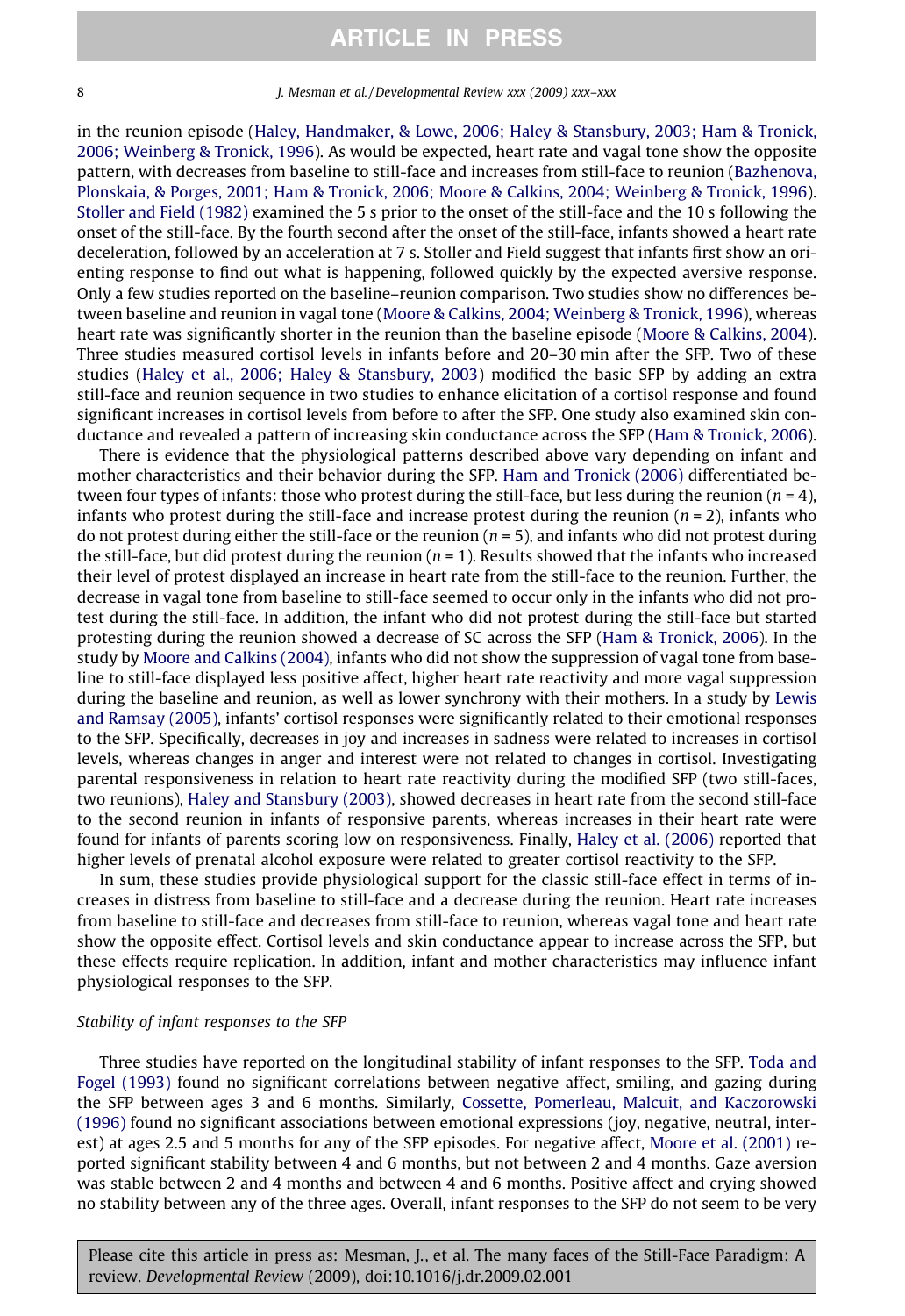stable. However, the relatively large time intervals in the three studies reviewed here preclude conclusions about test-retest reliability.

## Infant characteristics in relation to the still-face effect

Surprisingly, relatively few studies have examined the influence of infant characteristics on the still-face effect. This is probably because historically the still-face literature has predominantly focused on normative development, and therefore less on individual variations. Nevertheless, there are some studies that report on individual variations in the still-face effect as a function of infant characteristics.

First, several studies have compared the still-face effect in infants of different ages, although not as many as might be expected. The original SFP as reported by [Tronick et al. \(1978\)](#page-42-0) was conducted with infants aged 1–4 months, and the classic still-face effect was observed at all ages in their study. [Bertin](#page-39-0) [and Striano \(2006\)](#page-39-0) used the SFP with newborns (about 4 days old), 1.5-month-olds, and 3-month-old infants. The two older groups showed the typical decrease in gaze and positive affect from baseline to still-face, whereas the newborns did not. In a longitudinal study by [Toda and Fogel \(1993\),](#page-42-0) the pattern of increase in negative affect from baseline to still-face and increase from still-face to reunion was significantly less pronounced at age 6 months than at 3 months. Three-month-olds gazed at their mothers three times as much as 6-month-olds during the still-face, a finding which was also reported by [Stack and Muir \(1990\)](#page-42-0) for the same age groups and by [Abelkop and Frick \(2003\)](#page-38-0) for 4- versus 6 month-olds. [Striano and Liszkowski \(2005\)](#page-42-0) also found that the still-face effect for gaze was larger in 3-month-olds than in 6- and 9-month-olds, and that the youngest children smiled more across episodes. Further, smiling was reduced from baseline to still-face only for 3- and 6-month-olds, but not for 9-month-olds. [Cossette et al. \(1996\)](#page-39-0) also found that the reduction in gaze from baseline to still-face was significant only at age 2.5 months and not for 5-month-olds. [Forbes et al. \(2004\)](#page-40-0) found that across the SFP, infants spent more time in positive affect at 6 months than at 3 months. Results reported by [Lamb et al. \(1987\)](#page-41-0) suggest quadratic functions for age-effects on infant behavior during the SFP in a longitudinal study from age 1 to 7 months. Across episodes, there seems to be a peak around 3–5 months for behaviors such as brow knitting, looking at mother, and hand-to-mouth actions. Distress levels did not change significantly across ages, and there was only a chance number of age by episode interactions, suggesting no specific age-effects on changes between episodes. [Striano and Rochat](#page-42-0) [\(1999\)](#page-42-0) found no significant age-effects on infant behavior in the SFP for 7- versus 10-month-olds.

The second infant variable of interest is gender. Most studies that examine gender do not find main effects on infant behavior during the SFP ([Abelkop & Frick, 2003; Cossette et al., 1996; Forbes et al.,](#page-38-0) [2004; Garrity-Rokous, 1999; Haley & Stansbury, 2003; Hart, Carrington, Tronick, & Carroll, 2004; Lowe,](#page-38-0) [Handmaker, & Aragón, 2006; Stack & Muir, 1990; Toda & Fogel, 1993; Weinberg, Olson, Beeghly, & Tro](#page-38-0)[nick, 2006; Yirmiya et al., 2006](#page-38-0)). A few studies do report main effects. In a study of 3-4-month-old infants, [Mayes and Carter \(1990\)](#page-41-0) reported more intensely negative responses to the still-face in girls than in boys. Similarly, [Braungart-Rieker, Garwood, Powers, and Notaro \(1998\)](#page-39-0) reported less positive affect and more object orientation for girls compared to boys in the still-face episode at age 4 months, and in another report on the same study, boys showed more negative emotionality during the still-face episode, whereas girls showed more self-comforting [\(Braungart-Rieker et al., 1999\)](#page-39-0). In a study of 6 month-old infants by [Weinberg, Tronick, Cohn, and Olson \(1999\)](#page-42-0) however, male infants showed more negative affect than female infants during the still-face episode. Further, [Toda and Fogel \(1993\),](#page-42-0) report that at age 3–6 months, girls show more looking around the room across the SFP compared to boys. Some interaction effects with gender have been reported. [Haley and Stansbury \(2003\)](#page-40-0) found a significant gender by episode interaction effect in infants aged 5–6 months, with males showing a decrease and females an increase in negative affect from the still-face to the reunion episode. [Weinberg et al.](#page-42-0) [\(2006\)](#page-42-0) reported that sons of mothers with high levels of depressive symptoms showed more negative affect during the reunion episode than other infants. Finally, [Lowe et al. \(2006\)](#page-41-0) reported an interaction of gender by maternal drinking, which showed that more maternal drinking during pregnancy was related to more negative affect during the reunion in girls, but not in boys (age 6 months).

A third infant variable that has been studied in relation to the still-face effect reflect infant risk status. The following risk groups have been examined using the SFP: siblings of children with autism,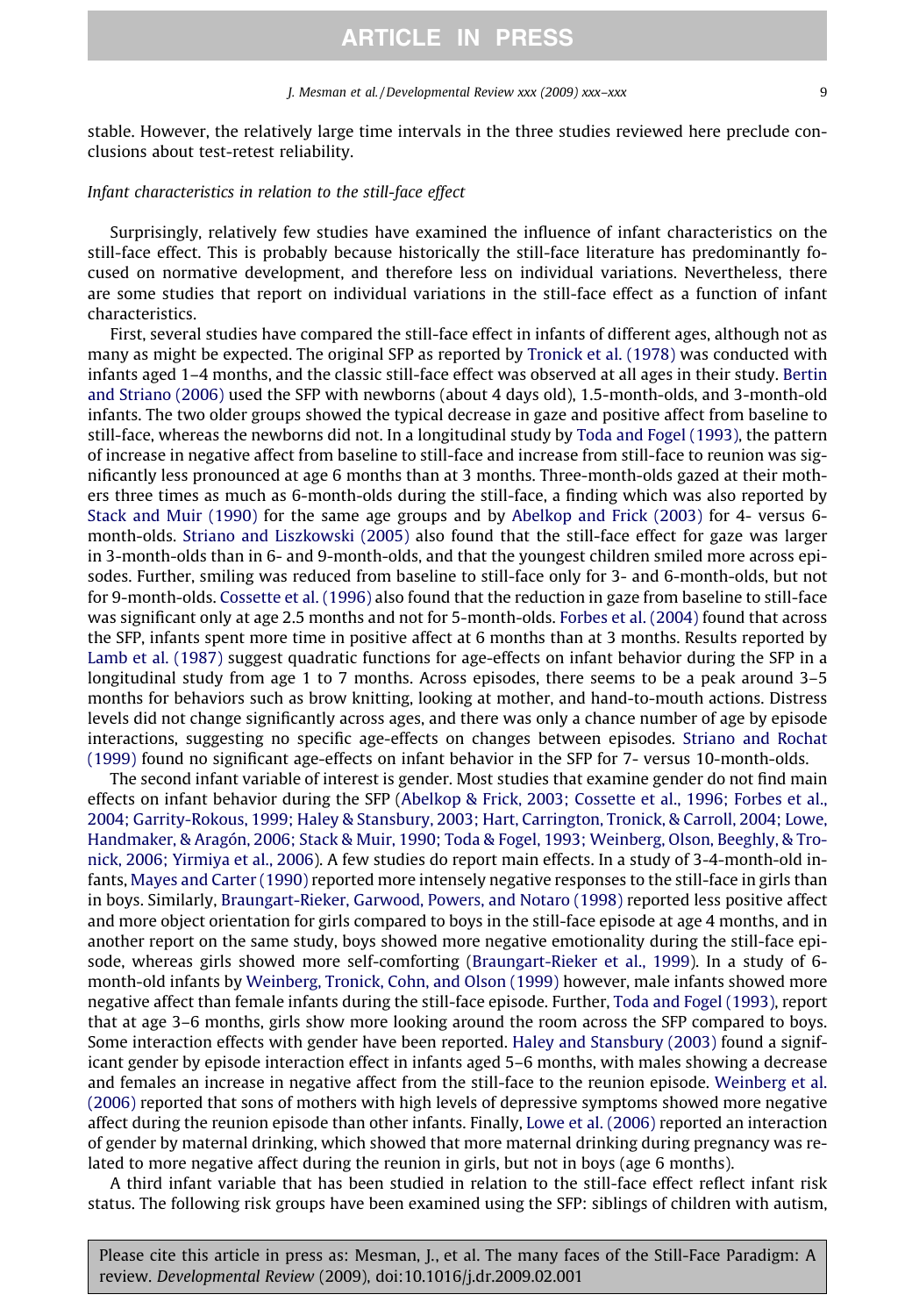10 J. Mesman et al. / Developmental Review xxx (2009) xxx–xxx

infants exposed to substances in utero, premature infants, and deaf infants. Three studies compared infants with siblings with autism to infants with typically developing siblings, and all report that the reactions of at-risk infants to the SFP are very similar to those found in comparison infants [\(Cassel](#page-39-0) [et al., 2007; Merin, Young, Ozonoff, & Rogers, 2007; Yirmiya et al., 2006](#page-39-0)). One study did report that the infants at-risk for autism were less upset by the still-face as evidenced by significantly less still-face episodes that had to be terminated early because of infant crying ([Yirmiya et al., 2006](#page-42-0)). However, using percentages of time no significant differences between the two groups were found on negative and positive affect. Some other differences in infant behavior between the groups were found, but these pertained to the procedure as a whole, showing general differences in social behavior between the groups, but not differences specific to their response to the still-face.

Prenatal substance exposure is a second infant risk variable. One study investigated the SFP responses of infants exposed to alcohol in utero ([Haley et al., 2006; Lowe et al., 2006](#page-40-0)). During the baseline episode, infant affect was more positive for higher levels of self-reported maternal drinking during pregnancy, but levels of alcohol consumption were related to more negative affect during the reunion episode only in girls. [Bendersky and Lewis \(1998\)](#page-39-0) reported that infants exposed to cocaine in utero showed more negative affect, but not less positive affect in the reunion episode than non-exposed infants at age 4 months. They found no differences between groups during the still-face episode on positive or negative affect. In a study of a sample of no less than 695 infants aged 4 months, [Tronick et al.](#page-42-0) [\(2005\)](#page-42-0) reported only differences between infants exposed to cocaine and comparison infants regarding their behavior across the three episodes, with less object engagement, higher social monitoring, more dyadic affective mismatches and fewer autonomic stress indicators in cocaine-exposed infants. When distinguishing different levels of cocaine exposure, infants in the heavy exposure group show more passive-withdrawn behavior. It is unclear whether these results represent differences in these infants' responses in general, or whether they are specific to their reactions to the still-face perturbation.

Finally, two other infant risk variables have been studied in the context of the SFP: prematurity and deafness. [Segal et al. \(1995\)](#page-41-0) reported that 7-month-old preterm and full-term infants showed the classic still-face effect of decreased smiling from baseline to still-face, and increased smiling from stillface to reunion. The carry-over effect of less big smiles in the reunion episode compared to the baseline was found only in full-term infants. However, this difference is likely to be due to the much lower baseline level of big smiles in preterm infants. In another study the responses of 9-month-old deaf and hearing infants to their hearing mothers' still-face were compared [\(Koester, 1995; Koester & Meadow-](#page-41-0)[Orlans, 1999](#page-41-0)). Results showed two groups by episode interactions, indicating that deaf infants use more self-comforting behaviors during the still-face episode than hearing infants, and decrease social signaling when mother assumes the still-face whereas hearing infants increase social signaling at this point. In addition, deaf infants show less social signaling in all episodes.

Surprisingly, we only found two studies that reported on the effects of infant temperament on their responses to the SFP. [Braungart-Rieker et al. \(1998\)](#page-39-0) found that parent ratings of infant negative temperament were related to lower levels of infant self-comforting behaviors during the still-face at age 4 months. Observed negative temperament predicted lower levels of object orientation during the stillface in a regression model that also included other variables such as maternal sensitivity, and infant gender. In a study by [Tarabulsy et al. \(2003\)](#page-42-0), maternal ratings of infant difficultness did not predict infant affect or self-soothing during the still-face in a regression model that included five other predictors, including maternal behavior and temperament by maternal behavior interactions that were significant (see section Stability of infant responses to the SFP). Two other studies did assess temperament as well as infant behavior in the SFP, but did not report the link between the two constructs ([Fuertes, Lopes dos Santos, Beeghly, & Tronick, 2006; Jamieson, 2004\)](#page-40-0).

Regarding children's ethnicity, it is noteworthy that the large majority of studies using the SFP have been conducted in White samples. Two studies reported on other ethnic groups, including a Chinese sample [\(Kisilevsky et al., 1998](#page-40-0)) and an African American sample ([Segal et al., 1995\)](#page-41-0). In both samples, the expected still-face effect was found.

The studies reviewed here suggest that the still-face effect is present from age 1 month, but not in newborns, and that the still-face effect and some specific behaviors may become less pronounced from about 6 months onwards. Gender does not have a strong main effect on infant behavior in the SFP, but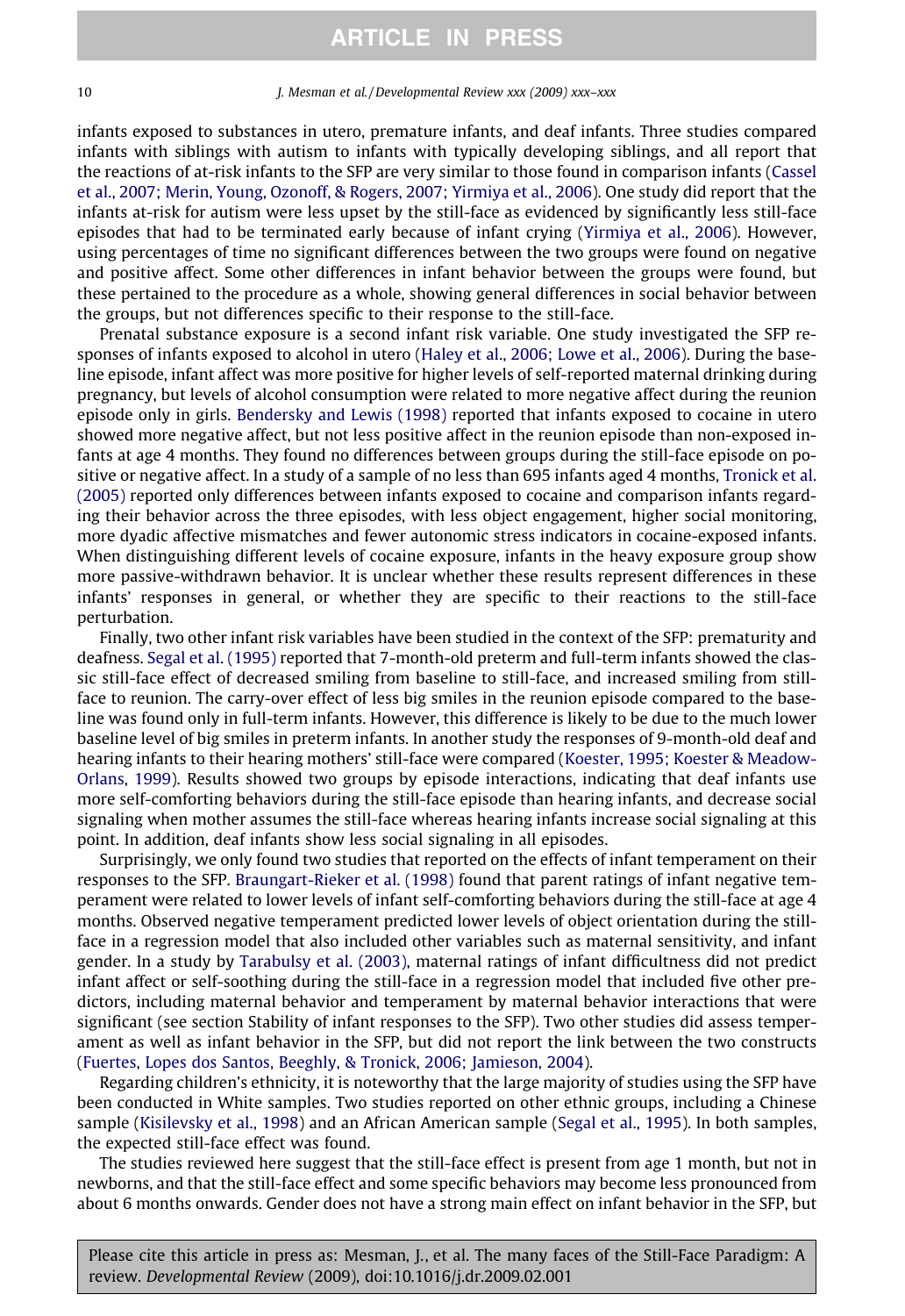boys and girls may be differentially susceptible to parental risk factors as evidenced by gender-specific influences on their still-face responses. Further, most of the infant characteristics that reflect a risk for problematic development do not seem to specifically affect the infants' responses to the still-face, e.g., prenatal substance exposure, having a sibling with autism, or prematurity. Deafness however, was a significant factor in explaining infant behavior in the SFP which may be a result of the way mothers interact with their deaf infants. Temperament may be an important factor, but has not been studied in relation to the SFP often enough to draw conclusions.

# Maternal interactive behavior as a predictor of infant still-face response

We found 14 studies that examine the association between maternal behavior and infant behavior during the SFP. Of these, five investigated maternal behavior in the baseline face-to-face play of the SFP in relation to the infant's response to the subsequent still-face. [Tronick, Ricks, and Cohn \(1982\)](#page-42-0) showed that maternal sensitivity during the baseline predicted more positive elicits in their 6 month-old infants during the still-face. Infants showing no eliciting behavior during the still-face were more likely to have mothers who were extremely over- or undercontrolling during baseline play. Similarly, [Braungart-Rieker et al. \(2001\)](#page-39-0) found that 4-month-old infants of mothers who were more sensitive during the baseline showed more positive affect regulation during the still-face. In a study by [Carter, Mayes, and Pajer \(1990\)](#page-39-0), 3-month-old infants of mothers showing more positive affect during play showed shorter latencies to looking at mother and looked at her longer during the still-face. However, patterns were different for boys and girls, with positive maternal effect predicting neutral affect in girls, and initial positive bids followed by negative affect in boys. [Forbes et al. \(2004\)](#page-40-0) did not find any significant associations between parents' (fathers and mothers) positive affect during the baseline and infant positive or negative affect during the still-face at 3 or 6 months. Across episodes, maternal and paternal positive affect were positively correlated with infant positive affect and negatively correlated with negative affect, but only at age 6 months. [Lowe et al. \(2006\)](#page-41-0) found that 6-month-old infants whose mothers showed more interactive behaviors (e.g., mirroring and game-playing) during the baseline episode, displayed more positive affect during the still-face episode. [Kogan and Carter](#page-41-0) [\(1996\)](#page-41-0) examined maternal sensitivity during the baseline in relation to infant behavior during the still-face and reunion episodes in 4-month-olds. Maternal sensitivity during play was related to more infant regulation and less avoidant and resistant behavior during the reunion. Further, infants of highly intrusive mothers exhibited more negative affect during the still-face. Maternal hostility was related to a shorter latency to look at mother during the still-face, and a longer latency to look at mother during the reunion.

Two studies investigated the association between maternal and infant behavior during the reunion episode. [Rosenblum et al. \(2002\)](#page-41-0) showed that maternal involvement and positive affect predicted more infant positive affect and attention seeking, and less negative affect. Maternal intrusiveness was related to more infant avoidance, and infants of mothers who showed resignation or anxiety during the reunion exhibited less positive affect and attention seeking, more negative affect, avoidance, and resistance in the same episode. Because both mother and infant behavior were examined during the reunion episode, the direction of these effects remains unclear. In a study by [Spitzer \(2000\)](#page-42-0) using a sample of 10-month-old infants, maternal comforting and references to positive affect predicted dyad repair as evidenced by the absence of negative affect for at least four consecutive blocks of 10-s intervals (out of 12). Maternal references to labels of negative affect, lack or need predicted the absence of repair. [Haley \(2001\)](#page-40-0) computed an average score of maternal responsiveness across three free play episodes (which were alternated with two still-face episodes) for mothers of 5–6-month-olds. Infants of mothers showing low responsiveness exhibited low levels of gazing behavior and little change in this behavior across episodes, whereas infants of mothers in the moderate and high responsiveness groups reacted with the expected decrease in gaze during the two still-face episodes, and recovery of gaze during the reunion episodes [\(Haley & Stansbury, 2003\)](#page-40-0).

Three studies found no associations between maternal behavior and infant responses in the SFP. [Kamman \(2001\)](#page-40-0) examined maternal contingency during baseline play in relation to changes in infant behavior across the SFP at 6 months, but found no significant results. [Hobson et al. \(2005\)](#page-40-0) used a modified procedure in a sample of 12-month-olds, starting with a still-face episode conducted by the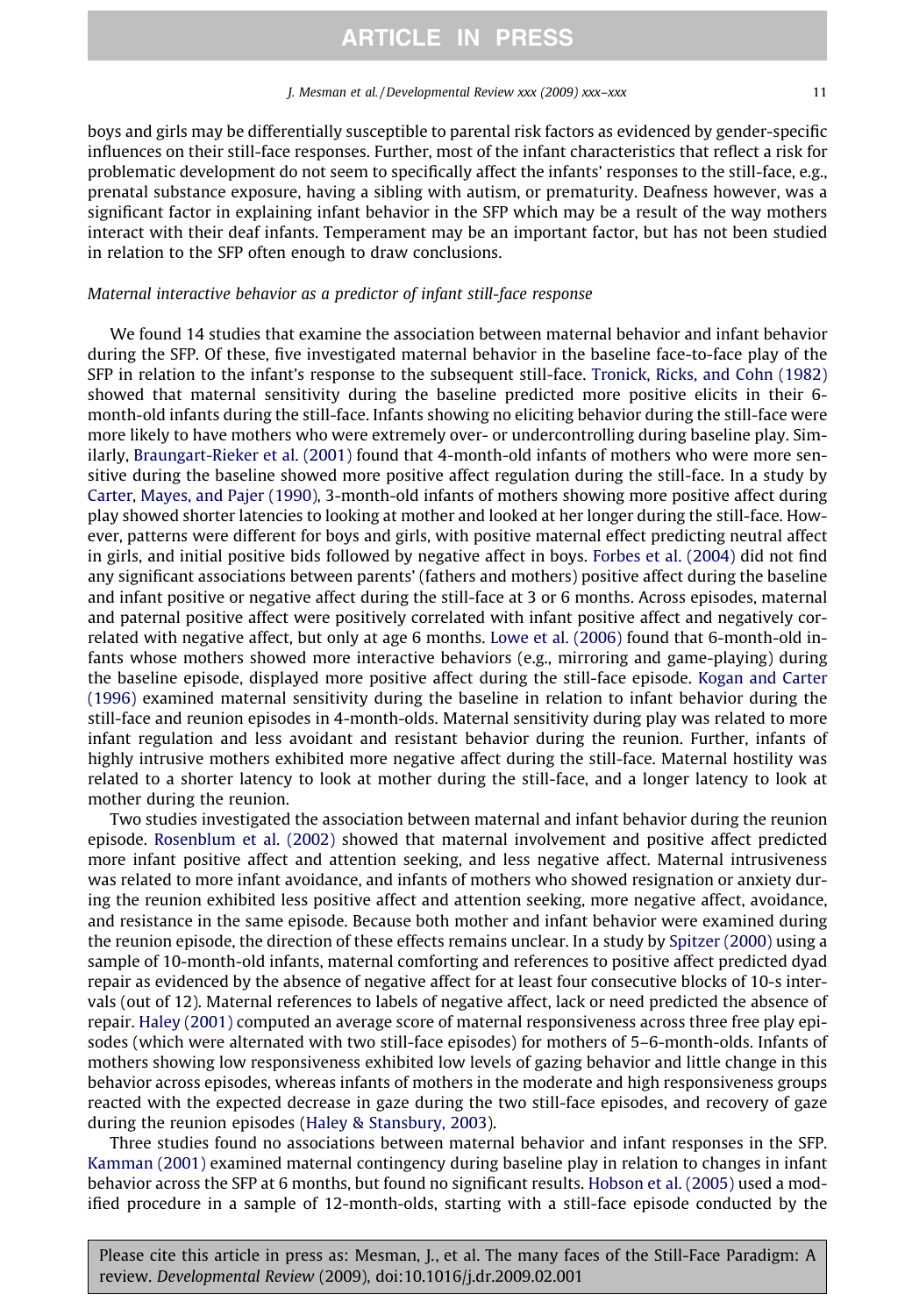#### 12 J. Mesman et al. / Developmental Review xxx (2009) xxx–xxx

experimenter while the infant sat on mother's lap, free to engage her or an object lying nearby. They found no association between maternal intrusiveness measured during a task situation after the stillface and infant positive engagement, behavioral organization, or mood during the still-face. [Garrity-](#page-40-0)[Rokous \(1999\)](#page-40-0) reported that maternal interactive style during baseline and reunion was not related to infant emotion regulation during the still-face and reunion episodes at age 4 months.

Only two studies were found that measured maternal interactive behavior prior to the SFP. [Tar](#page-42-0)[abulsy and colleagues \(2003\)](#page-42-0) measured maternal interactive behavior during a home visit and conducted the SFP two weeks later in a sample of 6-month old infants and their mothers. They found that maternal sensitivity was related to lower levels of negative affect during the still-face episode, and that this association was stronger for infants with a difficult temperament. Further, maternal sensitivity predicted more infant self-soothing behavior during the still-face, and this effect was stronger for adult than adolescent mothers, and for less difficult infants. In a study by [Stanley, Murray, and](#page-42-0) [Stein \(2004\),](#page-42-0) observed maternal responsiveness at age 2 months was not related to infants' responses to the SFP at age 3 months.

Finally, three studies examined more indirect measures of maternal care. [Rosenblum and col](#page-41-0)[leagues \(2002\)](#page-41-0) reported that infants of mothers with balanced representations of their infants showed more positive affect during the reunion episode.[Field, Stoller, Vega-Lahr, Scafidi, and Goldstein \(1986\)](#page-40-0) compared infants in homecare to infants in daycare on their responses to the SFP, showing that the former displayed more motor activity and distress indicators than infants in daycare. Another study looked at mothers' own reaction to the SFP ([Mayes, Carter, Egger, & Pajer, 1991\)](#page-41-0). More than half of the mothers experienced discomfort during the session and they were more likely to do so when their infants showed more negative affect during the still-face. When mothers reported discomfort, they were more likely to pick up their infants and to talk about the situation and their feelings during the reunion episode. It is important to note however, that half of the mothers did not experience discomfort, showing that the procedure is not necessarily too stressful for mothers.

Overall, most studies reviewed in this section suggest that maternal behavior is related to infant responses to the SFP, with infants of sensitive mothers showing more regulatory behaviors, more positive affect and less avoidance and negative affect during the still-face and reunion episodes.

## Maternal psychopathology in relation to the still-face effect

Studies investigating maternal psychopathology in relation to infant responses to the SFP focus mostly on maternal depression, but show diverging results. [Field et al. \(2007\)](#page-40-0) reported that 4 month-old infants of mothers currently experiencing high levels of depression symptoms showed less distress during the still-face episode than comparison infants. The infants in the depression group also showed fewer interactive behaviors during the reunion episode. [Peláez-Nogueras, Field, Hossain, and](#page-41-0) [Pickens \(1996\)](#page-41-0) used a modified procedure with two still-face episodes: a regular still-face followed by a still-face during which mothers were encouraged to touch their infants (age 3 months). Infants of currently depressed mothers did not differ from other infants in their behavior during the regular still-face episode. However, they did react with increased smiling and decreased crying to the change from the regular still-face to the still-face-with-touch episode, whereas infants of non-depressed mothers did not. Infants of depressed mothers also displayed more vocalizing and gazing at mothers' hands, and less grimacing, crying, and gaze aversion during the still-face-with-touch episode and during the reunion episode than infants of non-depressed mothers. Further analyses showed that the amount and type of touch provided by the mothers from the two groups were the same.

In contrast to these findings that infants of depressed mothers react less negatively to a still-face, two other studies report more negative affect in infants of depressed mothers during the SFP. [Forbes](#page-40-0) [et al. \(2004\),](#page-40-0) reported that infants of parents with a history of depression showed more negative affect during the still-face episode than control infants, but only at age 3 months and not at 6 months. This association was not mediated by parental positive affect. In the study by [Weinberg et al. \(2006\)](#page-42-0) infants of mothers with and without current depressive symptoms showed the classic still-face effect, but male infants of mothers with high levels of current depression showed more negative affect in the reunion phase than during the reunion play (as did female infants in the low symptom group). [Moore](#page-41-0) [et al. \(2001\)](#page-41-0) did not find any significant correlations between maternal depressive symptoms and in-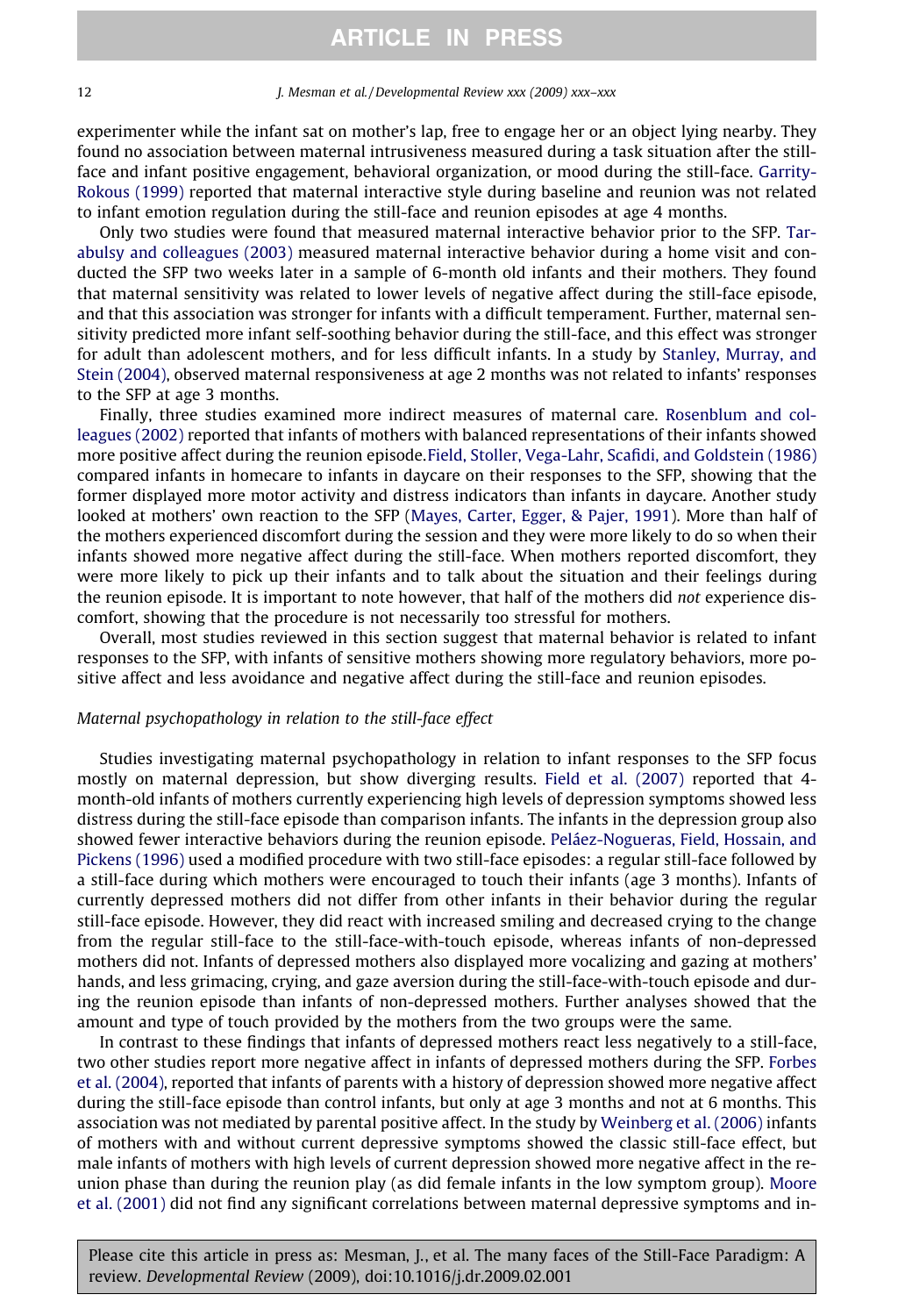### J. Mesman et al. / Developmental Review xxx (2009) xxx–xxx 13

fant affect during the SFP, but depression was significantly related to gazing away during the still-face. Four studies did not find significant differences between infants of depressed and non-depressed mothers or significant associations between levels of depressive symptoms and infant behavior in the SFP ([Garrity-Rokous, 1999; Rosenblum et al., 2002; Segal et al., 1995; Stanley et al., 2004](#page-40-0)).

Interestingly, most studies that investigated maternal depression in relation to infant behavior in the SFP did find significant associations between depression and maternal behavior during the SFP [\(Field et al., 2007; Garrity-Rokous, 1999; Rosenblum et al., 2002; Stanley et al., 2004; Weinberg](#page-40-0) [et al., 2006](#page-40-0)). This means that depressed mothers do behave differently toward their infants, but that this difference is not consistently reflected in the infants' responses to the SFP. [Jung, Short, Letourneau,](#page-40-0) [and Andrews \(2007\)](#page-40-0) administered the SFP before and after an intervention aimed at increasing maternal understanding and responsiveness to infant signals. They showed that infants of mothers suffering from postpartum depression benefited from the intervention, and that infants showed an increase in joy and interest, but also in sadness and anger during the reunion episode from pre-test (age 3 months) to post-test (appr. 5 weeks later). Although these results are encouraging, they need to be treated with caution as the study lacked a control group and results are based on a very small sample  $(N = 11)$ .

In addition to studies about maternal depression, two studies examined the effect of maternal borderline personality disorders (BPD) on infant behavior in the SFP. [Crandell, Patrick, and Hobson \(2003\)](#page-39-0) compared eight mothers with BPD to 12 mothers without psychiatric disorders. The 2-month-old infants of mothers with BPD showed more gaze aversion and dazed looks during the still-face episode than the control infants, and less positive affect, and more dazed looks during the reunion episode. In a sample of 12-month-old infants of mothers with BPD, an experimenter engaged in the SFP with the infant ([Hobson et al., 2005\)](#page-40-0). Compared with controls, infants with mothers with BPD showed lower availability for positive engagement, lower behavioral organization and less positive mood states. However, this was measured across episodes, which makes it unclear if the infants of mothers with BPD behaved differently in general, or whether they reacted differently to a social perturbation specifically.

In sum, SFP research on the responses of infants of mothers with depressive symptoms has shown equivocal results, but does suggest that at least some infants of mothers with depression may be atrisk for atypical interactive behavior. The studies on mothers with BPD show that this risk may extend to infants of parents with other types of psychopathologies. It is important to note that the different samples used in studies examining maternal psychopathology vary in terms of demographic risk status, with some very disadvantaged samples (e.g., [Peláez-Nogueras et al., 1996](#page-41-0)) and quite advantaged samples (e.g., [Forbes et al., 2004](#page-40-0)).

## Infant behavior in the SFP as a predictor of attachment security

We found eight studies examining infant behavior during the SFP as a predictor of infant attachment as assessed in the Strange Situation Procedure (SSP; [Ainsworth, Blehar, Waters, & Wall, 1978\)](#page-38-0). The first study investigating this link was conducted by [Tronick et al. \(1982\)](#page-42-0) who examined infant behavior during the SF in separate samples of 3-, 6-, and 9-month-olds, and infant attachment for each group at age 12 months. Results showed that for the 6-month group, 12 out of 13 infants who tried to elicit some reaction from their mothers during the SF episode were securely attached at 12 months. Conversely, none of the four children who showed no eliciting behavior were securely attached at age 12 months. However, no significant results were found for the 3- and 9-month data in relation to attachment. In a study by [Cohn, Campbell, and Ross \(1991\)](#page-39-0) the SFP was administered at ages 2, 4, and 6 months and the SSP at 12 months. Positive elicits (e.g., smiling), but not negative elicits during the still-face episode at age 6 months (but not before) significantly predicted secure attachment (versus avoidant attachment), partly confirming the findings by [Tronick et al. \(1982\).](#page-42-0) [Kiser, Bates, Maslin,](#page-40-0) [and Bayles \(1986\)](#page-40-0) found that infants who are securely attached at age 12 months showed less distress during the still-face at age 6 months, but more fussing in the SFP reunion compared to infants categorized as ambivalent. Avoidant infants differed from secure and resistant infants in that they showed less positive mutuality during baseline interaction and more positive affect in the reunion of the SFP. No significant effects were found for avoidance and maintenance activity during the SFP.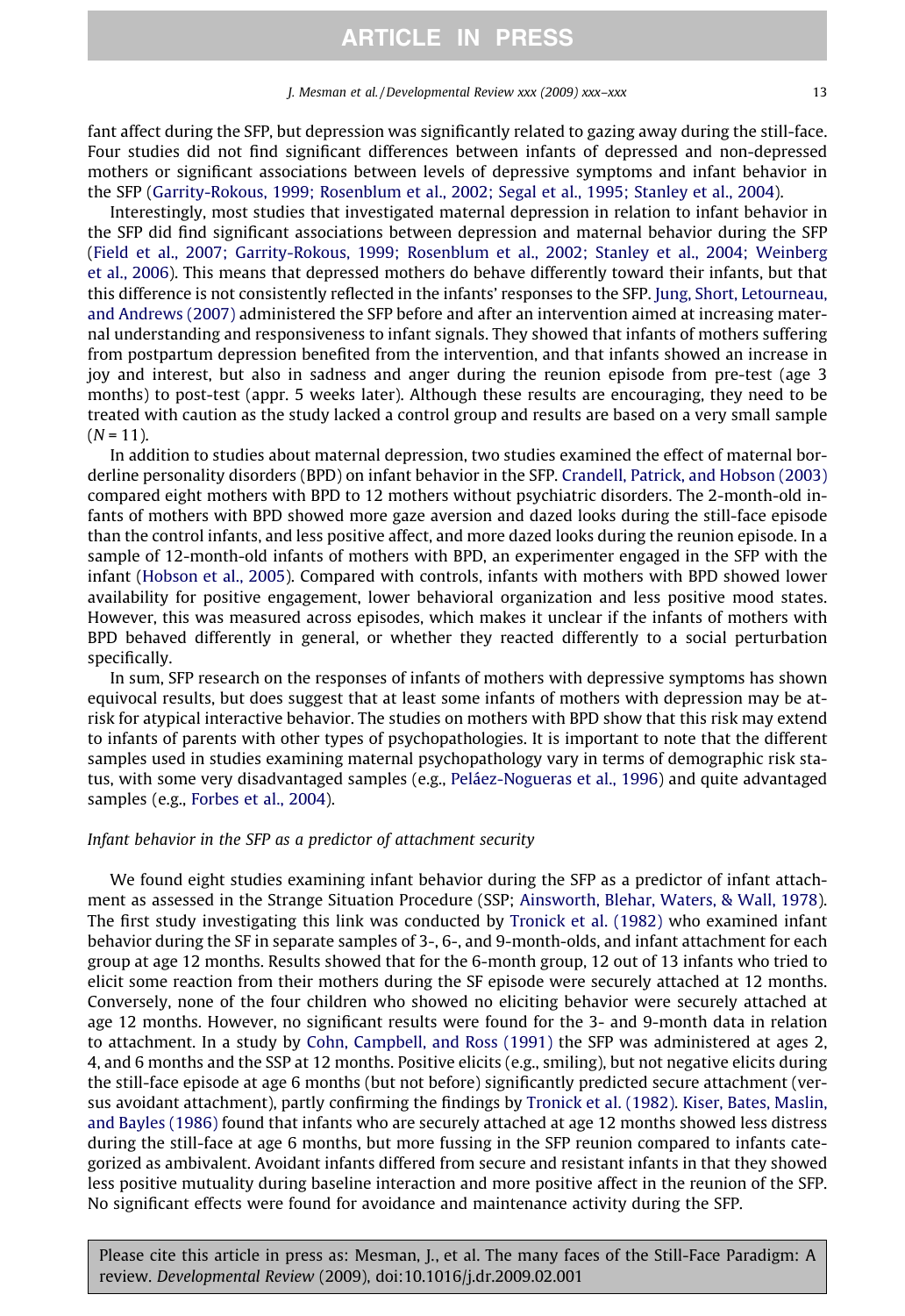#### 14 J. Mesman et al. / Developmental Review xxx (2009) xxx–xxx

Nevertheless, four studies did find associations of 3- and 4-month-olds' behavior during the SFP with attachment at 12 months ([Braungart-Rieker et al., 2001; Fuertes et al., 2006; Jamieson, 2004;](#page-39-0) [Kogan & Carter, 1996\)](#page-39-0). In a study by [Braungart-Rieker et al. \(2001\)](#page-39-0), infants classified as B1 or B2 at age 12–13 months showed more positive affect and less negative affect in the still-face at 4 months compared to infants classified as B3, B4 or C. In addition, future B1/B2 and avoidant infants displayed more self-regulatory behaviors during the still-face episode compared to C infants. However, all these results were only found for mother–infant dyads and not father-infant dyads. In another report on the same study, boys from dual-earner families who were more emotional during the still-face episode were more likely to be securely attached to their fathers eight months later ([Braungart-Rieker et al.,](#page-39-0) [1999\)](#page-39-0), whereas this was not found for girls or single-earner families. [Jamieson \(2004\)](#page-40-0) examined infant SFP behaviors at age 4 months in relation to SSP classifications at age 12 months. Future secure and resistant infants looked away from their mothers quicker than future avoidant infants in the baseline episode, while the future insecure infants looked away quicker in the still-face and reunion episodes than the future secure infants. Future insecure infants grimaced more than future secure children during the still-face episode, and future resistant infants showed more negative vocalizations than other infants, but only during the still-face episode. [Fuertes et al. \(2006\)](#page-40-0) found that future avoidant infants showed more self-comforting during the still-face, and that future secure infants displayed more positive responses to mother across SFP episodes at 3 months of age. The latter result does not show whether this is specific to the still-face effect, since it includes all episodes in one analysis.

Using a different approach, [Bingen \(2001\)](#page-39-0) classified infants aged 3 to 9 months as A, B, or C based on their behavior during the SFP at ages 3 and 9 months. Classifications were made based on infants' eliciting behavior during the still-face and affect during the reunion (i.e.,  $B =$  positive elicits/affect, A = minimal, C = negative). Contrary to expectations, the SFP classifications at ages 3 and 9 months were not significantly related to SSP classifications at age 11–17 months ([Bingen, 2001\)](#page-39-0). There were also no significant associations between specific SFP behaviors (positive and negative elicits, positive and negative interactions) and attachment classifications. [Kogan and Carter \(1996\)](#page-41-0) investigated three scales reflecting infant reengagement during the reunion of the SFP at age 4 months (avoidance, resistance, attention seeking/maintenance) in relation to the four interactive behavior rating scales coded in the reunion episodes of the SSP at age 12 months (proximity seeking, contact maintenance, resistance, avoidance). Results showed that resistance and attention seeking during the SFP reunion at 4 months significantly predicted contact maintenance during the reunion episodes of the SSP at 12 months. None of the other SSP interactive behavior scales were predicted by the SFP reunion behaviors.

The research results described above suggest a link between infant behavior in the SFP to infant attachment behavior at 12 months, with more eliciting behavior and positive affect during the stillface episode for future secure versus insecure infants. Conflicting results are reported concerning the age from which SFP responses become predictive of future attachment quality.

### Infant responses to the SFP in relation to other behaviors

Seven studies have investigated the link between infant behavior in the SFP and infant behavior in other situations or later in time. [Moore et al. \(2001\)](#page-41-0) found that 6-month-old infants who failed to smile during the still-face episode showed more externalizing problems at age 18 months. Further, infants who cried during the still-face at 6 months showed more internalizing problems at 18 months. [Hill and Braungart-Rieker \(2002\)](#page-40-0) reported that infants who show more attentional regulation (defined as object orientation or gaze aversion) during the still-face at 4 months, show more committed compliance at age 3 years. They also found that still-face attentional orientation predicted assertiveness at 3 years, but only for insecurely attached children (as measured at age 12 months). [Yazbek and D'Entre](#page-42-0)[mont \(2006\)](#page-42-0) reported that 6-month-old infants showing a greater still-face effect were more likely to follow the gaze and point gestures of a stranger during a play session at age 12 months. Similar results had previously been reported in a cross-sectional study by [Striano and Rochat \(1999\)](#page-42-0) in which 7- and 10-month-olds who attempted to reengage the adult stranger during the still-face were also more likely to show joint attention. [Yirmiya et al. \(2006\)](#page-42-0) found that in siblings of children with Autism, more neutral affect during the SFP at age 4 months was related to less joint attention at the age of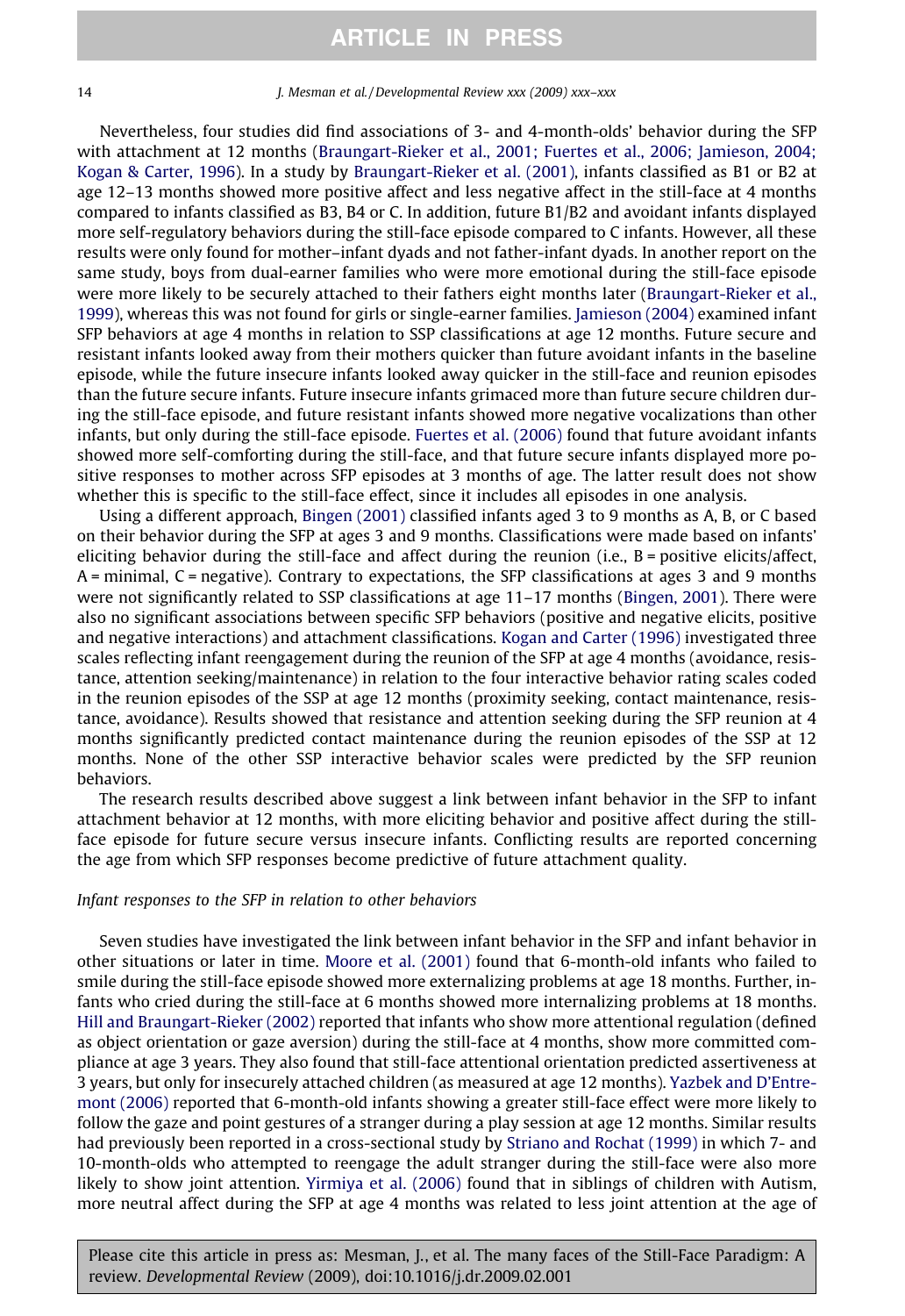14 months. This was not found for siblings of typically developing children. Other studies looked at the relation between infant responses to social versus nonsocial situations. [Shapiro, Fagen, Prigot, Carroll,](#page-41-0) [and Shalan \(1998\)](#page-41-0) administered the SFP as well as an operant extinction task to 3- and 6-months olds and found that infants showed more cross-task stability in their emotional expressions than in their emotion regulation behaviors. [Abelkop and Frick \(2003\)](#page-38-0) found a relation between infant looking in a visual attention task and in the still-face episode of the SFP. They found that 'short-lookers' showed the classic still-face effect of gaze aversion, whereas 'long-lookers' did not.

Overall, infant responses to the SFP are related to infant behavior in other situations, both social and nonsocial, and even longitudinally, suggesting some coherence of behavior patterns in infancy.

## The SFP in children with autism and children with Down syndrome

We found three studies that used the SFP – albeit in modified form – in samples of children with autism. This set of studies did not include infants, but older children since autism can not be diagnosed in infancy. The first study investigated whether children with autism have expectancies about the social behavior of unfamiliar people ([Nadel et al., 2000\)](#page-41-0). During the procedure, the children entered a room in which the experimenter was sitting on a sofa who maintained a still-face and body for 3 min, The experimenter then stood up and imitated the child for the next 3 min and would then again sit on the sofa with a still-face and body, followed by a final episode of interactive behavior. The results showed that the children generally ignored the stranger during the first still-face episode, but showed a clear interest in the stranger during the second still-face, They also showed significantly more negative facial expressions during the second compared to the first still-face and the imitation episode. These findings suggest that children with Autism do not have generalized expectancies about strangers' behavior, but do form some expectancies once they have some socially contingent experience with that stranger [\(Nadel et al., 2000\)](#page-41-0).

Elaborating on the study by [Nadel et al. \(2000\), Escalona, Field, Nadel, and Lundy \(2002\)](#page-41-0) used the same basic procedure, but varied the second condition by randomly exposing one group to imitation and another to contingent interaction. Comparing the second to the first still-face, children in both conditions evidenced a decrease in the distance from the adult, and an increase in touching of the adult, with a significantly greater increase in the imitation group. In the contingent condition only, children looked at the adult more and were less silent. In the imitation condition only, children showed decreased motor activity. [Escalona et al. \(2002\)](#page-39-0) interpret these results as indicating that contingent responsiveness may facilitate distal social behavior (i.e., looking and vocalizing), and that imitation may be more effective in facilitating proximal social behavior (i.e., touching) in children with autism.

[Heimann, Laberg, and Nordoen \(2006\)](#page-40-0) used the same procedure as Escalona and colleagues, but also observed children's free play with a stranger 4–8 weeks before the experiment (not the same person as the experimenter), and immediately after the experiment (with the experimenter). Children in the imitation group showed an increase in looking at the adult and touching and requesting behaviors from the first to the second still-face, whereas the contingent group did not. In the imitation condition children's own imitation behavior increased from the free play observed 4–8 weeks before the experiment to free play after the experiment. These results confirm the findings by [Escalona et al. \(2002\)](#page-39-0) [and Nadel et al. \(2000\)](#page-39-0) regarding the positive effect of imitation on these children's social behavior, regardless of differences in child age and specific procedures between the three studies.

Two studies reported on the SFP in children with Down syndrome [\(Carvajal & Iglesias, 1997; Leg](#page-39-0)[erstee & Bowman, 1989](#page-39-0)). In the study by [Legerstee and Bowman \(1989\)](#page-41-0), eight infants with Down syndrome were observed biweekly from 8 to 24 weeks, and monthly up to 48 weeks. At each assessment, the infants were presented with active and passive people (mother and stranger) and objects (a rattle puppet). In the passive person conditions, mothers and strangers were asked not to talk, but to maintain a friendly face. By the age of 4 months, infants discriminated between people and objects as evidenced by more looking, smiling and vocalizing toward the people than the toys. It was not until the second half of the first year that infants also discriminated between the mother and the stranger and between the active and passive conditions. In contrast to findings with typically developing infants, the infants in this study continued to vocalize and sometimes even smile at the passive adults.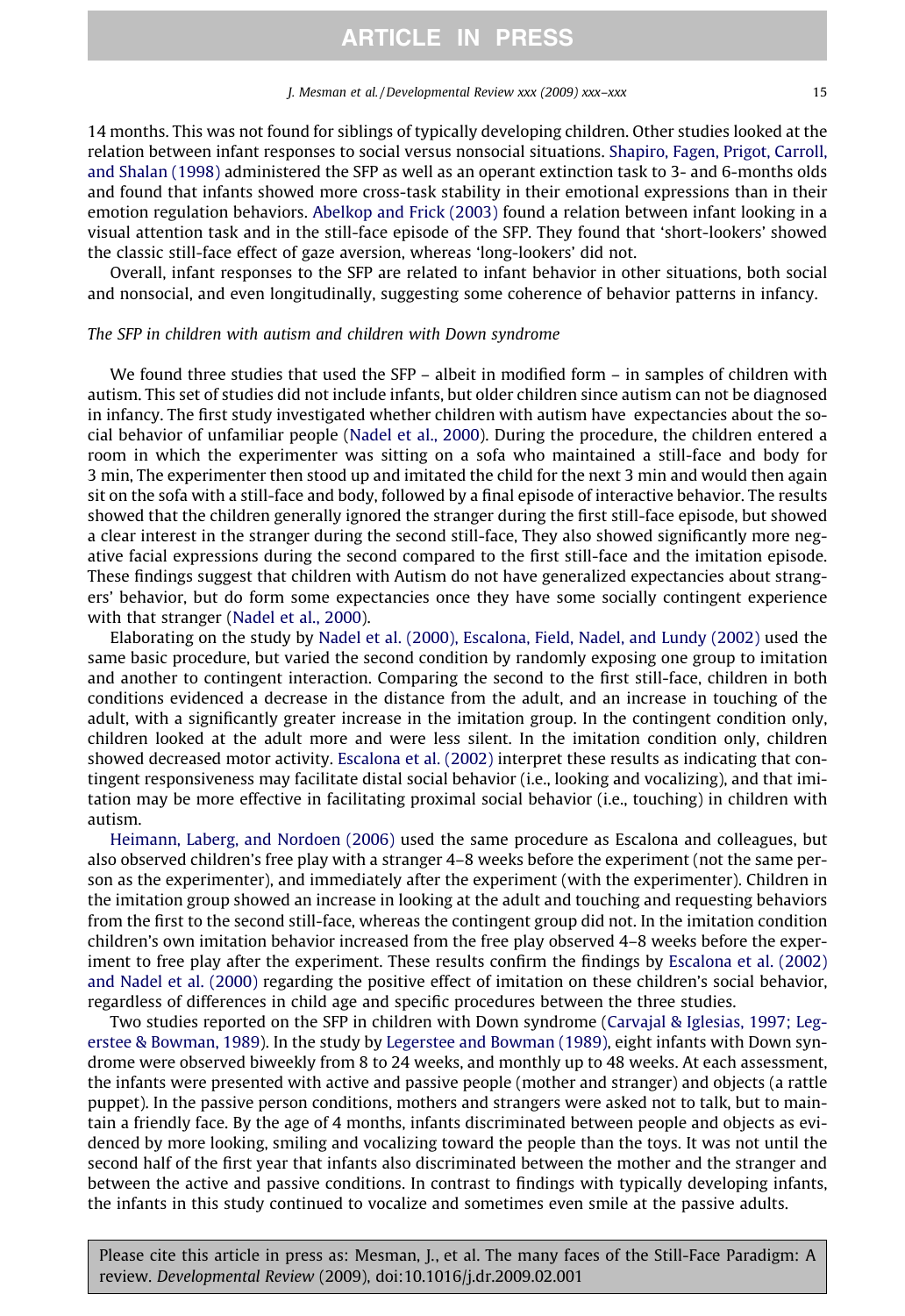#### 16 J. Mesman et al. / Developmental Review xxx (2009) xxx–xxx

In another study, 15 infants with Down syndrome aged 3–13 months (divided into three age groups) were compared to 15 typically developing infants of the same chronological age ([Carvajal &](#page-39-0) [Iglesias, 1997\)](#page-39-0). The procedure consisted of 15 min of normal face-to-face interaction, followed by a 1–2 min rest episode, and ending with a still-face episode. Mothers were allowed to use toys or other objects during normal interaction. There was a main effect of condition on infant smiling, with infants smiling more during normal interaction than in the still-face episode. There was no interaction condition x group effect, but the decrease in smiling was only significant for the typically developing infants, and a nonsignificant trend in infants with Down syndrome. No effects of age on changes in smiling between conditions were reported.

## The SFP as a method for other research goals

The SFP and still-face conditions within other paradigms have been used as a method for many purposes other than examining the still-face effect in itself. We found five studies that use the SFP to investigate questions about the social-emotional development of infants. [Bornstein, Arterberry, and Mash](#page-39-0) [\(2004\)](#page-39-0) showed that infants remember social experiences associated with specific individuals for up to 15 months, as evidenced by more gaze aversion at age 20 months with adults that they had seen at age 5 months and adults they had never seen before. This difference was not found for a control group of 20-month-olds who had not participated at age 5 months. In a study by [Rochat and Striano \(2002\)](#page-41-0), 4- and 9-month-olds differentiated between a live video of another person mimicking them and a live video of themselves, by smiling more and showing more reengagement behaviors toward the other per-son, but vocalizing more at themselves when the picture was frozen. [Hart et al. \(2004\)](#page-40-0) reported that 6month-old infants respond to jealousy evocations (mother playing with another infant) in a similar way as to the still-face, but with a specific component of heightened sadness and interest that exceeded what was found during the still-face. There is also evidence that 4-month-old infants are capable of discriminating between four different situations (including a still-face episode) and coordinating their attention in interaction with two adults at the same time ([Fivaz-Depeursinge et al., 2005](#page-40-0)). Agnetta (2001) showed that 9-, 14-, and 18-month-old children do not show a preference for an adult imitating versus an adult performing control actions (dynamically similar to, but structurally different from the infant's behavior), as evidenced by a lack of differences in responses to a subsequent still-face episode.

In addition to answering developmental questions, researchers have used the SFP or similar stillface procedures as a method for a variety of goals that do not focus on the still-face effect in itself. These goals include the identification affective expressions in infants ([Matias & Cohn, 1993; Weinberg](#page-41-0) [& Tronick, 1994\)](#page-41-0), the measurement of infant emotionality [\(Forman et al., 2003; Forman et al., 2007\)](#page-40-0), and the creation of an emotional challenge variable in combination with other challenges ([Miller,](#page-41-0) [McDonough, Rosenblum, & Sameroff, 2002](#page-41-0)). Several papers report only on the baseline episode of the SFP, using it as a measure of mother–infant interaction ([Cohn & Tronick, 1988; Tronick & Cohn,](#page-39-0) [1989\)](#page-39-0). Overall, this section provides an illustration of the versatility of the SFP, as it is being used to assess a variety of variables and to answer many different types of questions outside that of the still-face effect itself.

### Meta-analytic study

The narrative review of the still-face literature illustrates the sheer diversity of research questions that have been addressed, as well as the multitude of procedural variations that have been employed to answer these questions. However, a substantial number of studies have addressed the basic stillface effect in a similar fashion. In the second part of this paper, we will examine the still-face effect in a series of meta-analyses. We will first test the following hypotheses regarding the content, direction, and magnitude of the still-face effect as found in studies employing a relatively uniform SFP procedure (see below).

1. Infant gaze and positive affect decrease from baseline to the still-face episode, while negative affect increases.This represents the basic still-face effect described first by [Tronick et al. \(1978\)](#page-42-0) and replicated in many studies.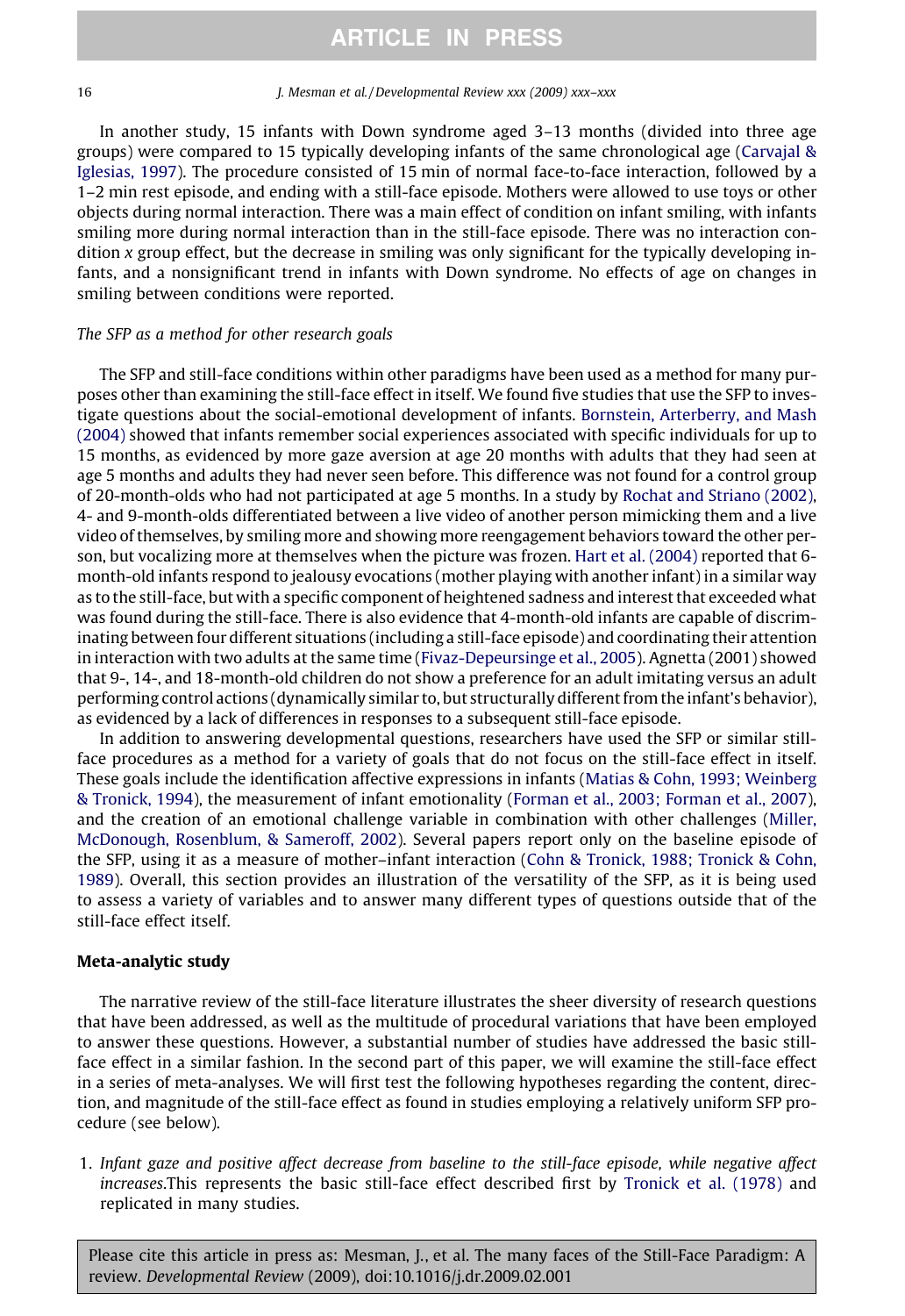- 2. Infant gaze and positive affect increase from the still-face episode to the reunion, while negative affect decreases.The resumption of normal interaction re-establishes the expected social reciprocity and infants (partly) recover from the perturbation of the still-face.
- 3. Infant gaze and positive affect are higher and negative affect lower in the baseline episode than during the reunion.We expected that the perturbation of the still-face would show a carry-over effect into the reunion episode, as reported by [Tronick et al. \(1978\),](#page-42-0) resulting in less emotionally optimal behavior in the reunion than in the baseline interaction.

Neutral affect (i.e., the absence of positive and negative affect) has not been studied as often as gaze, positive and negative affect and the results have been diverse. However, most of the studies report a pattern of increasing neutral affect from baseline to still-face, and a decrease from still-face to reunion. We therefore hypothesize that neutral affect will follow the same pattern as negative affect.

## Selection of studies

For the meta-analytic study, we aimed to select studies that represented the most common use of the SFP in terms of its procedures and that reported on normative samples. By excluding atypical procedures and clinical or at-risk samples, the meta-analyses allow for interpretations about the most basic still-face effect in typically developing children. The results of the studies excluded on these grounds are reported separately. On a procedural level, we selected studies in which the SFP included at least a baseline interaction episode, followed by still-face episode either immediately or after a short interval during which mother turns away from the infant, or briefly leaves the room. Studies using other orders of presentation in counterbalanced fashion were only included if separate results for the baseline followed by still-face order were reported. Studies in which the use of toys was allowed during the normal interactions were excluded. In some studies, infants were seated on an adult's lap during the SFP, with the adult free to engage or soothe the infant. These studies were excluded as well. The still-face episode had to be conducted by one adult posing with a neutral expression while looking at the infant and without touching the infant. We also excluded the one study that conducted the SFP at home rather than in the lab [\(Moore et al., 2001\)](#page-41-0), because the familiarity of the environment may have influenced children's response to the still-face. Regarding infant responses to the SFP, we selected studies that reported on at least one of the following infant behaviors: gaze (looking at mother), positive affect (e.g., smiling, joy, positive vocalizations), negative affect (e.g., frowning, crying, anger, sadness, fussing, protesting), and neutral affect (not positive and not negative). For gaze, only variables that included gazing at mother's face were included. If the variable was restricted to gazing at mother's body, it was not included. Studies were only included if the results were based on the average duration or percent of time of the behaviors in each episode (rather than percent of children showing the behavior). Several papers reported on independent samples (e.g., boys and girls, or different age groups). These were included as separate studies. Finally, suitable statistical information needed to be available from the publication in the form of means and standard deviations (or standard errors) of the proportion of time that the behaviors were observed per episode, figures showing means and standard errors per episode, t-statistics, F-statistics, or p-values based on analyses with  $df = 1$ . Application of these criteria yielded 39 studies ([Table 1](#page-17-0)).

## **Moderators**

In addition to coding which phase comparisons and which behaviors were reported in the studies, we coded two types of moderators: procedural and sample characteristics (see [Table 2](#page-18-0)). The procedural moderators included the identity of the adult partner (parent versus stranger), the use of intervals between phases (no/yes), the duration of each phase (<120 s versus  $\geq 120$  s), and whether touching the infant was allowed during the two normal interaction phases (no/yes). The sample moderators included infant age ( $\leq$ 3 months, 3–6 months, >6 months, and also as a continuous variable in months), and infant gender (continuous: % boys). A categorical variable for gender was not feasible as the percentage of boys was between 40% and 60% in the large majority of studies, with only very few studies reporting on samples consisting of only or predominantly boys or girls. To assess intercoder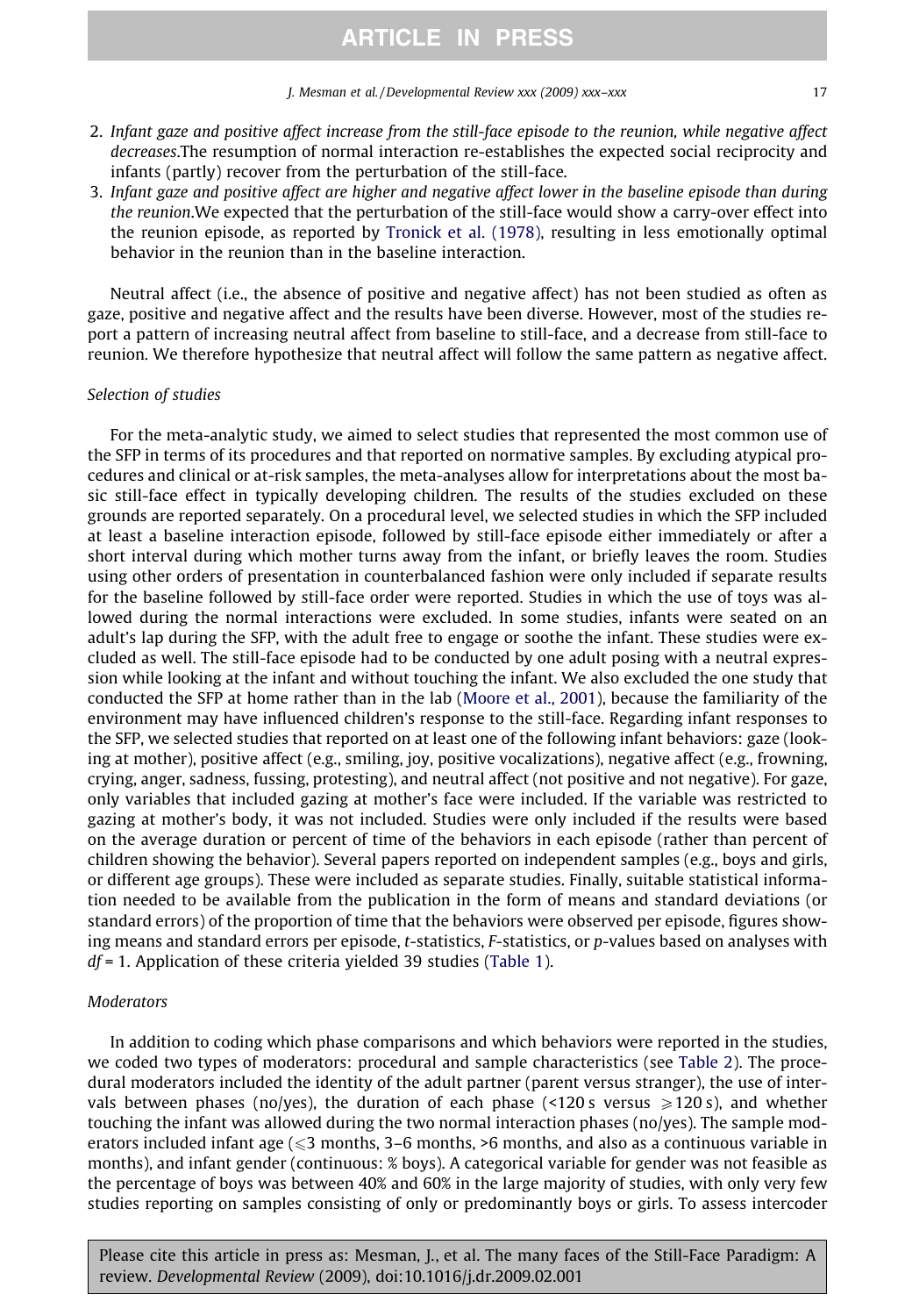| Table 1                                |
|----------------------------------------|
| Studies included in the meta-analyses. |

| Study                         | Sub-samples               | Phases-<br>behavior <sup>a</sup> | $\boldsymbol{N}$ | Infant age<br>(months) | $\%$<br><b>Boys</b> | Mother/<br>stranger | Duration<br>baseline | Duration still<br>face | Intervals in<br>SFP | Touch ir<br>P1/P3 |
|-------------------------------|---------------------------|----------------------------------|------------------|------------------------|---------------------|---------------------|----------------------|------------------------|---------------------|-------------------|
| Abelkop and Frick(2003)       |                           | All-All                          | 50               | 5.2                    | 52                  | Mother              | 120                  | 120                    | No                  | Yes               |
| Bertin and Striano (2006)     | Newborns                  | $All-GP$                         | 18               | 0.1                    | 50                  | Stranger            | 60                   | 60                     | N <sub>o</sub>      | Yes               |
|                               | Age 1.5 months            | $All-GP$                         | 18               | 1.6                    | 44                  | Stranger            | 60                   | 60                     | N <sub>o</sub>      | Yes               |
|                               | Age 3 months              | All-GP                           | 18               | 3.2                    | 61                  | Stranger            | 60                   | 60                     | No                  | Yes               |
| Cassel et al. (2007)          |                           | All-PNT                          | 19               | 6.2                    | <b>NA</b>           | Mother              | 180                  | 120                    | No                  | No                |
| Cossette et al. (1996)        | <b>Boys</b>               | P1P2-All                         | 30               | 2.6                    | 100                 | Mother              | 120                  | 60                     | Yes                 | Yes               |
|                               | Girls                     | P1P2-All                         | 33               | 2.6                    | $\bf{0}$            | Mother              | 120                  | 60                     | Yes                 | Yes               |
| Delgado et al. (2002)         |                           | All-GPN                          | 18               | 5.9                    | 47                  | Mother              | 120                  | 120                    | No                  | Yes               |
| Ellsworth et al. (1993)       | Stranger                  | $All-GP$                         | 32               | 4.5                    | 50                  | Stranger            | 90                   | 90                     | Yes                 | No                |
|                               | Mother                    | $All-GP$                         | 32               | 4.5                    | 50                  | Mother              | 90                   | 90                     | Yes                 | N <sub>o</sub>    |
| Gusella et al. (1988)         | Age 3 months + touch P1P3 | All-GP                           | 10               | 3.0                    | 47                  | Mother              | 120                  | 120                    | Yes                 | Yes               |
|                               | Age 3 months - touch P1P3 | All-GP                           | 6                | 3.0                    | 50                  | Mother              | 120                  | 120                    | Yes                 | N <sub>o</sub>    |
|                               | Age 6 months + touch P1P3 | $All-GP$                         | 12               | 6.0                    | 60                  | Mother              | 120                  | 120                    | Yes                 | Yes               |
|                               | Age 6 months - touch P1P3 | $All-GP$                         | 6                | 6.0                    | 50                  | Mother              | 120                  | 120                    | Yes                 | N <sub>o</sub>    |
| Jamieson (2004)               | Age 4 Months              | All-GPN                          | 89               | 4.0                    | 55                  | Mother              | 90                   | 90                     | No                  | N <sub>o</sub>    |
|                               | Age 6 months              | All-GPN                          | 90               | 6.0                    | 55                  | Mother              | 90                   | 90                     | N <sub>o</sub>      | N <sub>o</sub>    |
| Kamman (2001)                 |                           | $All-G$                          | 39               | 6.2                    | 49                  | Mother              | 120                  | 120                    | Yes                 | Yes               |
| Kisilevsky et al. (1998)      | Mother                    | $All-GP$                         | 10               | 4.9                    | 33                  | Mother              | 90                   | 90                     | Yes                 | Yes               |
|                               | Father                    | $All-GP$                         | 10               | 4.9                    | 33                  | Father              | 90                   | 90                     | Yes                 | Yes               |
|                               | Stranger                  | $All-GP$                         | 20               | 4.8                    | 70                  | Stranger            | 90                   | 90                     | Yes                 | Yes               |
| Koester (1995)                |                           | $All-GPN$                        | 20               | 9.0                    | <b>NA</b>           | Mother              | 180                  | 120                    | Yes                 | Yes               |
| Lewis and Ramsay (2005)       |                           | P1P2/P2P3-PN                     | 84               | 5.9                    | 58                  | Mother              | 120                  | 120                    | N <sub>o</sub>      | Yes               |
| Moore and Calkins (2004)      |                           | $All-N$                          | 73               | 2.8                    | 59                  | Mother              | 120                  | 120                    | Yes                 | Yes               |
| Rosenblum et al. (2002)       |                           | All-PN                           | 100              | 7.0                    | <b>NA</b>           | Mother              | 120                  | 120                    | No                  | Yes               |
| Segal et al. (1995)           |                           | All-PN                           | 16               | 7.1                    | 63                  | Mother              | 180                  | 120                    | No                  | Yes               |
| Stack and Muir (1990)         |                           | All-GPN                          | 16               | 4.5                    | 63                  | Mother              | 90                   | 90                     | Yes                 | Yes               |
| Stanley et al. (2004)         |                           | $All-GN$                         | 48               | 3.0                    | 50                  | Mother              | 180                  | 90                     | No                  | Yes               |
| Striano and Bertin (2004)     |                           | $All-GP$                         | 12               | 4.1                    | 58                  | Stranger            | 60                   | 60                     | N <sub>o</sub>      | Yes               |
| Striano and Liszkowski (2005) | Age 3 months              | $All-GP$                         | 13               | 3.4                    | <b>NA</b>           | Stranger            | 30                   | 30                     | No                  | No                |
|                               | Age 6 months              | $All-GP$                         | 13               | 6.6                    | <b>NA</b>           | Stranger            | 30                   | 30                     | N <sub>o</sub>      | N <sub>o</sub>    |
|                               | Age 9 months              | $All-GP$                         | 12               | 9.8                    | <b>NA</b>           | Stranger            | 30                   | 30                     | No                  | N <sub>o</sub>    |
| Striano and Rochat (1999)     |                           | All-GP                           | 48               | 8.7                    | 48                  | Stranger            | 60                   | 60                     | No                  | N <sub>o</sub>    |
| Toda and Fogel (1993)         |                           | All-All                          | 37               | 3.0                    | 62                  | Mother              | 180                  | 120                    | No                  | Yes               |
| Tronick et al. (2005); 2007   |                           | All-All                          | 459 <sup>b</sup> | 4.0                    | 54                  | Mother              | 120                  | 120                    | Yes                 | Yes               |
| Weinberg et al. (1999)        | <b>Boys</b>               | All-GPN                          | 38               | 6.0                    | 100                 | Mother              | 120                  | 120                    | Yes                 | Yes               |
|                               | Girls                     | All-GPN                          | 43               | 6.0                    | $\mathbf{0}$        | Mother              | 120                  | 120                    | Yes                 | Yes               |
|                               |                           | P1P3-PN                          | 133              | 3.0                    | 52                  | Mother              | 120                  | 120                    | No                  | Yes               |
| Weinberg et al. (2006)        |                           | $All-GP$                         |                  | 6.8                    | 43                  | Mother              | 120                  | 60                     | N <sub>o</sub>      | Yes               |
| Yazbek and D'Entremont (2006) |                           |                                  |                  |                        | 62                  |                     |                      |                        |                     |                   |
| Yirmiya et al. (2006)         |                           | All-All                          | 19               | 4.4                    |                     | Mother              | 180                  | 180                    | N <sub>o</sub>      | Yes               |

a All-All = data available for all three phase comparisons (baseline–still face = P1P2, still face–reunion = P2P3, and baseline–reunion = P1P3) combined with all three behaviors (Gaze = G و All-All = data available for all are assessed, the specific behaviors are indicated by G, P, N, and/or T.

 $^{\rm b}$  Because this sample size was far bigger than the other sample sizes and met criteria for being an outlier, this sample size was recoded to 200, which is still the largest sample size (the next largest is 133), but less extremely so.

J. Mesman et al. / Developmental Review xxx (2009) xxx–xxx

J. Mesman et al./Developmental Review xxx (2009) xxx-xxx

<span id="page-17-0"></span>Please cite this article in press as: Mesman, J., et al. The many faces of the Still-Face Paradigm:<br>review. Developmental Review (2009), doi:10.1016/j.dr.2009.02.001 Please cite this article in press as: Mesman, J., et al. The many faces of the Still-Face Paradigm: A Developmental Review

(2009), doi:10.1016/j.dr.2009.02.001

 $\triangleright$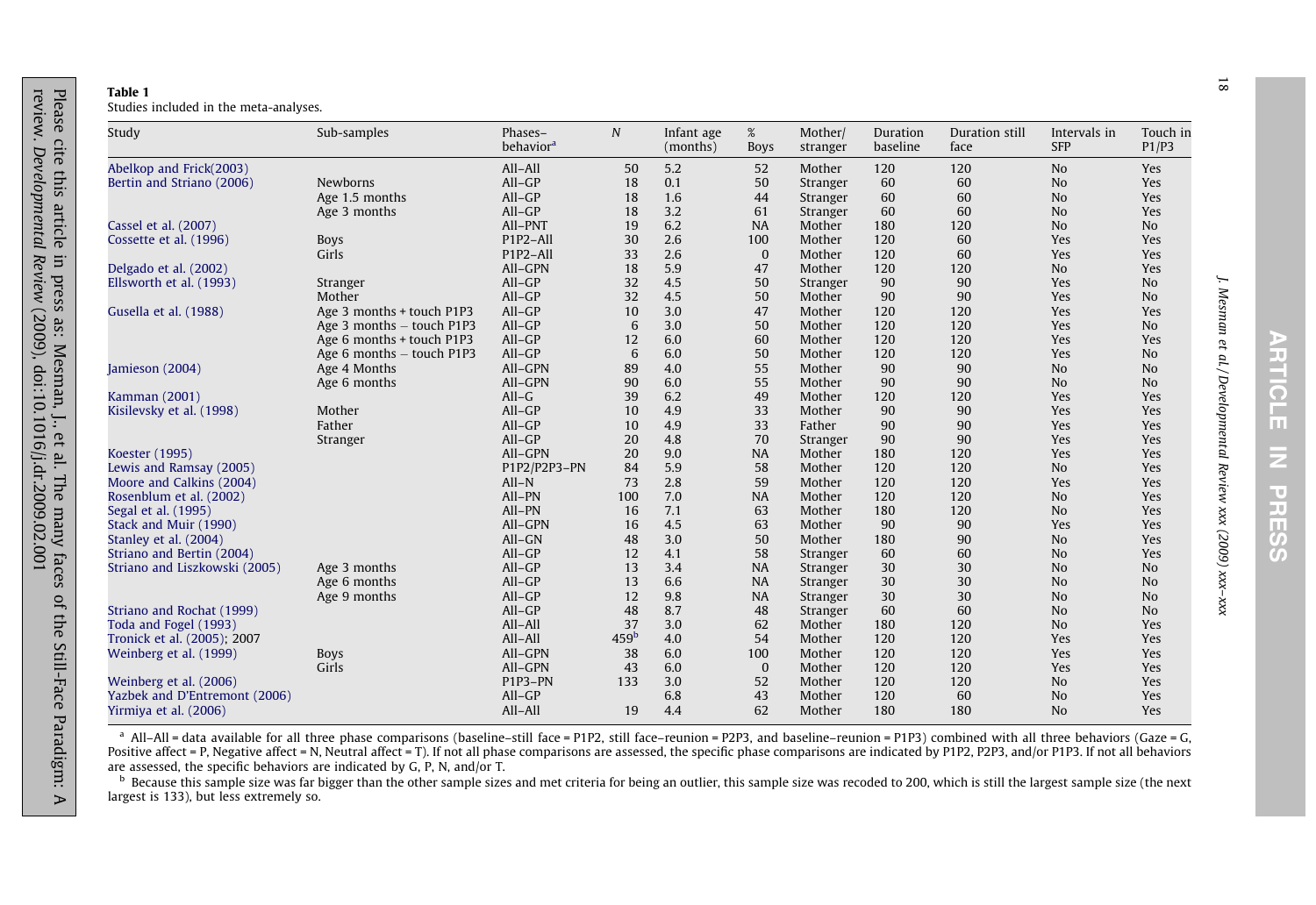### J. Mesman et al. / Developmental Review xxx (2009) xxx–xxx 19

#### <span id="page-18-0"></span>Table 2

| Coding system for the characteristics of individual SFP studies. |  |  |  |  |
|------------------------------------------------------------------|--|--|--|--|
|------------------------------------------------------------------|--|--|--|--|

| Variable                     | Coding              | Description                                                                    |
|------------------------------|---------------------|--------------------------------------------------------------------------------|
| Comparison                   |                     |                                                                                |
| Baseline verses still-face   | $0 = no$            |                                                                                |
|                              | $1 = yes$           |                                                                                |
| Still-face verses reunion    | $0 = no$            |                                                                                |
|                              | $1 = yes$           |                                                                                |
| Baseline verses reunion      | $0 = no$            |                                                                                |
|                              | $1 = yes$           |                                                                                |
| <i><u><b>Outcome</b></u></i> |                     |                                                                                |
| Gaze                         | $0 = no$            | At mother's face, or face and body (not body only)                             |
|                              | $1 = yes$           |                                                                                |
| Positive affect              | $0 = no$            | Smiling, joy, positive vocalizations                                           |
|                              | $1 = yes$           |                                                                                |
| Negative affect              | $0 = no$            | Crying, fussing, anger, sadness, frowning, distress, grimacing, protesting     |
|                              | $1 = yes$           |                                                                                |
| Neutral affect               | $0 = no$            | Not positive and not negative                                                  |
|                              | $1 = yes$           |                                                                                |
| SFP procedure                |                     |                                                                                |
| Adult                        | $0 =$ parent        |                                                                                |
|                              | $1 =$ stranger      |                                                                                |
| Intervals between phases     | $0 = no$            | Any interval $\leq 60$ s between phases in which mother either turns away from |
|                              | $1 = yes$           | infant or leaves the room                                                      |
| Touch during baseline and    | $0 = no$            | If the use of touch was not addressed, this moderator was set at $1$ (=yes)    |
| reunion                      | $1 = yes$           |                                                                                |
| Duration of each episode     | $0 = 120$ s         | This variable was also used at an interval level (in seconds)                  |
|                              | $1 = 120 s$         |                                                                                |
| Sample                       |                     |                                                                                |
| Infant age at testing        | $0 = \leq 3$ months | This variable was also used at an interval level (in months)                   |
|                              | $1 = 3-6$ months    |                                                                                |
|                              | $2 = 5$ months      |                                                                                |
| Infant gender                | % boys              | If the percentage of boys was not reported, the percentage was set at 50%      |

reliability, ten randomly selected studies were coded by two coders. The agreement between the coders for the moderator variables was very high (all kappas 1.00).

Based on the narrative review, several hypotheses about the influence of the moderator variables were formulated. Regarding the procedural moderators, we expected that the effects for all three phase comparisons are larger when the infant interacts with a parent versus a stranger, and when the adult is allowed to use touch during normal interaction. Although we did not find any studies examining the influence of the duration of the episodes, we also expected to find larger effects when the duration of the still-face episode is longer as longer perturbations may have larger negative effects. A longer baseline may allow for more diversity in infant emotion expressions and behavior, including negative expressions, and may thus be related to smaller still-face effects. A longer reunion episode was thought to facilitate recovery from the still-face episode and is expected to be related to a smaller carry-over effect. Further, we expected that the still-face effect is larger when no intervals are used between episodes (no relevant studies found, but sudden change was expected to be more upsetting). Regarding sample moderators, we hypothesized that the still-face effect is larger in younger children, and that there are no differences between boys and girls.

## Meta-analytic procedures

In some studies, positive and/or negative affect were represented by more than one variable (e.g., crying and frowning for negative affect). In these cases, the results for variables that represented one overall behavioral category were meta-analytically combined, and the combined effect size was used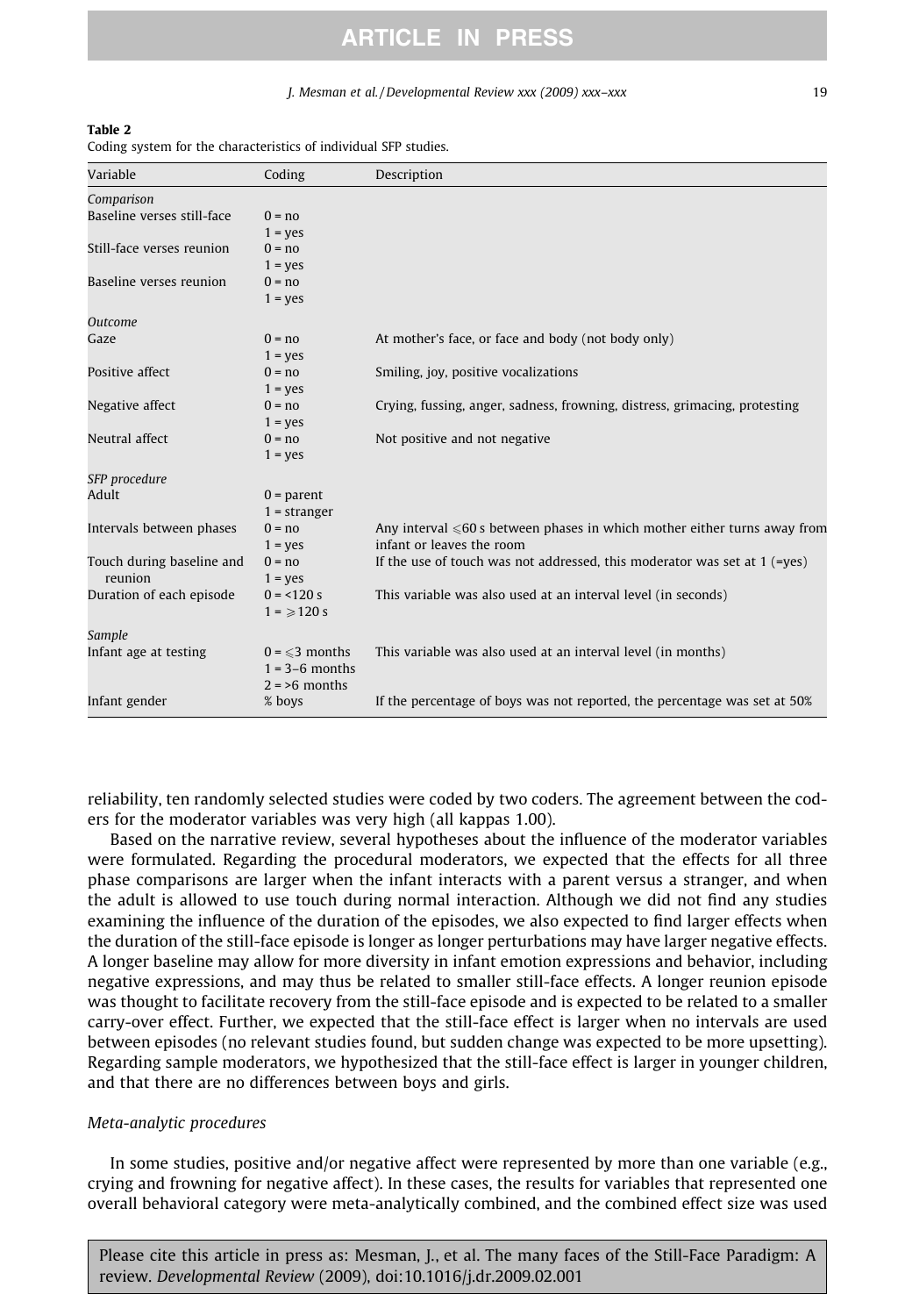in the main analyses. Nine meta-analyses were performed to compare each SFP phase pair (baseline– still-face, still-face–reunion, and baseline–reunion) regarding the four infant behaviors (gaze, positive affect, negative affect, and neutral affect). The meta-analyses were performed using the Comprehensive Meta-Analysis (CMA) program ([Borenstein, Rothstein, & Cohen, 2005,](#page-39-0) Version 2). For each study, an effect size (standard difference in means: d) was calculated. Positive effect sizes indicate that the effect reflected the directions of the hypotheses, whereas negative effect sizes indicate effects opposite to the hypothesized direction. For the computation of each effect, the correlation between the behavior in the two episodes that are compared is required. However, the large majority of studies did not report these correlations. We found five papers (with seven samples) that did report these correlations for one or more infant behaviors ([Abelkop & Frick, 2003; Carter et al., 1990; Haley & Stansbury, 2003;](#page-38-0) [Moore & Calkins, 2004; Weinberg et al., 1999](#page-38-0)). There were correlations from five studies for gaze, four studies for positive affect, six studies for negative affect and only one for neutral affect. These correlations were averaged for each combination of episode comparison and behavior and used in the meta-analyses for studies that did not report these figures.

Using CMA, combined effect sizes and 95% confidence intervals (CIs) around the point estimates were computed. Depending on the homogeneity of the study outcomes, significance tests and moderator analyses were performed through fixed or random effects models. Fixed effects models are based on the assumption that effect sizes observed in a study estimate the corresponding population effect with random error that is only due to the chance factors associated with subject-level sampling error in that study [\(Lipsey & Wilson, 2001; Rosenthal, 1995\)](#page-41-0). Random effects models do not make this assumption (Hedges & Olkin, 1985) and allow for the possibility that there are random differences between studies that are associated with variations in procedures, measures, and settings, that go beyond subject-level sampling error, and thus point to different study populations ([Lipsey & Wilson,](#page-41-0) [2001\)](#page-41-0). Whether fixed or random models can be used depends on the homogeneity of the set of effect sizes. To test the homogeneity of the overall and specific sets of effect sizes, we computed Q-statistics ([Borenstein et al., 2005](#page-39-0)). When the set was homogeneous (nonsignificant Q-statistic), effect sizes and CIs were based on fixed estimates. In case of heterogeneity of the set (significant Q-statistic), we based effect sizes and CIs on random estimates. Q-statistics and their p-values were also computed to assess differences between combined effect sizes for specific subsets of study effect sizes grouped by moderators. Contrasts were only tested when at least two of the subsets consisted of at least four studies ([Bakermans-Kranenburg, Van IJzendoorn, & Juffer, 2003\)](#page-38-0). Again, fixed effects model tests were used in the case of homogeneous sets of outcomes, and more conservative random effects model tests were used if one or more subsets showed heterogeneous outcomes. For the continuous variable infant age (in months) and gender (% boys) Fisher's Z scores were used in weighted least squares regression analyses. Fisher's Z scores were weighted for the inverse variance in order to give studies with larger sample sizes more weight in the analyses. Significance tests were based on corrected standard errors ([Lipsey & Wilson, 2001](#page-41-0)). None of the other moderator variables showed a continuous distribution that was suitable for these analyses.

Funnel plots were examined in order to detect possible publication bias. A funnel plot is a plot of each study's effect size against its standard error (usually plotted as 1/SE, or precision). It is expected that this plot has the shape of a funnel, because studies with smaller sample sizes (larger standard errors) have increasingly large variation in estimates of their effect size as random variation becomes increasingly influential, whereas studies with larger sample sizes have smaller variation in effect sizes ([Duval & Tweedie, 2000b; Sutton, Duval, Tweedie, Abrams, & Jones, 2000\)](#page-39-0). However, smaller studies with nonsignificant results or with effect sizes in the nonhypothesized direction are less likely to be published. Therefore, a funnel plot may be asymmetrical around its base. The degree of asymmetry in the funnel plot was examined by estimating the number of studies which have no symmetric counterpart on the other side of the funnel. The ''trim and fill" method was used to test the influence of possible adjustments of the sets of studies for publication bias ([Duval & Tweedie, 2000a; Duval &](#page-39-0) [Tweedie, 2000b\)](#page-39-0).

No outliers (standardized z-values smaller than -3.29 or larger than 3.29; [Tabachnick & Fidell,](#page-42-0) [2001\)](#page-42-0) were found for study effect sizes (examined for the four infant behaviors separately within each episode-comparison). We did find one outlier for sample size in the analyses for gaze, positive and negative affect. This was the study by [Tronick et al. \(2005\)](#page-42-0) in which a staggering 659 infants were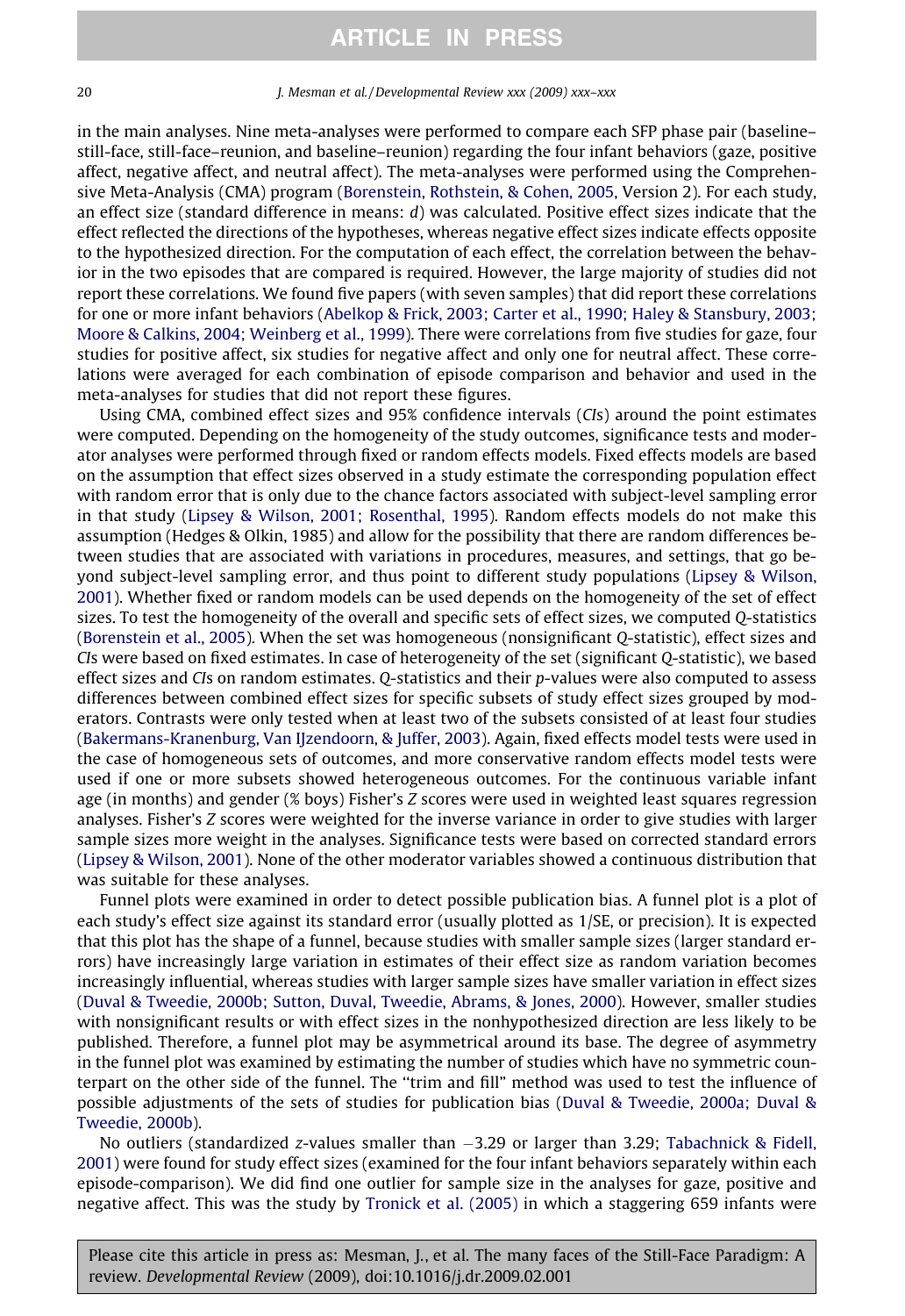observed in the SFP (the next-highest sample sizes were  $N = 133$  for positive and negative affect, and  $N = 90$  for gaze). To not lose this unique study by Tronick and colleagues, this sample size was winsorized (i.e., ''moved in close to the good data"; [Hampel, Ronchetti, Rousseeuw, & Stahel, 1986, p. 69\)](#page-40-0) and replaced by  $N = 200$  which was the sample size used in the meta-analyses.

## Results

## Meta-analyses of the still-face effect in the set of uniform studies

[Table 3](#page-21-0) shows the results of the meta-analyses that examined changes in infant gaze, positive, negative, and neutral affect from the baseline to the still-face episode. Consistent with our hypotheses, the results show a significant decrease in gaze ( $d = 0.72$ ,  $95\%$  CI = 0.55–0.89) and positive affect ( $d = 0.93$ , 95% CI = 0.78–1.08), and significant increases in negative affect  $(d = 0.52, 95\% C I = 0.39 - 0.65)$  and neutral affect  $(d = 0.42, 95\% \text{ CI} = 0.10 - 0.74)$ . For each outcome measure, the total set of studies was heterogeneous as evidenced by significant Q-values. Moderator analyses showed that the decrease in gaze was significantly different for different age groups. Follow-up analyses revealed that the effect was stronger for infants 6 months or older  $(d = 0.94)$  compared to infant aged 4–5 months  $(d = 0.65)$  (Q[1,22] = 5.02, p < .05) and infants 3 months or younger  $(d = 0.45)$  (Q[1,20] = 6.93,  $p < .01$ ). There was no difference in effect between the two younger groups ( $O[1,21] = 0.84$ ,  $p = .36$ ). Further, the drop in gaze from baseline to still-face was less strong when the adult partner was allowed to touch the infant during the baseline episode ( $d = 0.97$  versus  $d = 0.57$ ). The decrease in positive affect was also stronger when the infant interacted with a parent  $(d = 1.01)$  rather than a stranger  $(d = 0.57)$ , and when the baseline was 120 s or longer  $(d = 1.12)$  rather than shorter  $(d = 0.80)$ . There were no significant moderators for negative affect. For infant age (in months) moderator analyses were also performed using the continuous variable in weighted regression models. The age-effect found for the decrease in gaze from baseline to still-face was confirmed in these analyses, with older children showing a stronger decrease ( $p < .01$ ). The regression analyses did not show any significant effects of gender.

[Table 4](#page-23-0) presents the results of the meta-analyses that examined changes in infant behavior from the still-face episode to the reunion. Again, the total set of studies for each behavioral outcome was heterogeneous as evidenced by significant Q-values. As expected, infants showed a significant increase in gaze ( $d = 0.71$ , 95% CI = 0.51–0.91) and positive affect ( $d = 0.75$ , 95% CI = 0.62–0.87), and a significant decrease in neutral affect ( $d = 0.55$ ,  $95\%$  CI = 0.22–0.89). However, we failed to find a significant decrease in negative affect (d = 0.04, 95% CI =  $-0.07$  to 0.16), suggesting the absence of 'recovery' regarding this behavior. The increase in gaze was significantly related to infant age, with the infants 6 months or older showing a stronger increase compared to infants aged 3 months or younger  $(0,1,18] = 12.82$ ,  $p < .01$ ), and infants aged 4–5 months ( $O[2, 22] = 15.72$ ,  $p < .01$ ). There was no difference in effect between the two youngest age groups  $(Q[1,19] = 0.01, p = .91)$ . Weighted regression analyses revealed the same age-effect that was also found in the categorical analyses, with a stronger increase in gaze for older children ( $p < .01$ ). Whereas the categorical age variable was not a significant moderator for the decrease in negative affect, the continuous age variable was significantly related to a lower decrease in negative affect ( $p < .01$ ). The regression analyses did not show any significant effects of gender.

The results of the meta-analyses of infant behavioral changes from the baseline to the reunion epi-sode are presented in [Table 5.](#page-25-0) We found a significant decrease in positive affect  $(d = 0.20, 95\%)$  $CI = 0.11 - 0.29$ ), and a significant increase in negative affect (d = 0.49, 95% CI = 0.42–0.56), but no differences between baseline and reunion for gaze ( $d$  = 0.02, 95% CI =  $-0.10$  to 0.14) and neutral affect (d = 0.19, 95% CI =  $-0.21$  to 0.60). The Q-value for the total set of negative affect was nearly significant  $(p = .055)$ , suggesting a tendency toward heterogeneous studies. Moderator analyses showed a significant effect of age, with no decrease in gaze for infants aged 0 to 3 months ( $d = 0.11$ ,  $p = .16$ ), a significant decrease for infants aged 4–5n months ( $d = 0.22$ ,  $p < .01$ ), and a significant increase in gaze for infants 6 months or older ( $d = -0.22$ ,  $p < 0.01$ ), which was significantly different from the effect found in the 0–3-month-olds  $(Q[1, 18] = 5.83, p < .05)$  and the 4–5-month-olds  $(Q[1, 22] = 10.68, p < .01)$ . The difference between the two youngest age groups was not significant  $(Q_1, 19] = 0.21$ ,  $p = .65$ ). Further,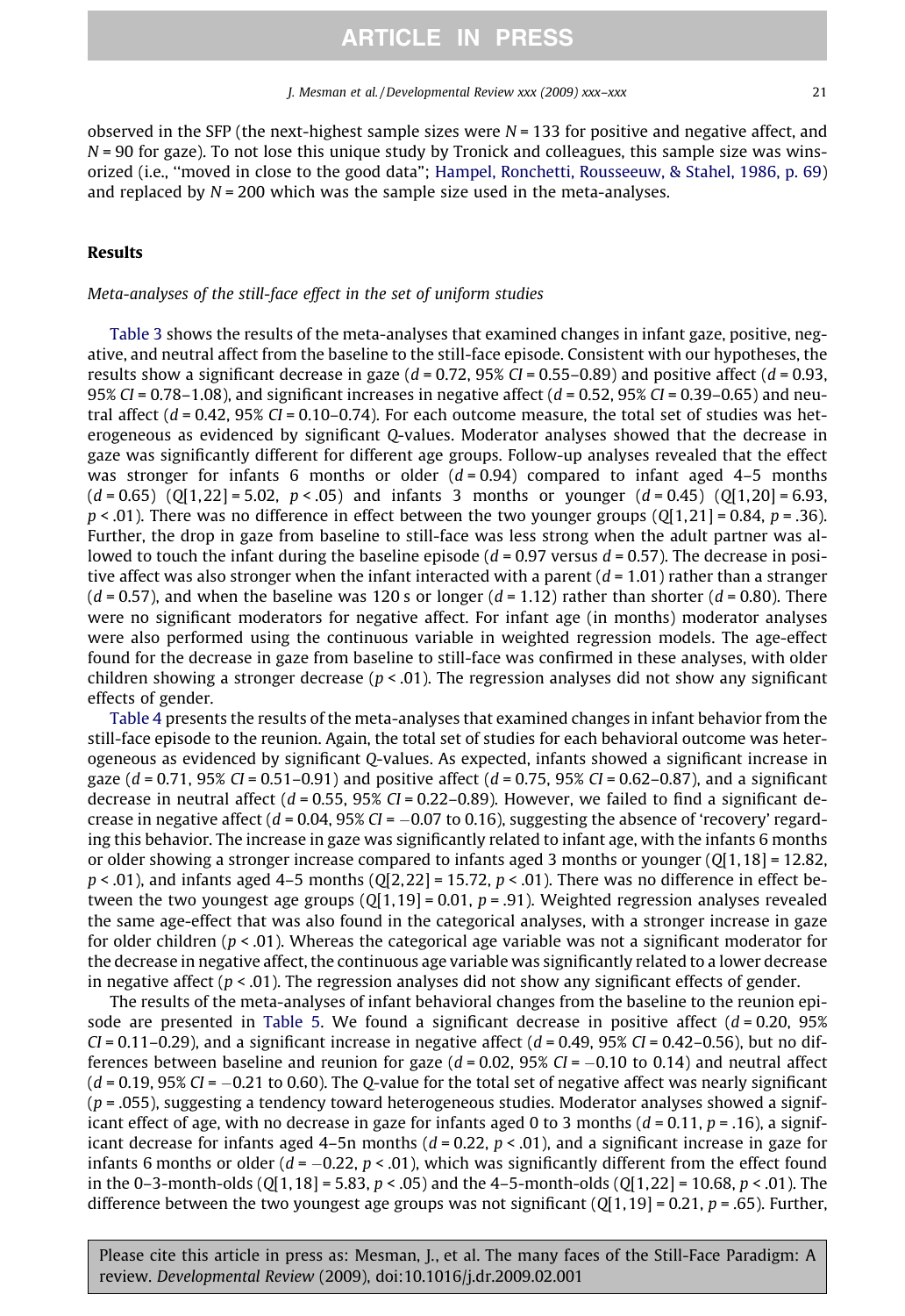### <span id="page-21-0"></span>22 J. Mesman et al. / Developmental Review xxx (2009) xxx-xxx

# Table 3

Meta-analytic results of infant reactions to the Still-Face Paradigm from baseline to still-face.

|                                      | $\boldsymbol{k}$ | $\boldsymbol{n}$ | $\boldsymbol{d}$     | 95% CI          | Q <sup>a</sup>           | p    |
|--------------------------------------|------------------|------------------|----------------------|-----------------|--------------------------|------|
| Gaze decrease (total set)            | 33               | 1070             | $0.72$ **            | $(0.55 - 0.89)$ | $93.23$ **               |      |
| Infant age                           |                  |                  |                      |                 | 7.76                     | .02  |
| $0-3$ months                         | 10               | 231              | $0.45$ **            | $(0.18 - 0.73)$ | $30.00$ **               |      |
| 4-5 months                           | 12               | 476              | 0.65                 | $(0.40 - 0.89)$ | 25.09                    |      |
| $6+$ months                          | 11               | 363              | $0.94$ **            | $(0.78 - 1.11)$ | 11.26                    |      |
| Adult partner                        |                  |                  |                      |                 | 2.10                     | .15  |
| Parent                               | 24               | 894              | $0.65$ **            | $(0.46 - 0.83)$ | 68.33**                  |      |
| Stranger                             | 9                | 176              | 0.93                 | $(0.60 - 1.27)$ | $17.11$ <sup>*</sup>     |      |
| Length of baseline <sup>a</sup>      |                  |                  |                      |                 | 3.50                     | .06  |
| < 120 s                              | 16               | 419              | 0.88                 | $(0.69 - 1.08)$ | $25.26^{\degree}$        |      |
| 120 s or more                        | 14               | 564              | $0.55$ **            | $(0.43 - 0.66)$ | 18.01                    |      |
| Length of still-face                 |                  |                  |                      |                 | 0.30                     | .59  |
| < 120 s                              | 20               | 572              | $0.76$ **            | $(0.54 - 0.98)$ | $71.13$ <sup>*</sup>     |      |
| 120 s or more                        | 13               | 498              | 0.52                 | $(0.40 - 0.65)$ | 19.28                    |      |
| Intervals between phases             |                  |                  |                      |                 | 0.97                     | .33  |
| No                                   | 16               | 545              | $0.64$ **            | $(0.40 - 0.88)$ | $64.94$ **               |      |
| Yes                                  | 17               | 525              | 0.82                 | $(0.56 - 1.07)$ | $28.29^{\degree}$        |      |
| Touch allowed                        |                  |                  |                      |                 | 8.17                     | < 01 |
| N <sub>o</sub>                       | 10               | 309              | $0.97$ **            | $(0.79 - 1.15)$ | 14.59                    |      |
| Yes                                  | 23               | 761              | $0.57$ **            | $(0.40 - 0.75)$ | $56.44$ **               |      |
| Positive affect decrease (total)     | 35               | 1259             | $0.93$ **            | $(0.78 - 1.08)$ | $98.53$ **               |      |
| Infant age                           |                  |                  |                      |                 | 3.12                     | .21  |
| $0-3$ months                         | 10               | 256              | $0.82$ <sup>**</sup> | $(0.55 - 1.09)$ | 29.26                    |      |
| 4-5 months                           | 13               | 560              | $0.85$ **            | $(0.62 - 1.08)$ | $30.37$ **               |      |
| $6+$ months                          | 12               | 443              | $1.10**$             | $(0.86 - 1.34)$ | $24.05^*$                |      |
| Adult partner                        |                  |                  |                      |                 | 4.61                     | .03  |
| Parent                               | 27               | 1095             | $1.01$ <sup>**</sup> | $(0.85 - 1.17)$ | $74.71$ <sup>*</sup>     |      |
| Stranger                             | 8                | 164              | 0.57                 | $(0.37 - 0.77)$ | 13.99                    |      |
| Length of baseline <sup>a</sup>      |                  |                  |                      |                 | 4.94                     | .03  |
| < 120 s                              | 15               | 407              | $0.80$ <sup>**</sup> | $(0.59 - 1.02)$ | 33.74**                  |      |
| 120 s or more                        | 17               | 729              | $1.12$ **            | $(0.94 - 1.31)$ | 32.75                    |      |
| Length of still-face <sup>a</sup>    |                  |                  |                      |                 | 1.43                     | .23  |
| < 120 s                              | 18               | 512              | $0.84$ **            | $(0.63 - 1.05)$ | 37.55**                  |      |
| 120 s or more                        | 17               | 747              | 1.02                 | $(0.81 - 1.23)$ | 60.66                    |      |
| Intervals between phases             |                  |                  |                      |                 | 0.50                     | .48  |
| N <sub>o</sub>                       | 18               | 700              | $0.89$ **            | $(0.69 - 1.08)$ | 76.59                    |      |
| Yes                                  | 17               | 559              | $0.91$ <sup>**</sup> | $(0.80 - 1.03)$ | 20.97                    |      |
| Touch allowed                        |                  |                  |                      |                 | 0.72                     | .40  |
| N <sub>0</sub>                       | 10               | 316              | $0.97$ <sup>**</sup> | $(0.81 - 1.13)$ | 13.04                    |      |
| Yes                                  | 25               | 943              | $0.90**$             | $(0.73 - 1.06)$ | 83.45*                   |      |
|                                      |                  |                  |                      |                 |                          |      |
| Negative affect increase (total) $c$ | 19               | 1019             | $0.52$ **            | $(0.39 - 0.65)$ | $62.71$ **               |      |
| Infant age                           |                  |                  |                      |                 | 0.61                     | .74  |
| 0-3 months                           | 5                | 221              | $0.56$ **            | $(0.31 - 0.82)$ | 24.29                    |      |
| 4-5 months                           | $\overline{7}$   | 476              | 0.56                 | $(0.34 - 0.79)$ | 12.94                    |      |
| 6+ months                            | $\overline{7}$   | 322              | 0.45                 | $(0.24 - 0.67)$ | 23.20                    |      |
| Length of baseline <sup>b</sup>      |                  |                  |                      |                 |                          |      |
| < 120 s                              | 3                | 195              | $0.71$ **            | $(0.39 - 1.03)$ | $\overline{\phantom{0}}$ |      |
| 120 s or more                        | 12               | 653              | $0.52$ <sup>**</sup> | $(0.36 - 0.68)$ | $39.02$ **               |      |
| Length of still-faceb                |                  |                  |                      |                 | 0.02                     | .88  |
| < 120 s                              | $\,6$            | 306              | $0.53$ **            | $(0.30 - 0.77)$ | 19.06                    |      |
| 120 s or more                        | 13               | 713              | $0.51$ **            | $(0.36 - 0.66)$ | $42.30$ **               |      |
| Intervals between phases             |                  |                  |                      |                 | 0.20                     | .65  |
| N <sub>o</sub>                       | 11               | 566              | $0.49$ **            | $(0.32 - 0.67)$ | $34.09$ <sup>**</sup>    |      |
| Yes                                  | 8                | 453              | $0.55$ **            | $(0.36 - 0.75)$ | $28.50$ **               |      |
|                                      |                  |                  |                      |                 | (continued on next page) |      |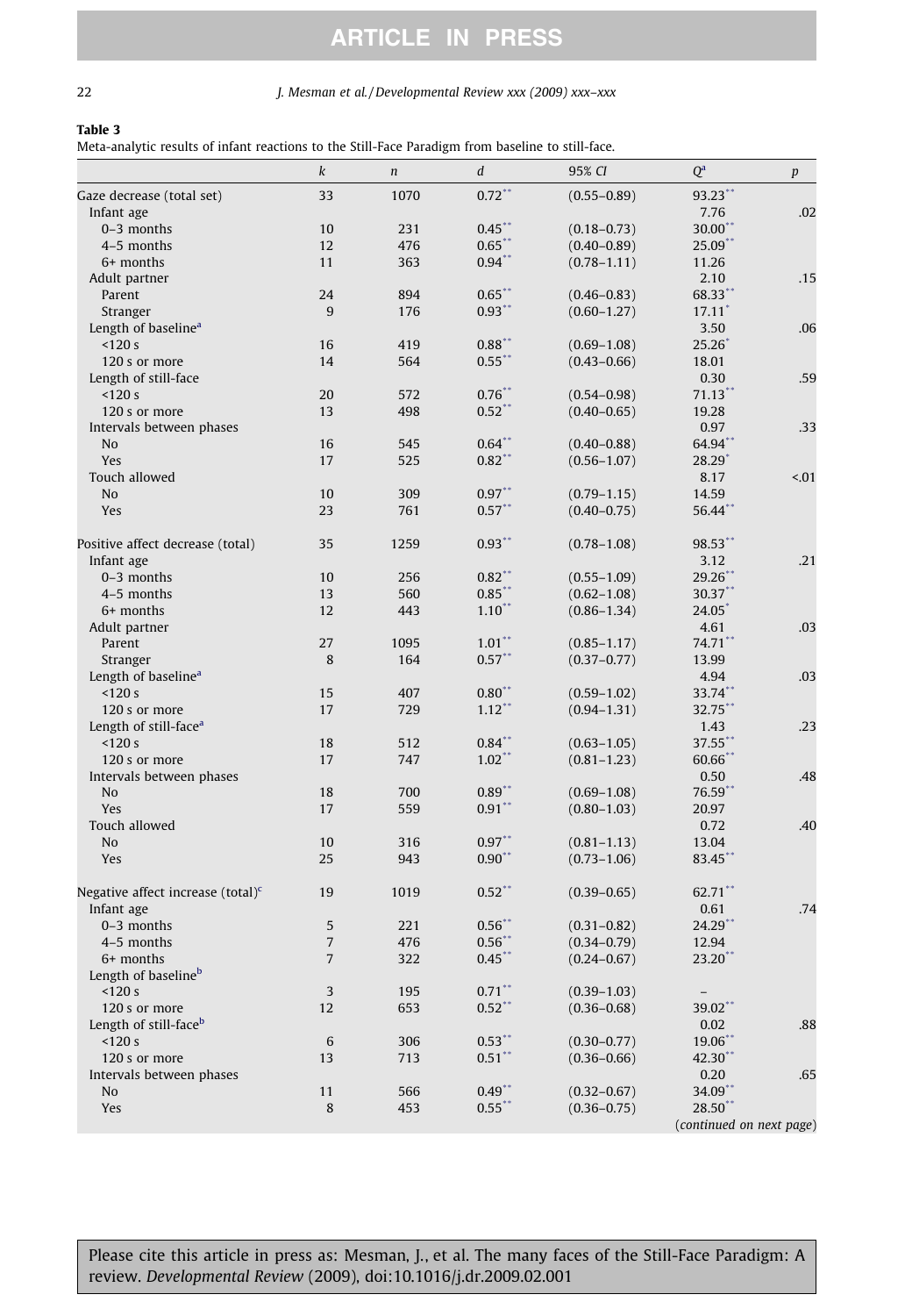### J. Mesman et al. / Developmental Review xxx (2009) xxx–xxx 23

<span id="page-22-0"></span>

|  | <b>Table 3</b> (continued) |
|--|----------------------------|
|--|----------------------------|

| ---------------------                        |    |     |                  |                 |             |  |
|----------------------------------------------|----|-----|------------------|-----------------|-------------|--|
|                                              | ĸ  | n   |                  | 95% CI          | $O^{\rm a}$ |  |
| Touch allowed                                |    |     |                  |                 |             |  |
| N <sub>o</sub>                               |    | 198 | $0.65$ **        | $(0.34 - 0.96)$ |             |  |
| Yes                                          | 16 | 821 | $0.49$ **        | $(0.36 - 0.63)$ | 49.42**     |  |
| Neutral affect increase (total) <sup>d</sup> |    | 188 | $0.42^{\degree}$ | $(0.10 - 0.74)$ | $19.04$ **  |  |

Note:  $k =$  number of studies;  $n =$  total number of participants; and  $Cl =$  confidence interval.

<sup>a</sup> Q statistics for moderators represent the effect of the subgroup contrasts ( $df$  = number of subgroups  $-$  1), Q statistics for subgroups stand for homogeneity ( $df = k - 1$ ). Subgroups with less than four studies were excluded from contrasts and homogeneity.

 $b$  In some studies only part of the episode was coded and not the entire length. For our analyses regarding episode length, these studies were excluded, vielding lower  $k$  and  $n$  values.

 $c$  For negative affect, there were no studies with strangers as the adult partner. Thus, the 'adult partner' moderator was not examined for the negative affect outcome.

<sup>d</sup> For neutral effect, there were not enough studies to conduct moderator analyses. Only the total effect is reported.  $p < .05$ .

 $p < .01$ .

the decrease in gaze was stronger in studies with reunion episodes shorter than 120 s than in longer ones ( $Q[1,28] = 4.53$ ,  $p < .05$ ). Weighted regression analyses with the continuous variable infant age confirmed the finding that the decrease in gaze from baseline to reunion is stronger for younger than for older children ( $p < .05$ ). The regression analyses also yielded a significant effect of gender ( $\%$  boys), showing that studies with more boys report a stronger decrease in positive affect from baseline to reunion ( $p < .05$ ).

Overall, the sets of studies with strangers as the adult partner, and those in which touch was not allowed during normal interaction were the most homogeneous, as evidenced by mostly nonsignificant Q-values. These factors may overlap however, since touch is more often not allowed in studies with strangers (50% of studies) than in studies with a parent as the adult (21% of studies). We therefore also examined the no-touch subset within the set of studies focusing on parents. For studies with parents who were not allowed to touch their infants, the sets for gaze  $(k = 5, n = 207)$  and positive affect  $(k = 6, n = 226)$ , were homogeneous in all episode comparisons (all  $ps > .46$ ), whereas all subsets with parents who were allowed to use touch were heterogeneous for gaze and positive affect (all  $ps < .01$ ). The studies examining negative affect were done with parents as the adult partners, and the no-touch subsets were too small for heterogeneity analyses  $(k = 3)$  for all episode comparisons). The parenttouch subsets for negative affect showed significant heterogeneity in two out of three episode comparisons (baseline–still-face, and still-face–reunion). For neutral affect, only one study examined parents in a no-touch paradigm in each of the episode comparisons, and the subset parent-touch was large enough only for the baseline–still-face comparison ( $k = 5$ ,  $n = 169$ ), and showed significant heterogeneity. For the comparison between baseline and reunion, the subsets of studies with the two younger age groups (i.e., younger than 6 months) and those with reunion episodes shorter than 120 s were homogeneous for gaze, positive, and negative affect.

Using the trim and fill method [\(Duval & Tweedie, 2000a; Duval & Tweedie, 2000b\)](#page-39-0), some asymmetry was found in the funnel plots (precision plot, random effects), which indicates a potential publication bias. We looked for missing studies to the left of the mean, because we expected studies with small sample sizes reporting small effects would be more likely to end up in the proverbial file drawer. The number of studies found to the left of the funnel plots ranged from zero to ten. The adjusted effect sizes were very close to the observed values when less than five missing studies were identified. For four analyses, there were more than five missing studies, yielding more attenuated adjusted effect sizes, although all retained the same significance level. This was the case for: the decrease in gaze from baseline to still-face (9 missing studies, adjusted  $d = 0.56$  verses observed  $d = 0.72$ ), the increase in gaze from still-face to reunion (7 missing studies, adjusted  $d = 0.51$  verses observed  $d = 0.71$ ), the decrease in positive affect from baseline to still-face (7 missing studies, adjusted  $d = 0.82$  verses observed  $d = 0.93$ ), and the increase in positive affect from still-face to reunion (10 missing studies, adjusted  $d = 0.59$  verses observed  $d = 0.74$ ).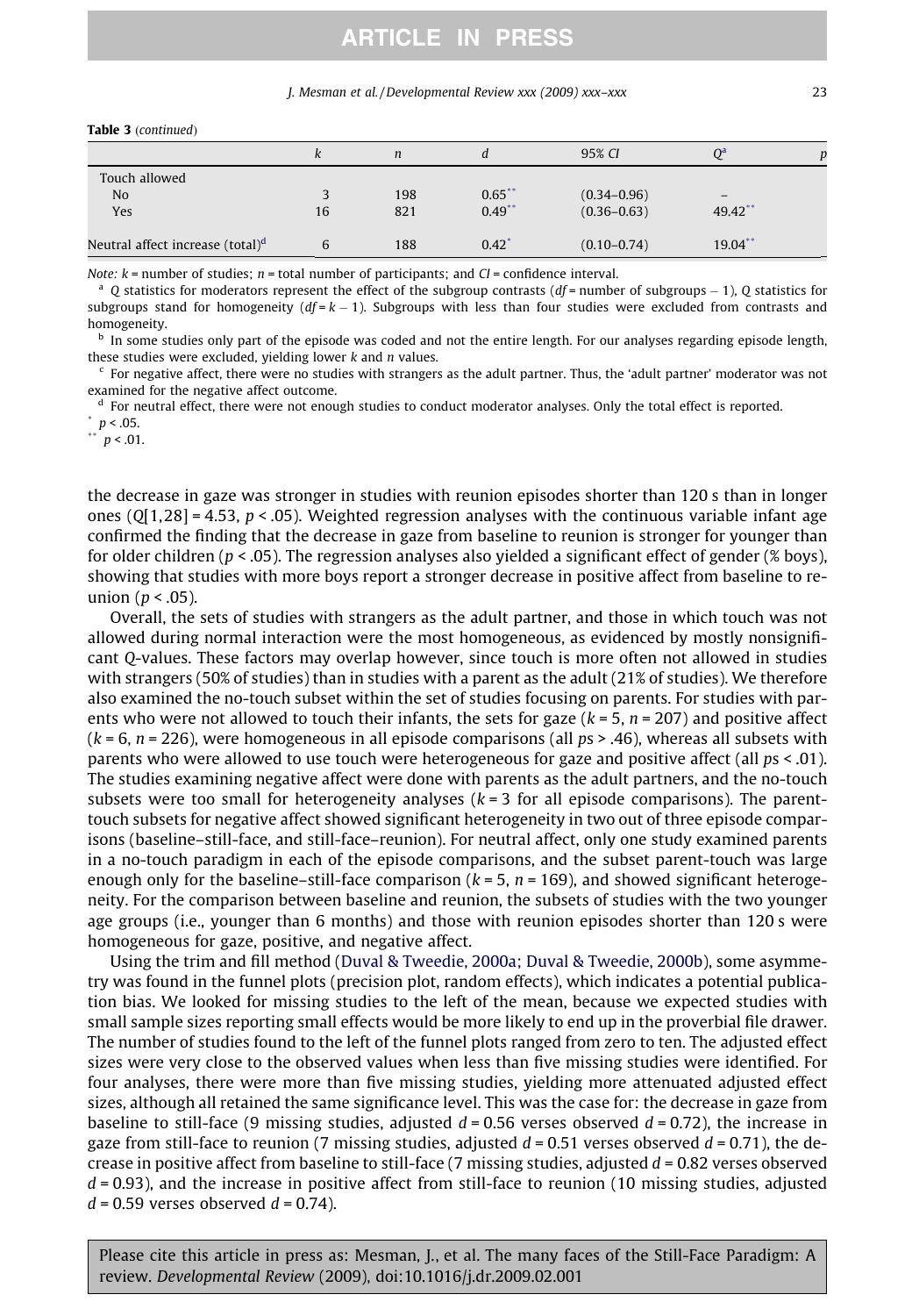### <span id="page-23-0"></span>24 J. Mesman et al. / Developmental Review xxx (2009) xxx–xxx

# Table 4

Meta-analytic results of infant reactions to the Still-Face Paradigm from still-face to reunion.

|                                      | $\boldsymbol{k}$ | $\boldsymbol{n}$ | $\boldsymbol{d}$     | 95% CI                     | Q <sup>a</sup>           | $\boldsymbol{p}$ |
|--------------------------------------|------------------|------------------|----------------------|----------------------------|--------------------------|------------------|
| Gaze increase (total set)            | 31               | 1007             | $0.71$ **            | $(0.51 - 0.91)$            | 166.95**                 |                  |
| Infant age                           |                  |                  |                      |                            | 18.65                    | < 01             |
| $0-3$ months                         | 8                | 168              | $0.41$ **            | $(0.10 - 0.72)$            | 20.85                    |                  |
| 4-5 months                           | 12               | 476              | 0.44                 | $(0.20 - 0.68)$            | $41.41$ **               |                  |
| 6+ months                            | 11               | 363              | $1.15$ <sup>**</sup> | $(0.89 - 1.42)$            | $22.07$ <sup>*</sup>     |                  |
| Adult partner                        |                  |                  |                      |                            | 1.03                     | .89              |
| Parent                               | 22               | 831              | $0.72$ <sup>**</sup> | $(0.48 - 0.96)$            | 133.05                   |                  |
| Stranger                             | 9                | 176              | $0.69$ **            | $(0.31 - 1.07)$            | $31.62$ **               |                  |
| Length of still-face                 |                  |                  |                      |                            | 0.00                     | .78              |
| < 120 s                              | 18               | 509              | $0.69**$             | $(0.42 - 0.95)$            | 68.52**                  |                  |
| 120 s or more                        | 13               | 498              | 0.75                 | $(0.43 - 1.06)$            | 87.54                    |                  |
| Length of reunion <sup>b</sup>       |                  |                  |                      |                            | 0.77                     | .38              |
| < 120 s                              | 16               | 419              | $0.70$ <sup>**</sup> | $(0.43 - 0.98)$            | 37.17**                  |                  |
| 120 s or more                        | 13               | 521              | 0.89                 | $(0.58 - 1.19)$            | 94.11                    |                  |
| Intervals between phases             |                  |                  |                      |                            | 2.36                     | .13              |
| No                                   | 16               | 545              | $0.57$ **            | $(0.28 - 0.85)$            | 80.66                    |                  |
| Yes                                  | 15               | 461              | $0.90**$             | $(0.58 - 1.21)$            | $85.91$ **               |                  |
| Touch allowed                        |                  |                  |                      |                            | 2.84                     | .09              |
| No                                   | 10               | 309              | 0.95                 | $(0.61 - 1.30)$            | 18.33                    |                  |
| Yes                                  | 21               | 698              | $0.60$ <sup>**</sup> | $(0.37 - 0.82)$            | 118.15                   |                  |
|                                      |                  |                  |                      |                            |                          |                  |
| Positive affect increase (total)     | 33               | 1196             | $0.75$ **            | $(0.62 - 0.87)$            | 57.33                    |                  |
| Infant age                           |                  |                  |                      |                            | 3.97                     | .14              |
| 0-3 months                           | 8                | 193              | $0.77$ **            | $(0.55 - 0.99)$            | 8.96                     |                  |
| $4-5$ months                         | 13               | 560              | 0.58                 | $(0.46 - 0.69)$            | 12.07                    |                  |
| 6+ months                            | 12               | 443              | 0.88                 | $(0.69 - 1.06)$            | $25.71$ **               |                  |
| Adult partner                        |                  |                  |                      |                            | 1.59                     | .21              |
| Parent                               | 25               | 1032             | $0.79$ <sup>**</sup> | $(0.65 - 0.92)$            | 46.94                    |                  |
| Stranger                             | 8                | 164              | 0.55                 | $(0.34 - 0.76)$            | 8.26                     |                  |
| Length of still-face                 |                  |                  |                      |                            | 0.10                     | .75              |
| < 120 s                              | 16               | 449              | $0.77$ <sup>**</sup> | $(0.63 - 0.91)$            | 21.82                    |                  |
| 120 s or more                        | 17               | 747              | $0.73$ **            | $(0.56 - 0.89)$            | 33.87**                  |                  |
| Length of reunion <sup>b</sup>       |                  |                  |                      |                            | 1.23                     | .27              |
| < 120 s                              | 16               | 491              | $0.63$ **            | $(0.51 - 0.75)$            | 23.66                    |                  |
| 120 s or more                        | 16               | 686              | 0.82                 | $(0.64 - 0.99)$            | 31.07                    |                  |
| Intervals between phases             |                  |                  |                      |                            | 0.32                     | .57              |
| No                                   | 18               | 700              | $0.72$ **            | $(0.56 - 0.88)$            | 41.43                    |                  |
| Yes                                  | 15               | 496              | 0.75                 | $(0.62 - 0.88)$            | 14.96                    |                  |
| Touch allowed                        |                  |                  |                      |                            | 0.68                     | .41              |
| No                                   | 10               | 316              | $0.81$ **            | $(0.64 - 0.98)$            | 12.49                    |                  |
| Yes                                  | 23               | 880              | $0.71$ **            | $(0.57 - 0.86)$            | $42.57$ **               |                  |
|                                      |                  |                  |                      |                            |                          |                  |
| Negative affect decrease (total) $c$ | 17               | 956              | 0.04                 | $(-0.07 \text{ to } 0.16)$ | $33.03$ **               |                  |
| Infant age                           |                  |                  |                      |                            | 0.47                     | .50              |
| $0-3$ months                         | 3                | 158              | 0.16                 | $(-0.06 \text{ to } 0.36)$ | $\overline{\phantom{0}}$ |                  |
| 4-5 months                           | $\overline{7}$   | 476              | 0.02                 | $(-0.07 \text{ to } 0.10)$ | 8.18                     |                  |
| 6+ months                            | $\overline{7}$   | 322              | $-0.02$              | $(-0.10 \text{ to } 0.07)$ | 10.36                    |                  |
| Length of still-face                 |                  |                  |                      |                            | 0.36                     | .55              |
| < 120 s                              | $\overline{4}$   | 243              | 0.08                 | $(-0.05 \text{ to } 0.21)$ | 6.62                     |                  |
| 120 s or more                        | 13               | 713              | 0.02                 | $(-0.08 \text{ to } 0.12)$ | $25.42^*$                |                  |
| Length of reunion <sup>b</sup>       |                  |                  |                      |                            | 0.22                     | .64              |
| < 120 s                              | $\overline{4}$   | 279              | 0.07                 | $(-0.11$ to 0.25)          | 8.19                     |                  |
| 120 s or more                        | 11               | 610              | 0.02                 | $(-0.09 \text{ to } 0.14)$ | 22.41                    |                  |
| Intervals between phases             |                  |                  |                      |                            | 0.99                     | .32              |
| No                                   | 11               | 566              | $-0.01$              | $(-0.08 \text{ to } 0.07)$ | 15.72                    |                  |
| Yes                                  | 6                | 390              | 0.09                 | $(-0.05$ to 0.24)          | 16.26                    |                  |
|                                      |                  |                  |                      |                            | (continued on next page) |                  |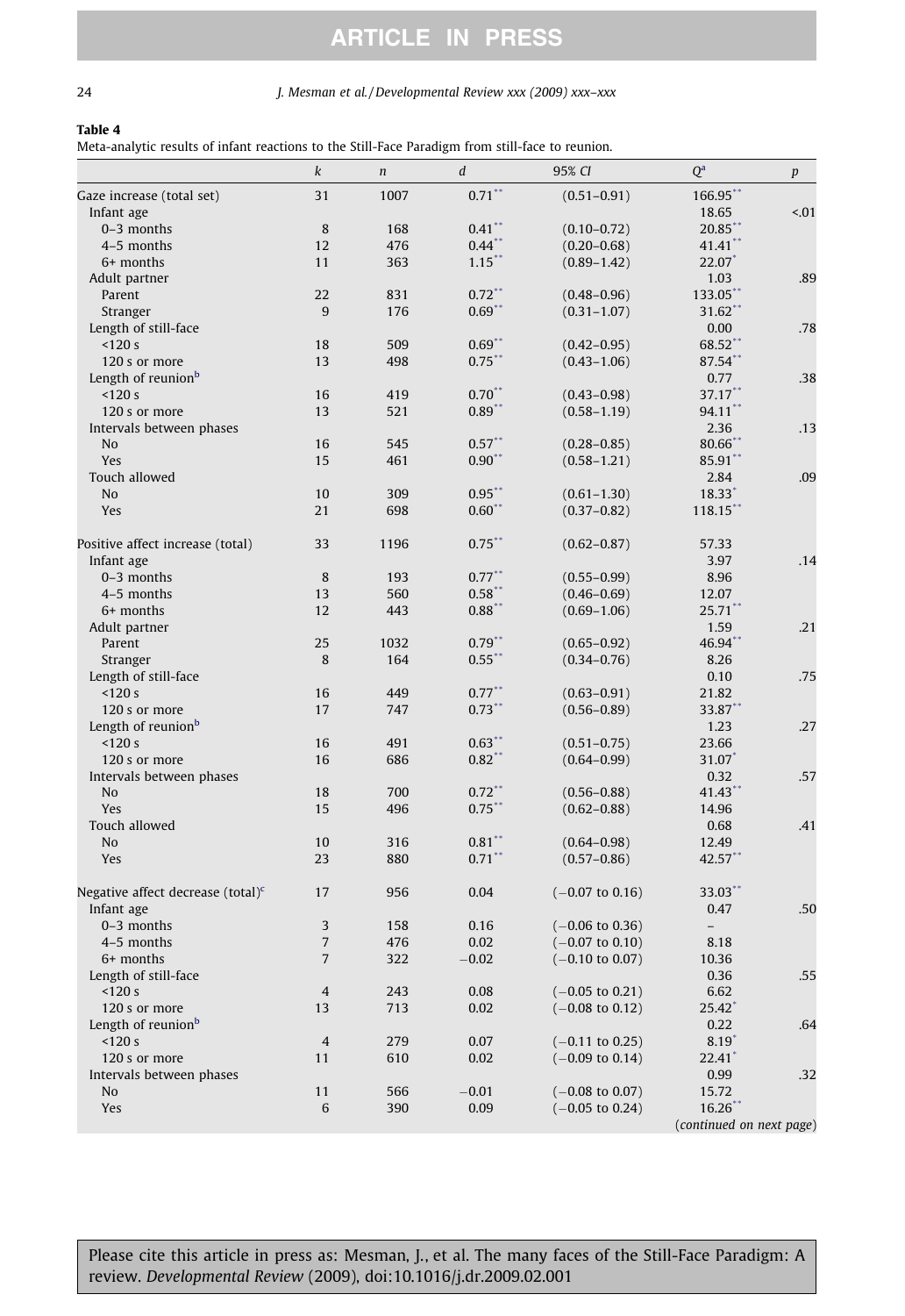### J. Mesman et al. / Developmental Review xxx (2009) xxx–xxx 25

<span id="page-24-0"></span>

|  |  | <b>Table 4</b> (continued) |  |  |
|--|--|----------------------------|--|--|
|--|--|----------------------------|--|--|

| ------- - .--                                |    |     |                      |                            |                 |  |
|----------------------------------------------|----|-----|----------------------|----------------------------|-----------------|--|
|                                              | ĸ  | n   |                      | 95% CI                     | $O^a$           |  |
| Touch allowed                                |    |     |                      |                            |                 |  |
| N <sub>o</sub>                               |    | 198 | 0.08                 | $(-0.07 \text{ to } 0.22)$ | $\qquad \qquad$ |  |
| Yes                                          | 14 | 758 | 0.03                 | $(-0.07 \text{ to } 0.13)$ | 27.41'          |  |
| Neutral affect decrease (total) <sup>d</sup> | ⊿  | 125 | $0.65$ <sup>**</sup> | $(0.22 - 0.89)$            | $12.47$ **      |  |

Note:  $k =$  number of studies;  $n =$  total number of participants; and  $Cl =$  confidence interval.

<sup>a</sup> Q statistics for moderators represent the effect of the subgroup contrasts ( $df$  = number of subgroups  $-$  1), Q statistics for subgroups stand for homogeneity ( $df = k - 1$ ). Subgroups with less than four studies were excluded from contrasts and homogeneity.

 $b$  In some studies only part of the episode was coded and not the entire length. For our analyses regarding episode length, these studies were excluded, vielding lower  $k$  and  $n$  values.

 $c$  For negative affect, there were no studies with strangers as the adult partner. Thus, the 'adult partner' moderator was not examined for the negative affect outcome.

<sup>d</sup> For neutral effect, there were not enough studies to conduct moderator analyses. Only the total effect is reported.  $p < .05$ .

 $p < .01$ .

The fail-safe numbers of studies for the analyses involving gaze, positive, and negative affect were all higher than the  $5k + 10$  formula suggested by [Rosenthal \(1995\)](#page-41-0), ranging from 241 studies with nullresults needed to cancel out the significant decrease in positive affect from baseline to reunion, to 4081 studies with null-results needed to cancel out the significant decrease in positive affect from baseline to still-face. For neutral affect, the fail-safe numbers were below the Rosenthal formula, with 29 null-results needed to cancel out the significant increase found from baseline to still-face, and 43 to cancel out the decrease from still-face to reunion.

To provide a global integration of the findings in [Tables 3–5](#page-17-0), an overall picture of the changes in infant behaviors across the SFP is presented in [Fig. 1](#page-26-0). The mean occurrence of each behavior (i.e., percentage of time) was calculated per episode across all studies that provided means and standard deviations (or standard errors), applying listwise deletion per behavior. This resulted in a set of 31 studies for gaze, 30 for positive affect, 11 for negative affect, and 4 for neutral affect. The figure shows the general picture of decreasing gaze and positive affect from baseline to still-face, followed by an increase in these behaviors from still-face to reunion. For negative and neutral affect an increase is found from baseline to still-face, and only a slight decrease from baseline to reunion. It has to be noted however, that our meta-analyses showed that some moderator variables (e.g., infant age, episode duration) affect the magnitude of changes in behavior between episodes.

It is also possible that some of these moderators influence the level (proportion of time) of the behaviors within episodes. We therefore tested whether the moderator variables were related to the mean levels of each behavior per episode within the subgroup of studies used for the figure. Infant age (in months) was negatively correlated with gaze duration in the baseline ( $r = -.36$ ,  $p < .05$ ) and still-face episode ( $r = -.58$ ,  $p < .01$ ). There were no significant correlations between the mean rates of infant responses and percentage of boys (all ps > .22). The correlation for percentage of boys with negative affect during the still-face episode did approach significance ( $p = .06$ ). Results of t-tests revealed higher levels of gaze if the episode was shorter than 120 s versus 120 s or longer for the baseline ( $p < .01$ ) and the still-face and reunion ( $ps < .05$ ). Further, lower levels of gaze were found in all episodes for interactions with strangers than for interactions with parents ( $ps < .01$ ), and for procedures allowing touch during baseline  $(p < .05)$ . We found no differences in rates of behavior for any episodes when comparing procedures with or without an interval between episodes ( $ps > .22$ ).

### Meta-analyses of infant behavior in the SFP in relation to external variables

For the third question of this paper, we conducted an additional set of meta-analyses to test the association of infant behavior in the SFP with other variables of interest. On a theoretical level, the variables maternal parenting behaviors, maternal depression, and quality of attachment are of particular interest in relation to the SFP, as also shown by sufficient numbers of studies for meta-analyses about each of these topics. Associations with these variables represent the link between infant re-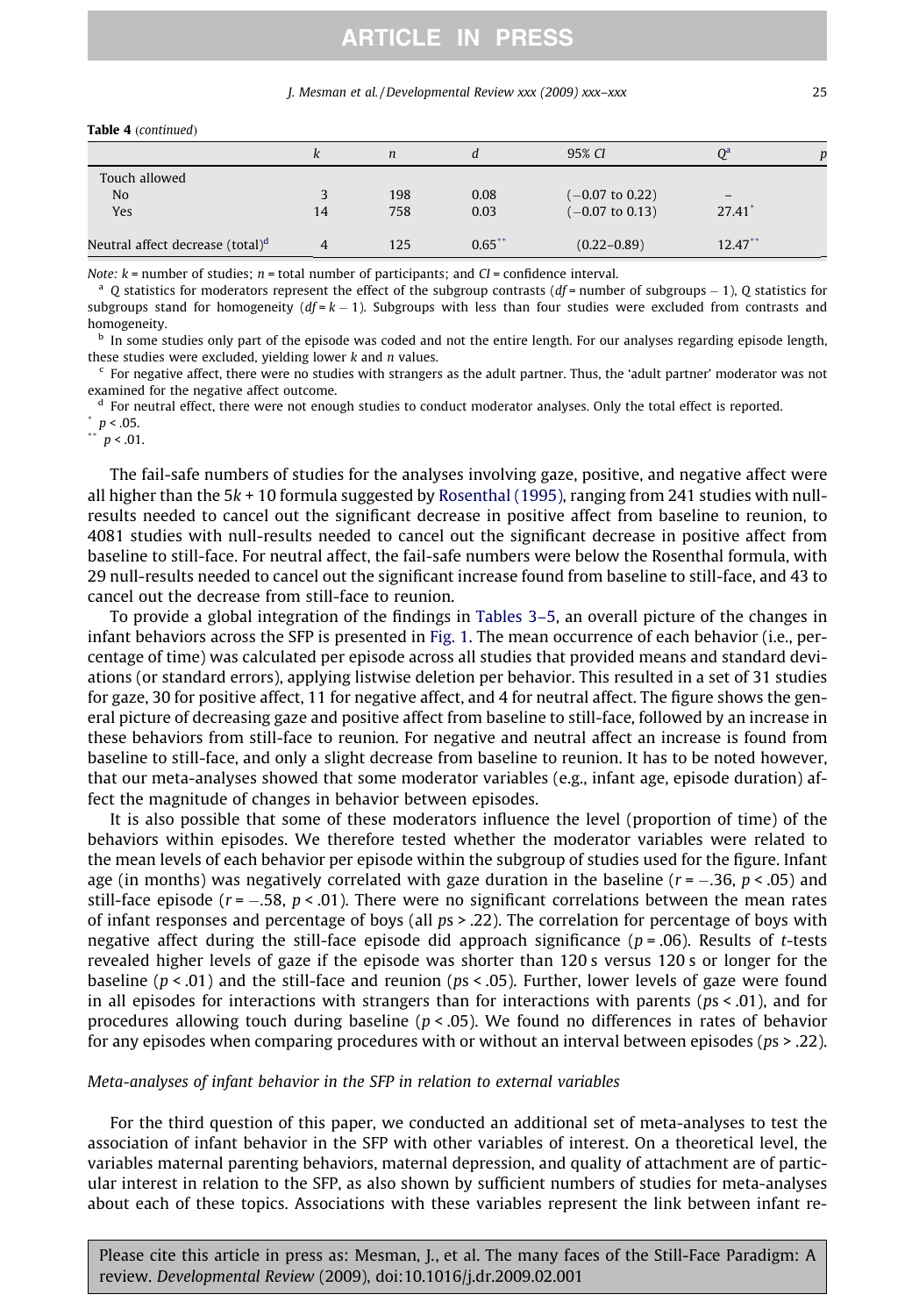### <span id="page-25-0"></span>26 J. Mesman et al. / Developmental Review xxx (2009) xxx–xxx

# Table 5

Meta-analytic results of infant reactions to the Still-Face Paradigm from baseline to reunion.

|                                           | $\boldsymbol{k}$     | $\boldsymbol{n}$ | $d^{\rm a}$                     | 95% CI                                        | Q <sup>a</sup>               | $\boldsymbol{p}$ |
|-------------------------------------------|----------------------|------------------|---------------------------------|-----------------------------------------------|------------------------------|------------------|
| Gaze decrease (total set)                 | 31                   | 1007             | 0.02                            | $(-0.10 \text{ to } 0.14)$                    | 92.46**                      |                  |
| Infant age                                |                      |                  |                                 |                                               | 12.76                        | < .01            |
| $0-3$ months                              | 8                    | 168              | 0.11                            | $(-0.04 \text{ to } 0.26)$                    | 11.52                        |                  |
| 4-5 months                                | 12                   | 476              | 0.22                            | $(0.13 - 0.31)$                               | 13.61                        |                  |
| 6+ months                                 | 11                   | 363              | $-0.22$ $\ddot{\phantom{2}}$    | $(-0.39 \text{ to } -0.05)$                   | $35.12$ **                   |                  |
| Adult partner                             |                      |                  |                                 |                                               | 1.75                         | .19              |
| Parent                                    | 22                   | 831              | $-0.03$                         | $(-0.17$ to 0.11)                             | 82.85                        |                  |
| Stranger                                  | 9                    | 176              | $0.17^*$                        | $(0.02 - 0.31)$                               | 7.15                         |                  |
| Length of still-face                      |                      |                  |                                 |                                               | 1.52                         | .22              |
| < 120 s                                   | 18                   | 509              | 0.09                            | $(-0.08 \text{ to } 0.25)$                    | $29.67^*$                    |                  |
| 120 s or more                             | 13                   | 498              | $-0.07$                         | $(-0.26 \text{ to } 0.12)$                    | $62.51$ $\ddot{\phantom{2}}$ |                  |
| Length of reunion <sup>b</sup>            |                      |                  |                                 |                                               | 4.53                         | .03              |
| < 120 s                                   | 16                   | 419              | $0.15$ <sup>-1</sup>            | $(0.06 - 0.25)$                               | 14.87                        |                  |
| 120 s or more                             | 13                   | 521              | $-0.12$                         | $(-0.30 \text{ to } 0.06)$                    | 65.47                        |                  |
| Intervals between phases                  |                      |                  |                                 |                                               | 0.98                         | .32              |
| No<br>Yes                                 | 16                   | 545              | 0.08                            | $(-0.09 \text{ to } 0.24)$                    | $27.83^*$                    |                  |
|                                           | 15                   | 462              | $-0.05$                         | $(-0.23 \text{ to } 0.14)$                    | 63.68                        |                  |
| Touch allowed<br>N <sub>o</sub>           | 10                   | 309              |                                 |                                               | 1.98                         | .16              |
| Yes                                       | 21                   | 698              | $0.15$ <sup>**</sup><br>$-0.04$ | $(0.04 - 0.27)$<br>$(-0.18 \text{ to } 0.11)$ | 6.44<br>81.79                |                  |
|                                           |                      |                  |                                 |                                               |                              |                  |
| Positive affect decrease (total)          | 33                   | 1245             | 0.20                            | $(0.11 - 0.29)$                               | $46.39$ <sup>*</sup>         |                  |
| Infant age                                |                      |                  |                                 |                                               | 0.21                         | .90              |
| $0-3$ months                              | 9                    | 326              | $0.22$ *                        | $(0.09 - 0.35)$                               | 6.55                         |                  |
| $4-5$ months                              | 12                   | 476              | $0.22$ **                       | $(0.12 - 0.32)$                               | 6.87                         |                  |
| 6+ months                                 | 12                   | 443              | $0.18^*$                        | $(0.04 - 0.32)$                               | 32.64**                      |                  |
| Adult partner                             |                      |                  |                                 |                                               | 0.05                         | .83              |
| Parent                                    | 25                   | 1081             | $0.20$ **                       | $(0.11 - 0.30)$                               | 44.63                        |                  |
| Stranger                                  | 8                    | 164              | 0.18                            | $(0.01 - 0.35)$                               | 1.68                         |                  |
| Length of still-face                      |                      |                  |                                 |                                               | 3.72                         | .05              |
| < 120 s                                   | 16                   | 449              | $0.11$ <sup>*</sup>             | $(0.01 - 0.21)$                               | 13.43                        |                  |
| 120 s or more                             | 17                   | 796              | $0.26$ **                       | $(0.16 - 0.37)$                               | $28.05^*$                    |                  |
| Length of reunion <sup>b</sup><br>< 120 s | 15                   | 407              | $0.15$ <sup>**</sup>            |                                               | 1.18                         | .28              |
| 120 s or more                             | 17                   | 819              | $0.24$ **                       | $(0.04 - 0.26)$<br>$(0.13 - 0.35)$            | 7.77<br>36.23                |                  |
| Intervals between phases                  |                      |                  |                                 |                                               | 0.07                         | .79              |
| No                                        | 17                   | 616              | $0.21$ <sup>**</sup>            | $(0.09 - 0.32)$                               | 31.84                        |                  |
| Yes                                       | 16                   | 629              | 0.18                            | $(0.09 - 0.27)$                               | 14.17                        |                  |
| Touch allowed                             |                      |                  |                                 |                                               | 0.05                         | .82              |
| No                                        | 10                   | 316              | $0.20$ <sup>**</sup>            | $(0.07 - 0.32)$                               | 5.00                         |                  |
| Yes                                       | 23                   | 929              | $0.19$ <sup>**</sup>            | $(0.09 - 0.29)$                               | 41.38'''                     |                  |
|                                           |                      |                  |                                 |                                               |                              |                  |
| Negative affect increase $(total)^c$      | 17                   | 1005             | $0.49$ <sup>**</sup>            | $(0.42 - 0.56)$                               | 25.95                        |                  |
| Infant age                                |                      |                  |                                 |                                               | 0.11                         | .95              |
| 0-3 months                                | $\overline{4}$       | 291              | $0.51$ **                       | $(0.37 - 0.66)$                               | 4.68                         |                  |
| $4-5$ months                              | 6                    | 392              | $0.54$ **                       | $(0.41 - 0.67)$                               | 2.40                         |                  |
| 6+ months                                 | $\overline{7}$       | 322              | $0.49$ <sup>**</sup>            | $(0.33 - 0.65)$                               | $17.92$ <sup>**</sup>        |                  |
| Length of still-face                      |                      |                  |                                 |                                               | 0.09                         | .76              |
| < 120 s                                   | $\overline{4}$       | 243              | $0.49$ <sup>**</sup>            | $(0.33 - 0.66)$                               | 7.43                         |                  |
| 120 s or more                             | 13                   | 762              | $0.49$ <sup>**</sup>            | $(0.42 - 0.57)$                               | 18.52                        |                  |
| Length of reunion <sup>b</sup>            |                      |                  |                                 |                                               |                              |                  |
| < 120 s                                   | 3                    | 195              | $0.57$ <sup>**</sup>            | $(0.38 - 0.76)$                               | $\overline{a}$               |                  |
| 120 s or more                             | 12                   | 743              | $0.49$ <sup>**</sup>            | $(0.42 - 0.57)$                               | 18.51                        |                  |
| Intervals between phases                  |                      |                  |                                 |                                               | 0.33<br>17.07                | .56              |
| No<br>Yes                                 | 10<br>$\overline{7}$ | 482<br>523       | 0.54<br>$0.46$ <sup>**</sup>    | $(0.40 - 0.68)$<br>$(0.37 - 0.55)$            | 7.40                         |                  |
|                                           |                      |                  |                                 |                                               | (continued on next page)     |                  |
|                                           |                      |                  |                                 |                                               |                              |                  |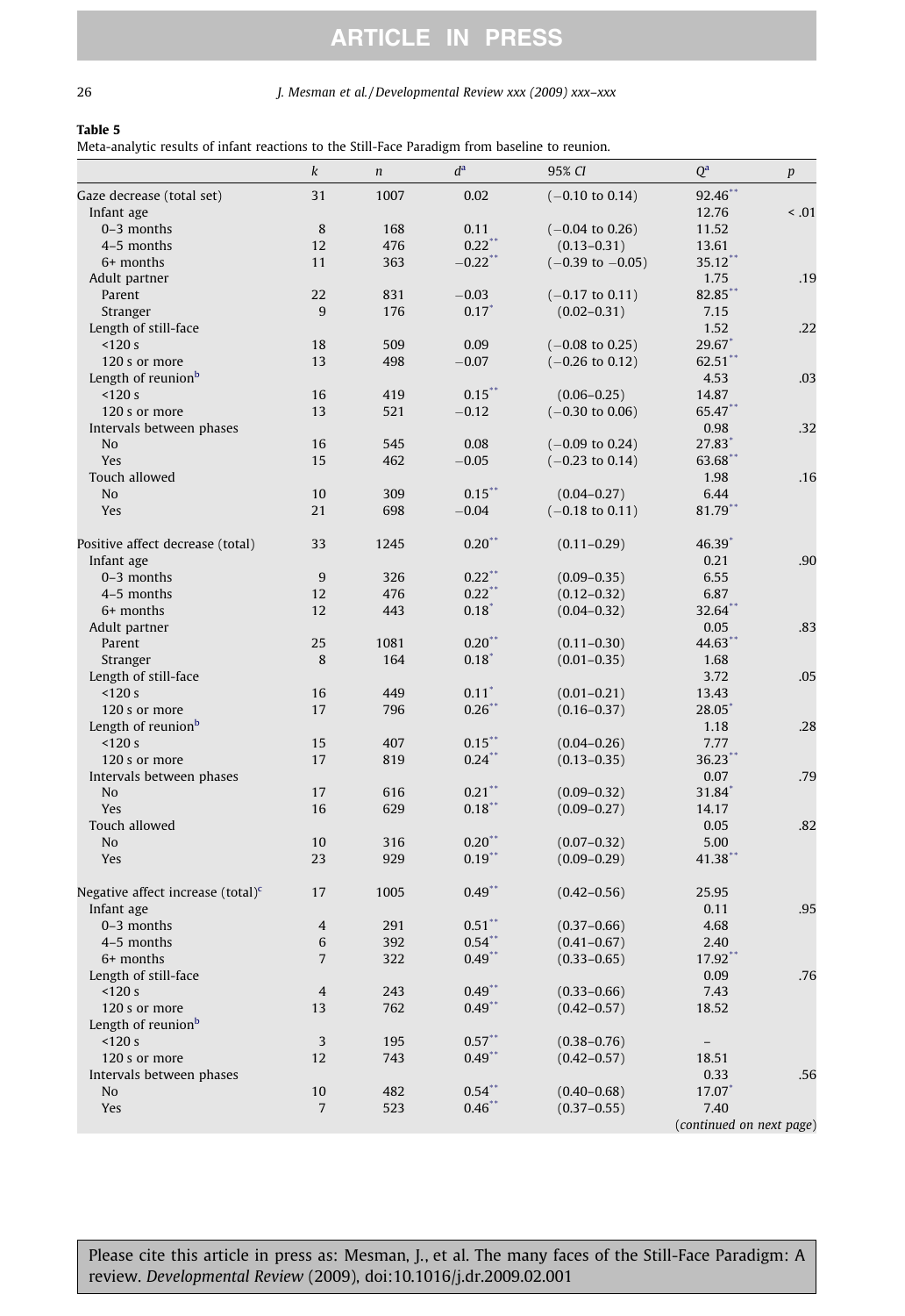### J. Mesman et al. / Developmental Review xxx (2009) xxx–xxx 27

<span id="page-26-0"></span>

| <b>Table 5</b> (continued)                   |                |                  |             |                            |                      |  |
|----------------------------------------------|----------------|------------------|-------------|----------------------------|----------------------|--|
|                                              | ĸ              | $\boldsymbol{n}$ | $d^{\rm a}$ | 95% CI                     |                      |  |
| Touch allowed                                |                |                  |             |                            |                      |  |
| N <sub>o</sub>                               |                | 198              | 0.60        | $(0.41 - 0.79)$            |                      |  |
| Yes                                          | 14             | 807              | $0.49$ **   | $(0.38 - 0.59)$            | 21.17                |  |
| Neutral affect decrease (total) <sup>d</sup> | $\overline{4}$ | 125              | 0.26        | $(-0.06 \text{ to } 0.57)$ | $10.48$ <sup>*</sup> |  |

Note:  $k =$  number of studies;  $n =$  total number of participants; and  $CI =$  confidence interval.

<sup>a</sup> Q statistics for moderators represent the effect of the subgroup contrasts ( $df$  = number of subgroups  $-$  1), Q statistics for subgroups stand for homogeneity ( $df = k - 1$ ). Subgroups with less than four studies were excluded from contrasts and homogeneity.

 $<sup>b</sup>$  In some studies only part of the episode was coded and not the entire length. For our analyses regarding episode length,</sup> these studies were excluded, yielding lower  $k$  and  $n$  values.

 $c$  For negative affect, there were no studies with strangers as the adult partner. Thus, the 'adult partner' moderator was not examined for the negative affect outcome.

<sup>d</sup> For neutral effect, there were not enough studies to conduct moderator analyses. Only the total effect is reported.  $p < .05$ .

 $p < .01$ .

sponses to the still-face and the broader parenting context, and may facilitate the interpretation of different patterns of infant behaviors during the SFP. Maternal parenting and depression have been frequently found to be significant predictors of infant adjustment (e.g., [Field, 1995\)](#page-40-0), and we would expect these variables to also be related to infant responses to the SFP (see also the narrative review). Consequently, if infant responses to the SFP can be considered to reflect the quality of mother–infant interaction, it may also predict the quality of later mother–infant attachment (see also narrative review), as the quality of attachment is known to be predicted by early mother–infant interaction [\(de Wolff & van IJzendoorn, 1997\)](#page-39-0). For the selection of studies for these meta-analyses, we did not



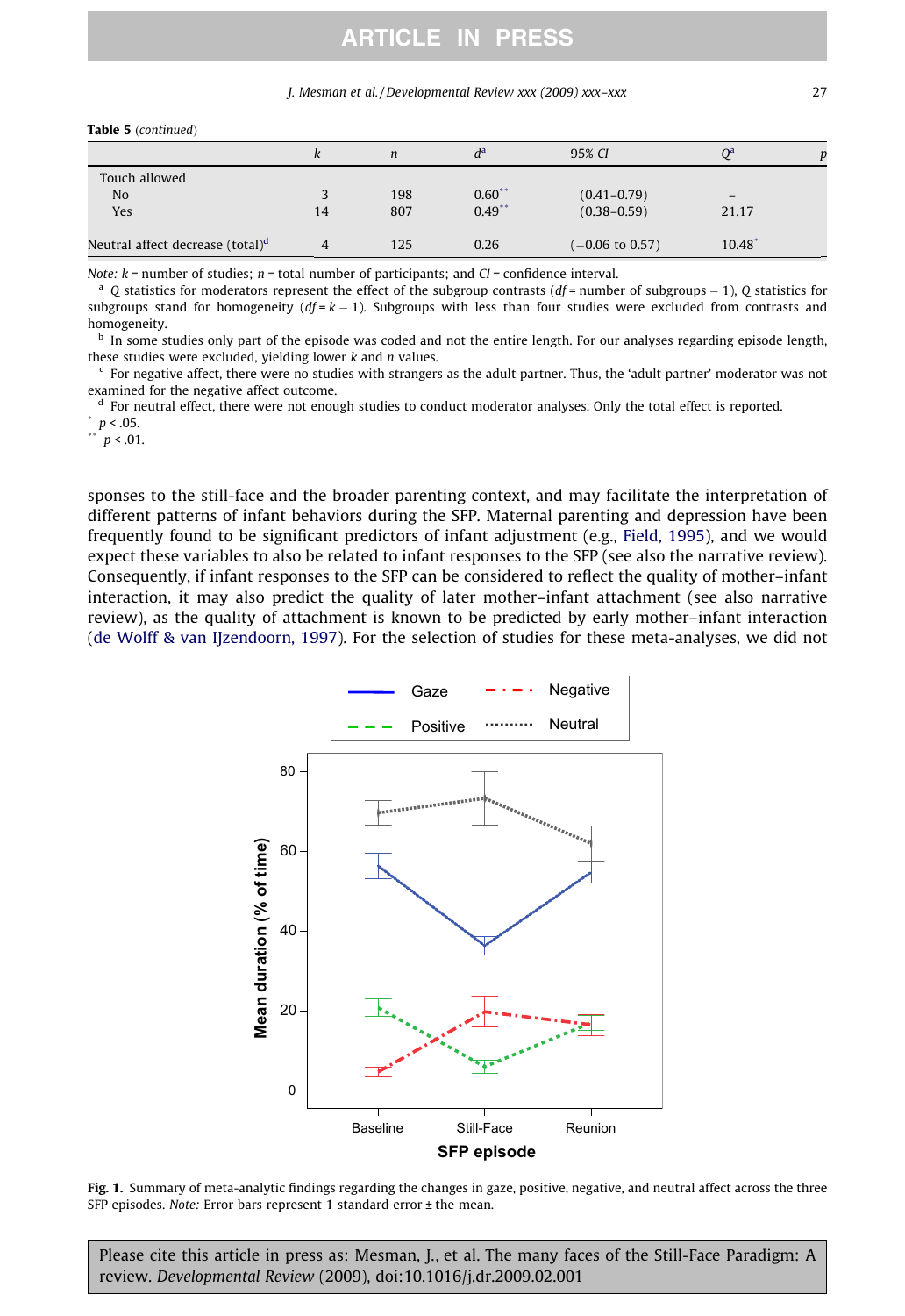J. Mesman et al./Developmental Review xxx (2009) xxx-xxx

# Table 6Studies included in the meta-analyses of maternal depression predicting infant affect during the still-face.

| <b>Studies</b>                        | $Sub-$<br>samples | N<br>depressed | N<br>control             | N<br>total | Infant age at SFP<br>(months) | SFP episode            | Maternal<br>depression | Effect size for positive affect |                              | Effect size for negative<br>affect |                                 |
|---------------------------------------|-------------------|----------------|--------------------------|------------|-------------------------------|------------------------|------------------------|---------------------------------|------------------------------|------------------------------------|---------------------------------|
|                                       |                   |                |                          |            |                               |                        |                        | d                               | $(95\% CI)$                  | d                                  | $(95\% CI)$                     |
| Field et al. $(2007)^{a}$             |                   | 14             | 14                       | 28         | $\overline{4}$                | Still-face             | Current                | $-1.38$                         | $[-2.20 \text{ to } -0.56)]$ | $-1.05$                            | $(-1.61 \text{ to } -0.50)^{n}$ |
| Forbes et al. $(2004)^b$              |                   | -              | $-$                      | 44         | $3$ and $6$                   | Still-face             | Lifetime               | 0.43                            | $(-0.02 \text{ to } 0.87)$   | 0.29                               | $(-0.14 \text{ to } 0.71)$      |
| <b>Garrity-Rokous</b><br>$(1999)^{c}$ |                   | 21             | 35                       | 56         | $\overline{4}$                | Still-face/<br>reunion | Lifetime               | 0.5                             | $(-0.05 \text{ to } 1.05)$   | $-0.17$                            | $(-0.72 \text{ to } 0.37)$      |
| Moore et al. $(2001)^d$               |                   | -              | $-$                      | 99         | 2, 4, 6                       | <b>Total SFP</b>       | Current/recent         | 0.19                            | $(-0.05 \text{ to } 0.42)$   | 0.04                               | $(-0.19 \text{ to } 0.27)$      |
| Peláez-Nogueras et al.<br>$(1996)^e$  |                   | 16             | 16                       | 32         | 3                             | Still-face             | Current                | $-0.6$                          | $(-1.31 \text{ to } 0.11)$   | $-0.29$                            | $(-0.78 \text{ to } 0.20)$      |
| Rosenblum et al.<br>(2002)            |                   |                | $\overline{\phantom{0}}$ | 100        | $7\phantom{.0}$               | Reunion                | Current                | 0.14                            | $(-0.26 \text{ to } 0.54)$   | 0.14                               | $(-0.26 \text{ to } 0.54)$      |
| Stanley et al. (2004)                 |                   | 67             | 48                       | 115        | 3                             | Still-face             | Current                | $-0.07$                         | $(-0.44 \text{ to } 0.31)$   | $-0.09$                            | $(-0.46 \text{ to } 0.29)$      |
| Weinberg et al. $(2006)^f$            | <b>Boys</b>       | 26             | 20                       | 46         | 3                             | Reunion                | Current                | $\overline{\phantom{0}}$        |                              | 0.25                               | $(-0.34 \text{ to } 0.83)$      |
|                                       | Girls             | 19             | 26                       | 45         | 3                             | Reunion                | Current                | $-$                             |                              | $-0.55$                            | $(-1.15 \text{ to } 0.05)$      |
| Results of meta-analyses:             |                   |                | 455                      |            |                               |                        | $-0.01$ <sup>t</sup>   | $(-0.33 \text{ to } 0.31)$      | $-0.11g$                     | $(-0.36 \text{ to } 0.15)$         |                                 |

aResults distress brow and crying were meta-analyzed to obtain 1 effect size for negative affect. The procedure also included <sup>a</sup> separation.

 $^{\rm b}$  Results for ages 3 and 6 months were meta-analyzed to obtain 1 effect size because they represent the same sample. Maternal and/or paternal depression was measured.

c Parents were allowed to use toys during baseline and reunion. Positive affect (infant responsiveness) in reunion, negative affect (latency of onset and duration) in still-face.

 $^{\text{d}}$  The SFP was administered at home instead of in a lab. Results for ages 2, 4, and 6 months meta-analyzed to obtain 1 effect size, because they were obtained in the same sample. Depression was current for age 2 months, recent or current for ages 4 and 6 months due to change across time.

 $\degree$  The procedure included 2 still-face episodes, one with maternal touch. Only the results for the still-face episode without touch were used here.

 $f \ Q = 21.57, p < .01.$ 

 $Q = 23.77$ ,  $p < .01$ .

 $p \le 0.01$ .

(2009), doi:10.1016/j.dr.2009.02.001

Paradigm:

 $\triangleright$ 

<span id="page-27-0"></span>Developmental Review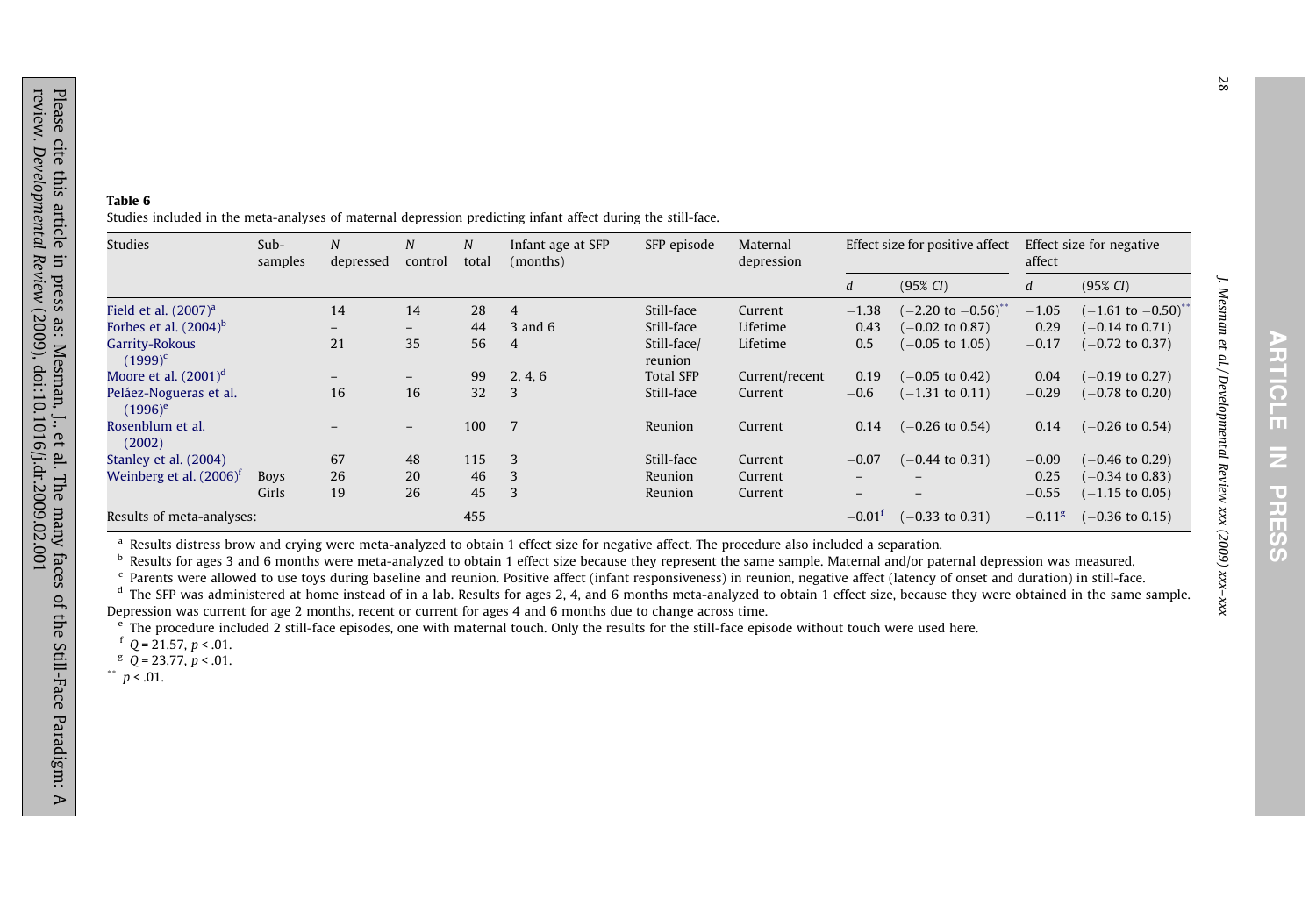### J. Mesman et al. / Developmental Review xxx (2009) xxx–xxx 29

#### <span id="page-28-0"></span>Table 7

Studies included in the meta-analyses of maternal positive behavior predicting infant affect during the still-face.

| <b>Studies</b>                     | $Sub-$<br>samples | $\overline{N}$ | Infant age at SFP<br>(months) | affect | Effect size positive       | Effect size negative affect |                              |  |
|------------------------------------|-------------------|----------------|-------------------------------|--------|----------------------------|-----------------------------|------------------------------|--|
|                                    |                   |                |                               | d      | $(95\% CI)$                | d                           | $(95\% CI)$                  |  |
| Braungart-Rieker et al.<br>(2001)  |                   | 94 4           |                               | 0.63   | $(0.20 - 1.06)^{**}$       |                             |                              |  |
| Carter et al. (1990)               | <b>Boys</b>       | $25 \quad 3$   |                               | 0.02   | $(-0.82 \text{ to } 0.86)$ | $-0.75$                     | $(-1.64 \text{ to } 0.15)$   |  |
|                                    | Girls             | 34             | $\mathbf{3}$                  | 0.43   | $(-0.29 \text{ to } 1.15)$ | 0.75                        | $(-0.00 \text{ to } 1.50)$   |  |
| Forbes et al. (2004)               |                   | 48             | $\mathbf{3}$                  | 0.20   | $(-0.39 \text{ to } 0.79)$ | 0.43                        | $(-1.03 \text{ to } 0.17)$   |  |
| Garrity-Rokous (1999) <sup>a</sup> |                   | 85             | $\overline{4}$                |        |                            | $-0.12$                     | $(-0.55$ to 0.31)            |  |
| Kogan & Carter (1996) <sup>b</sup> |                   | 29             | $\overline{4}$                | 1.67   | $(0.67 - 2.67)^{n}$        |                             |                              |  |
| Lowe et al. (2006)                 |                   | 76             | - 6                           | 0.57   | $(0.09 - 1.05)^T$          |                             |                              |  |
| Tarabulsy et al. (2003)            |                   | 76             | - 6                           | 0.16   | $(-0.30 \text{ to } 0.62)$ | 0.46                        | $(-0.21 \text{ to } 0.29)$   |  |
| Results meta-analyses:             |                   |                |                               | 0.45   | $(0.23 - 0.66)^{4.2}$      | 0.15                        | $(-0.26 \text{ to } 0.56)^d$ |  |

Note: Maternal behavior was assessed during the baseline of the SFP, except in the study by [Tarabulsy et al. \(2003\)](#page-42-0) in which maternal sensitivity was assessed at home two weeks prior to the SFP. Infant affect was assessed in the still-face episode of the SFP, except in the study by [Kogan and Carter \(1996\)](#page-41-0) in which infant affect was assessed during the reunion episode of the SFP.

<sup>a</sup> Parents were allowed to use toys during the baseline and reunion episodes.

**b** Parents were allowed to use toys during the baseline and reunion episodes.

 $c$  Q = 9.84, p = .13.

 $\overline{Q}$  = 9.53, p = .049.

```
p < 0.05.
```
 $p < .01$ .

apply the strict criteria for inclusion as we did in the main meta-analyses. All studies that included at least a baseline and still-face episode were eligible. Deviations from the criteria set previously are reported in the notes of the tables.

For maternal depression [\(Table 6\)](#page-27-0), we found nine relevant studies, all reporting on infant negative affect, and seven reporting also on positive affect. We defined a positive effect as more negative and less positive affect shown by infants with depressed mothers versus infants of non-depressed mothers. The overall effect sizes were not significant for positive affect ( $d = -0.01$ , 95% CI =  $-0.33$  to 0.31,  $p$  = .97) or for negative affect (d =  $-0.11$ , 95% CI =  $-0.36$  to 0.15,  $p$  = .41). As can be seen in Table 7, several studies have negative effect sizes, reflecting findings of more positive and less negative affect in infants of depressed mothers. The number of studies was too small to perform moderator analyses, but additional meta-analyses of subsets of studies (still-face or reunion episode only, current depression only, or 3–4-month-olds only) did not yield significant overall effects.

For maternal parenting behavior (Table 7) we found a total of eight studies, with seven reporting on infant positive affect and five on infant negative affect. Based on the narrative review, a positive effect was defined as positive maternal behavior predicting more positive and less negative infant affect in the SFP. A significant overall effect was found for infant positive affect,  $(d = 0.45$ , 95% CI = 0.23–0.66,  $p < .01$ ), but not for infant negative affect ( $d = 0.15$ , 95% CI =  $-0.26$  to 0.56,  $p = .49$ ). The funnel plot for the positive affect analysis revealed no asymmetry, thus no evidence for publication bias.

The eight studies investigating infant responses to the SFP in relation to future quality of attachment are presented in [Table 8.](#page-29-0) Based on the narrative review, a positive effect was defined as future securely attached infants showing more positive and less negative affect during the SFP. The results reveal significant overall effects for infant positive affect (d = 0.23, 95% CI = 0.01–0.44, p < .05), and for negative affect ( $d = 0.24$ ,  $95\%$  CI = 0.04–0.44,  $p < .05$ ). For positive affect, one missing study was identified to the left of the mean. Duval and Tweedie's trim and fill method yielded an adjusted effect size that failed to reach significance (d = 0.19, 95% CI =  $-0.06$  to 0.48). Further, only seven studies with null-results would be needed to cancel out the observed effect of more positive affect during the stillface episode for securely versus insecurely attached infants. This fail-safe number is lower than Rosenthal's criterion, suggesting that only a small number of unpublished studies with null-results would cancel out the significant effect found here. For negative affect, the funnel plot revealed no asymmetry, thus no evidence for publication bias.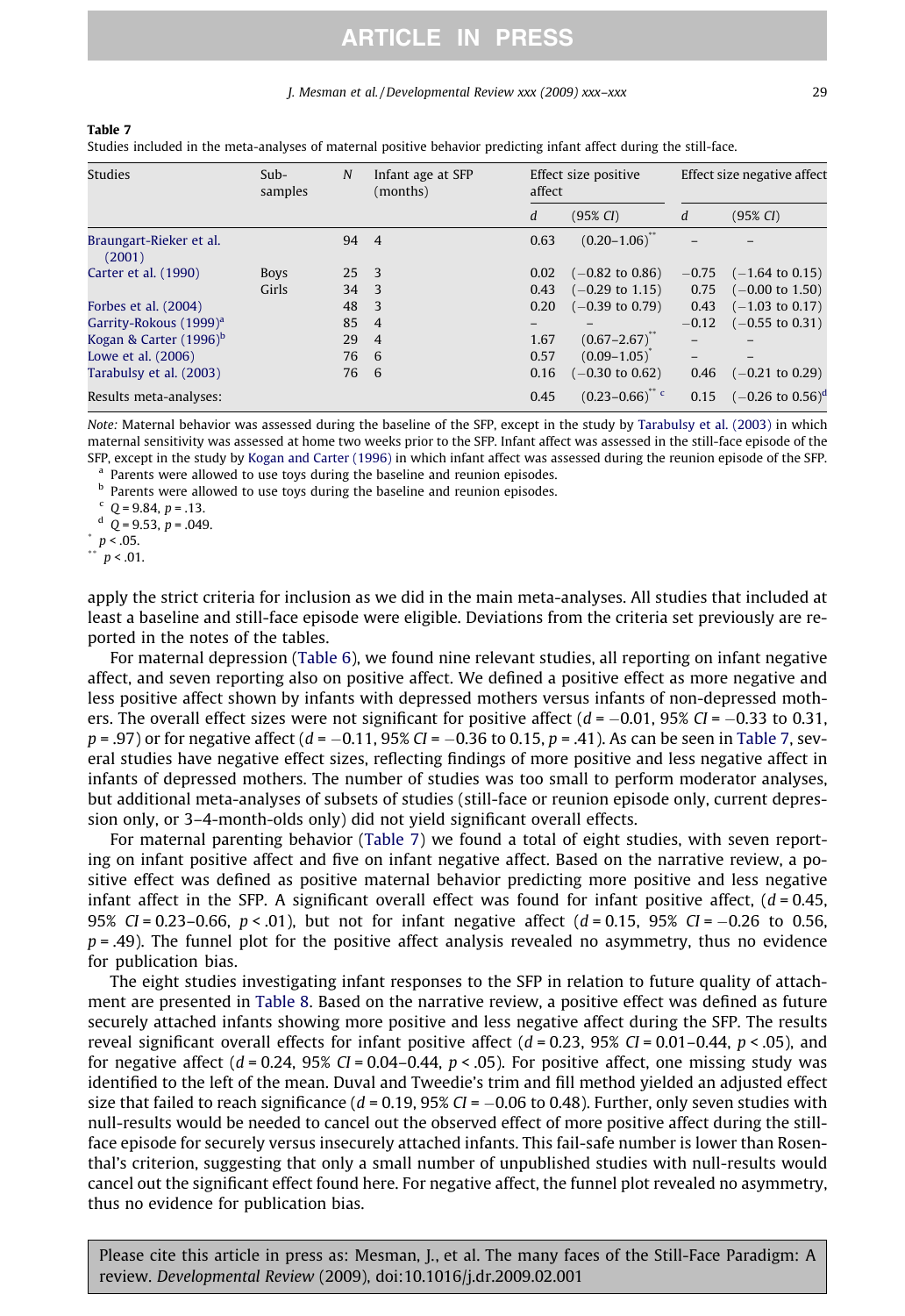### <span id="page-29-0"></span>Table 8Studies included in the meta-analyses of infant affect during the still-face predicting future attachment security.

| Studies                           | Sub-samples       | Infant age at SFP (months) | N secure | N insecure | Effect size positive affect |                            | Effect size negative affect |                              |
|-----------------------------------|-------------------|----------------------------|----------|------------|-----------------------------|----------------------------|-----------------------------|------------------------------|
|                                   |                   |                            |          |            |                             | $(95\% \, \text{CI})$      | a                           | $(95\% CI)$                  |
| Braungart-Rieker et al. (2001)    |                   |                            | 20       | 74         | 0.17                        | $-0.32$ to $0.67$ )        | 0.13                        | $(-0.37 \text{ to } 0.62)$   |
| Cohn et al. (1991)                |                   | $2, 4, 6^a$                | 37       | 29         | 0.16                        | $(-0.34 \text{ to } 0.66)$ | 0.00                        | $(-0.50 \text{ to } 0.50)$   |
| Fuertes et al. $(2006)^b$         |                   |                            | 32       | 16         | 0.62                        | $(0.00 \text{ to } 1.23)$  | 0.21                        | $(-0.39 \text{ to } 0.81)$   |
| Jamieson (2004)                   | SFP without touch | 4                          | 19       | 63         | 0.18                        | $(-0.34 \text{ to } 0.69)$ | 0.57                        | $(0.20 - 0.94)$              |
| Jamieson (2004)                   | SFP with touch    | 4                          | 35       | 46         | $-0.06$                     | $(-0.50 \text{ to } 0.38)$ | 0.15                        | $(-0.29 \text{ to } 0.59)$   |
| Tronick et al. $(1982)^c$         | Age 3 months      |                            | 10       |            | 0.15                        | $(-1.16 \text{ to } 1.46)$ | $-0.27$                     | $(-1.59 \text{ to } 1.05)$   |
|                                   | Age 6 months      | 6                          | 12       |            | 1.52                        | $(0.20 - 2.83)$            | $-0.49$                     | $(-1.56 \text{ to } 0.59)$   |
|                                   | Age 9 months      |                            | 14       | 5          | 0.60                        | $(-0.42 \text{ to } 1.62)$ | 0.79                        | $(-0.27 \text{ to } 1.84)$   |
| Results meta-analyses $(k = 8)$ : |                   |                            | 179      | 240        | 0.23                        | $(0.01 - 0.44)^{4}$        | 0.24                        | $(0.04 - 0.44)^{^{\circ}$ .e |

Note: In all studies, attachment security was assessed when infants were 12 or 13 months of age.

<sup>a</sup> Results for the three age groups were meta-analyzed to provide 1 effect size, because they were obtained in the same sample.

**b** Infant affect was assessed during the entire SFP.

 $\epsilon$  For positive elicits, the contrasting group consisted of infants showing negative or no elicits. For negative elicits, the contrasting group consisted of infants showing positive or no elicits.

 $d \quad Q = 7.51, df = 7, p = .38.$  $e^e$  Q = 7.68, df = 7, p = .36.

 $p < 0.05$ .

\*\*  $p < .01$ .

J. Mesman et al. / Developmental Review xxx (2009) xxx–xxx

J. Mesman et al./Developmental Review xxx (2009) xxx-xxx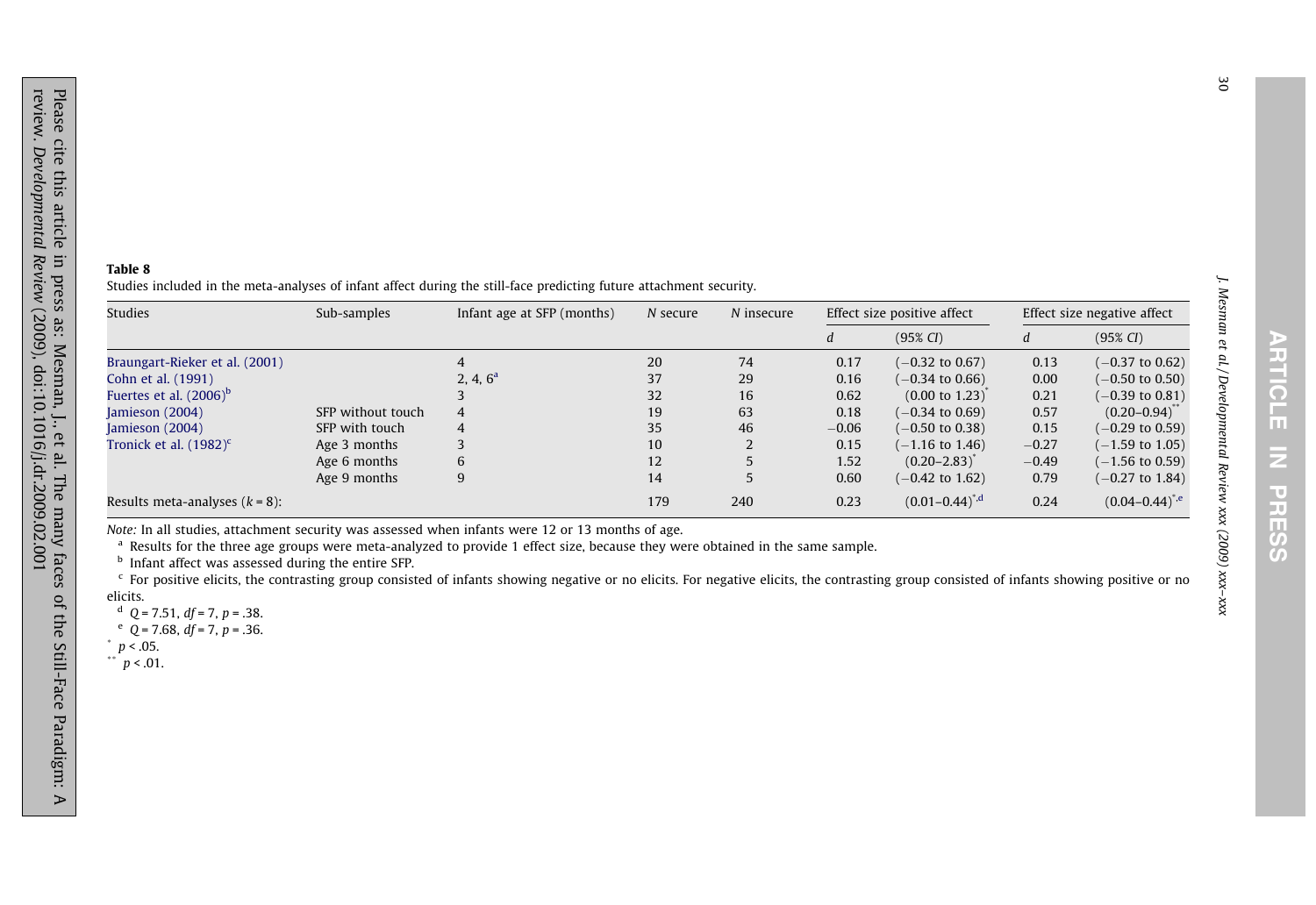### Discussion

The Still-Face Paradigm has inspired many researchers to study infant interactive behaviors and affect regulation in face-to-face interactions, addressing a wide variety of research questions. In the current paper we presented a narrative review and the results of several meta-analyses on the nature and correlates of the still-face effect. The narrative review of the still-face literature indicated that the stillface effect occurs from age 1 month onwards, is due to the break in normal social interaction rather than boredom, and manifests itself in infant gaze, affect and physiological responses. Infant responses to the still-face do not seem to be very stable over time, and the still-face effect is found across different samples in terms of demographic and risk variables. Infant responses to the still-face are related to maternal sensitivity, infant attachment, and a variety of other infant social and nonsocial behaviors. Maternal depression is however inconsistently related to infant responses to the SFP. The meta-analyses of a subset of studies with relatively similar procedures confirmed the classic still-face effect. Interestingly, the few significant moderator effects found for age, identity of the adult, and the use of touch contradicted those found by individual studies discussed in the narrative review. Additional meta-analyses confirmed the findings from the narrative review regarding infant responses to the still-face in relation to infant attachment, maternal sensitivity, and maternal depression.

### The nature of the classic still-face effect

The meta-analyses confirm the classic still-face effect as first reported by [Tronick et al. \(1978\),](#page-42-0) with decreasing positive affect and gaze, and increasing negative and neutral affect from the baseline to the still-face episode. The hypothesized carry-over effect was found for positive and negative affect. Positive affect showed recovery during the reunion, but remained significantly lower than during baseline. Negative affect did not decrease from still-face to reunion and remained significantly lower than during the baseline. Apparently, infants quickly recover from the still-face perturbation in terms of gaze and neutral affect, but the more pronounced affective responses linger into the reunion episode. It is possible that recovery does take place during the reunion, but only in the second part. If infants also take some time to become upset during the still-face episode, the net result may be that no change in overall level of negative affect is found, whereas a distinction between the first and second halves of the still-face and reunion episodes might present a different picture. Another possibility is that the standard episode duration of 60–180 s is not sufficient for the infant to regain affective composure. Full recovery may be possible, but only after a longer time period. It would be worthwhile to test these hypotheses empirically. As suggested by [Cohn \(2003\)](#page-39-0), infant behavior in the reunion episode deserves further research attention as it represents an important part of dyadic interaction that parallels the reunion episodes of the SSP. As in the SSP, the quality of the repair after the break in interaction may provide essential information about individual differences that predict future adaptation.

In a different vein, affective recovery may be moderated by infant temperament. Highly reactive infants are generally low on soothability and may therefore show less or no recovery during the reunion than infants with more easy temperaments. Further, differential susceptibility may play a role, in that children with more difficult temperament characteristics are more strongly affected by environmental influences than other children [\(Belsky, 1997](#page-39-0)). This increased susceptibility may manifest itself for better and for worse, i.e., more benefit from positive environments and more from negative environments [\(Van Zeijl et al., 2007](#page-42-0)). Infant behaviors in each of the three SFP episodes may therefore be different for infants with different temperaments. Unfortunately, only two studies reported on temperament in relation to the SFP. For infants with a negative temperament, lower levels of self-comforting during the still-face episode were found, which may lead to less regulation and therefore less recovery ([Braungart-Rieker et al., 1998](#page-39-0)). In another study, temperament did not predict infant affect or self-soothing during the still-face [\(Tarabulsy et al., 2003\)](#page-42-0). This issue is therefore still in need of clarification. Other variables that may moderate the recovery from the still-face may include the quality of the parent–child relationship (see discussion of external predictors below).

Several studies discussed in the narrative review have shown that the still-face effect is not limited to infant affect and behavior, but also manifests itself in infant physiological responses. This could not be tested meta-analytically because of the small number of studies and limitations in the way their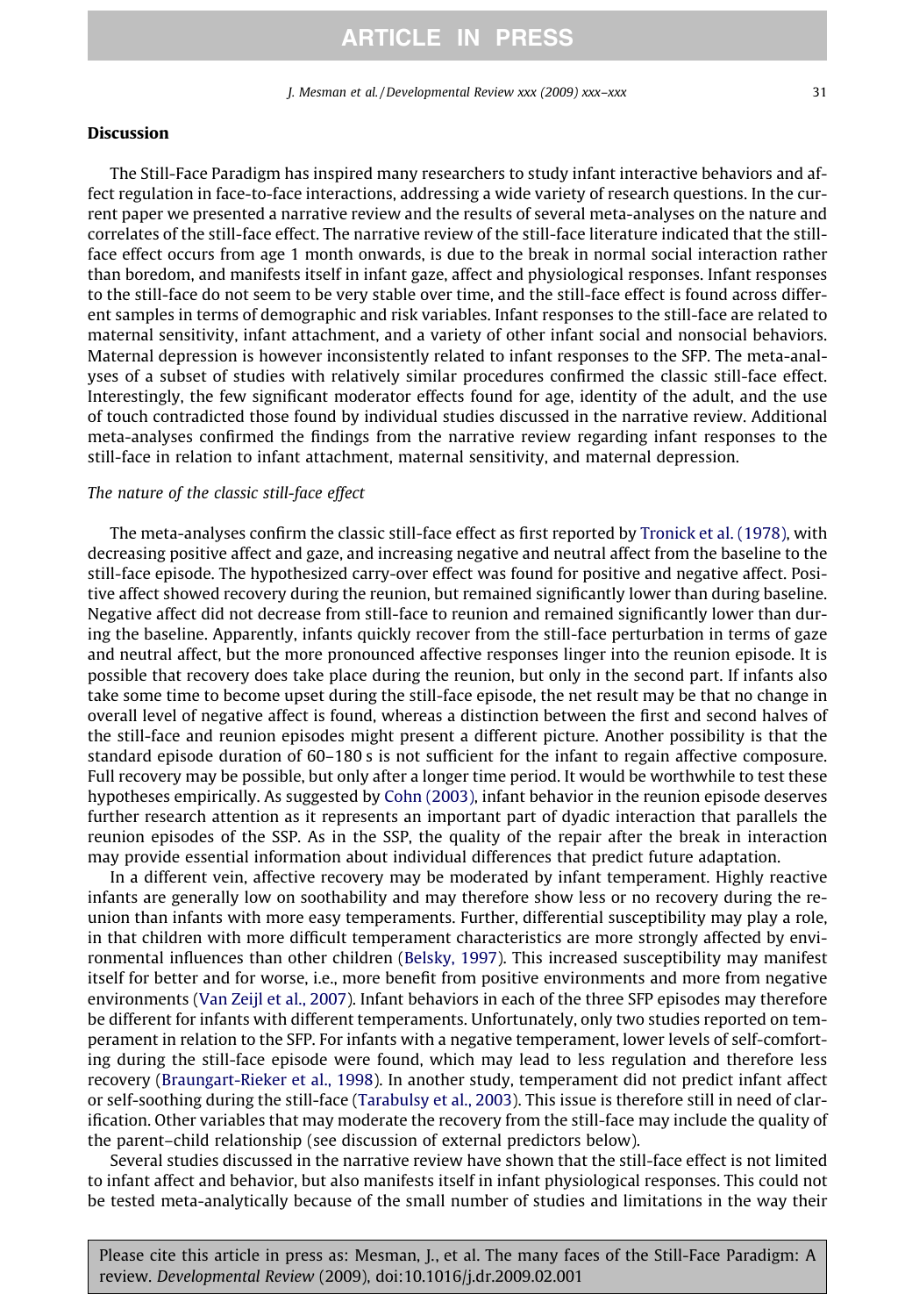results were reported. The evidence suggests changes in cardiac activity that mirror the typically found behavioral changes (e.g., [Bazhenova et al., 2001; Haley et al., 2006; Ham & Tronick, 2006](#page-39-0)). The SFP has also been found to increase cortisol levels [\(Haley et al., 2006](#page-40-0)) and skin conductance ([Ham & Tronick, 2006\)](#page-40-0), but these findings are in need of replication as these variables have each only been investigated by one study. To date, no studies have examined infants' fundamental processing of the still-face on the level of neural activity as measured by Event-Related Potentials (ERPs). Several studies have shown that infants' ERPs vary in response to facial expressions of different emotions ([De Haan, Johnson, & Halit, 2003; Nelson & De Haan, 1996\)](#page-39-0). More specifically, [Grossmann, Striano,](#page-40-0) [and Friederici \(2006\)](#page-40-0) found that infants' ERPs discriminated between emotionally congruent and incongruent stimuli. Because the still-face episode represents an incongruent stimulus, the investigation of ERPs in relation to the different episodes of the SFP may represent a worthwhile avenue for future research as it may provide important information for the interpretation of the behavioral findings. In addition, localization of neural activity during the SFP in terms of electroencephalographic (EEG) activation could tell us more about the underlying neural processes of infant affective responses to the SFP.

Considering that the SFP is clearly distressing to infants, one may ask whether the procedure is hazardous for infant development in the long run. Although no studies have explicitly investigated this issue, longitudinal research on the Strange Situation Procedure (SSP) has not revealed any long-term negative affects of the procedure [\(Grossmann, Grossmann, & Waters, 2005](#page-40-0)). Because the SSP is known to be very stressful to young children in a way similar to the SFP and probably even more so as it includes physical separations from the caregiver, we do not expect any long-term hazards of the SFP either.

### The universality of the still-face effect

The robustness of the classic still-face effect is shown by the fact that it is found in infants of varying ages and both genders, and for normative samples as well as infants at-risk. Thus, the effect seems to be quite universal, although there are very few studies using the SFP in samples of infants from non-Western societies, limiting the generalization across infants from different cultures. The review showed some evidence for decreasing still-face effects after the age of 6 months (e.g., [Striano & Lisz](#page-42-0)[kowski, 2005; Toda & Fogel, 1993\)](#page-42-0), but our meta-analyses revealed few age differences, except for the effects on gaze, and these were in the opposite direction. The decrease in gaze from baseline to stillface and the increase from still-face to reunion were significantly stronger in infants aged 6 months or older. These infants also showed the opposite of a carry-over effect, in that they showed an increase in gaze from baseline to reunion. This may be related to previous findings that 6-month-olds gaze significantly less at their mothers than 3-month-olds during the still-face [\(Stack & Muir, 1990; Toda & Fogel,](#page-42-0) [1993\)](#page-42-0), which is consistent with our finding that older children show less gaze than younger children in the still-face. These results are likely to reflect the growth of emotion regulation capacity in older versus younger infants that typically occurs in the second half of the first year [\(Bridges & Grolnick, 1995;](#page-39-0) [Gunnar et al., 1989\)](#page-39-0). Infant gaze aversion in emotionally challenging situations represents a regulation strategy that has been found to be predictive of future regulation and social skills [\(Hill & Braungart-](#page-40-0)[Rieker, 2002; Yazbek & D'Entremont, 2006\)](#page-40-0). In our meta-analyses, no age differences in the effects of the still-face on infant affect were found, nor on mean levels of affect during each episode. Apparently, increased attentional regulation skills (i.e., gaze aversion) do not translate directly into affective regulation skills. It may be that this step occurs somewhat later in the second half of the first year, and could not be detected because there are only a few studies that have used the SFP for infants older than 6 or 7 months. These findings may have implications for developmental theories of infant regulation in that different aspects of regulation may need to be distinguished to fully understand the nature of regulation at different ages.

Consistent with the narrative review, no effects of gender on the still-face effect were found. The literature does suggest gender to be a potential moderator in the association between parental risk and infant responses to the still-face (e.g., [Weinberg et al., 2006](#page-42-0)), indicating the importance of including gender in that type of SFP studies. The narrative review showed that infant risk status (e.g., prematurity, sibling with Autism, and deafness) was not related to differences in the still-face effect.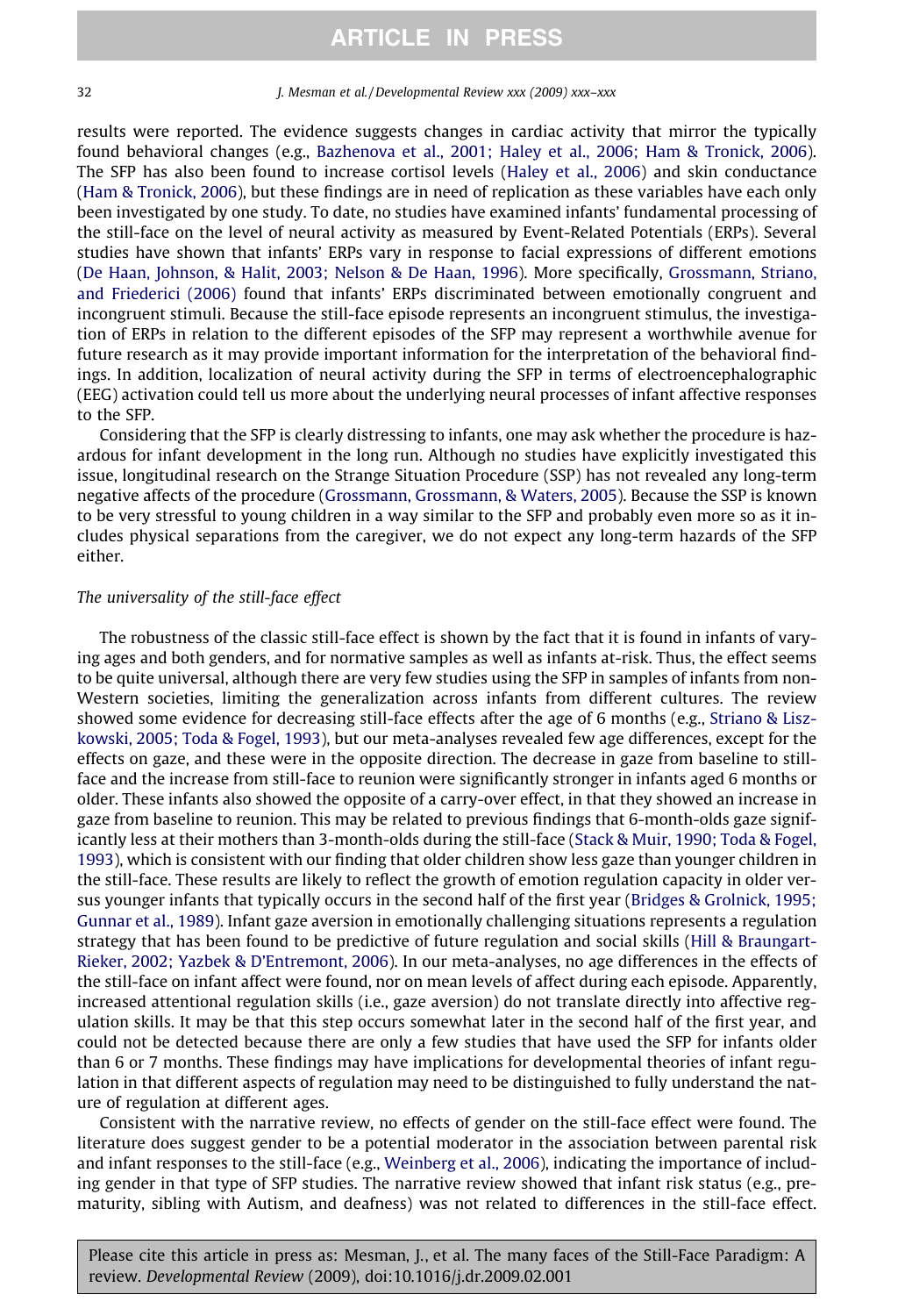This was not tested meta-analytically because of the small number of studies and the wide variations in type of risk. However, the findings discussed in the review are consistent with the overall picture of a robust still-face effect. Different patterns of responding are found in studies with children with severe and pervasive disabilities such as Autism Spectrum Disorder (e.g., [Heimann et al., 2006](#page-40-0)) or Down syndrome (e.g., [Carvajal & Iglesias, 1997\)](#page-39-0), suggesting that the classic still-face effect can not be generalized to infants outside the range of normative development (which may include some delays and risk), but not severe disorders.

The still-face effect is not only found irrespective of the characteristics of the infant, but also regardless of procedural variations, including identity of the adult partner, episode duration, the use of intervals between episodes, and the use of touch during normal interaction. The review showed that the influence of the identity of the adult partner (parent versus stranger) has been examined in only two studies ([Lamb et al., 1987; Kisilevsky et al., 1998](#page-41-0)), and these focused mostly on infant behavior in the separate episodes, rather than on changes in behaviors across episodes. Kisilevksy et al. reported a less pronounced effect on smiling (i.e., lower decrease from baseline to still-face, and lower subsequent increase to reunion) when infants interacted with their parents compared to with strangers. In our meta-analyses, the opposite was found, with a stronger decrease in positive affect from baseline to still-face when parents rather than strangers were the adult partners. This may be due to the interaction history that infants have with their parents, but not with strangers. The sudden lack of responsiveness may be more unfamiliar and more upsetting as infants do not expect their mothers to behave like this. With strangers, sudden unresponsiveness may be less surprising, as infants may be used to strange adults making some contact and then withdrawing again (for example, when infants are in the stroller during shopping). The findings by [Kisilevsky](#page-40-0) [et al. 1998](#page-40-0)) that the effect on smiling was less strong with parents than with strangers seemed to be mostly due to less smiling to parents than to strangers during the normal interaction episodes, a finding that was not replicated in our meta-analyses. Our between-subjects comparisons within episodes however were based on a smaller set of studies (those reporting means) than the main meta-analyses, which makes the two findings not fully comparable. The lack of studies examining infant negative affect in interaction with strangers also hampers conclusions in this area, as we do not know if infant negative affect mirrors the findings for positive affect in terms of the difference between interactions with parents and strangers.

The narrative review also indicated that the still-face effect was largely due to the loss of tactile stimulation and facial cues (e.g., [Gusella et al., 1988; Striano & Bertin, 2004\)](#page-40-0). In the often-cited study by [Gusella et al. \(1988\),](#page-40-0) the still-face effect was absent when mothers were instructed not to touch their 3-month-old infants during normal interaction. In our meta-analyses however, touch was a moderator only once, and in the opposite direction, with the exclusion of touch leading to a stronger decrease in gaze from baseline to still-face. This discrepancy could be due to variations in the definition of infant gaze. When adults are not allowed to use touch, the infants are likely to focus their visual attention more on the face of the adult during normal interaction than on the hands or body. In the still-face episode gaze aversion could then manifest itself in gazing away from the face and shifting attention to other body parts such as the hands and body. If gaze is defined broadly as gaze at mother's face, hands or body and combined with the exclusion of touch during normal interaction (as Gusella et al. did), the shift in gaze from face to hands/body would not be noticed, suggesting the absence of a still-face effect. Conversely, most studies in our meta-analyses defined gaze as 'gaze at face'. In that case, mean levels of gaze would be expected to be lower during normal interactions with touch than without touch, which was also found in our own analyses. A shift in infant gaze from face to hands/ body would therefore be found only or more clearly when the absence of touch is accompanied by the restricted 'age at face' definition. Researchers need to be aware of this issue, as it may influence their decisions regarding specific combinations of rules about touch and measures of infant gaze. Additionally, the exclusion of touch during normal interaction may also change other aspects of communication, as the adults are forced to alter their normal pattern of behavior with the infant. The question is whether the exclusion of touch increases the use of other modes of communication, and whether this is what may change the still-face effect.

The role of facial cues could not be tested in the meta-analyses as the relevant studies typically employ variations on the basic procedure that make them difficult to compare to other studies. The influ-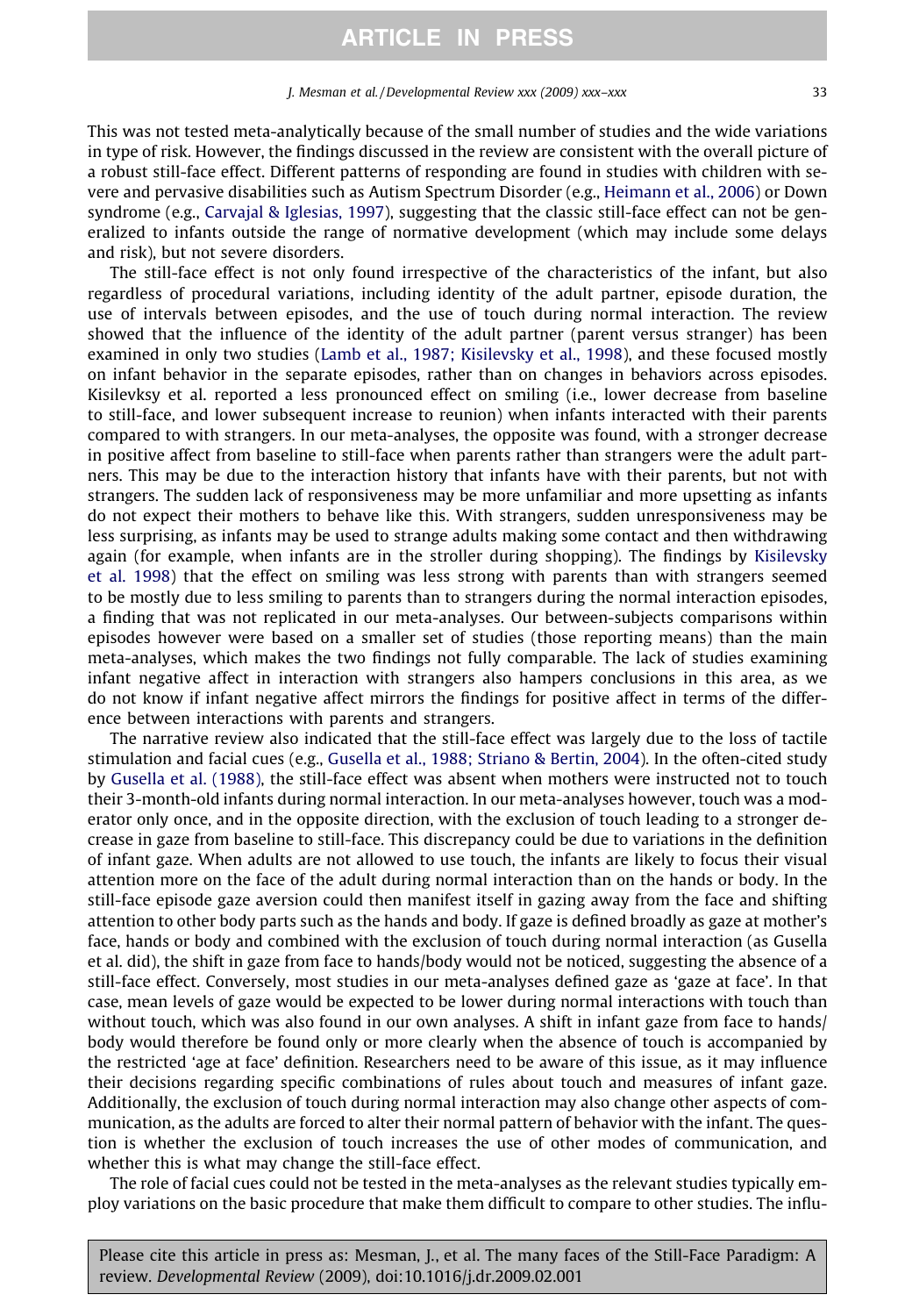### 34 J. Mesman et al. / Developmental Review xxx (2009) xxx–xxx

ence of other procedural variations, such as the duration of episodes and the inclusion of intervals between episodes had never been explicitly tested. Our meta-analyses showed that these variations do not have a major influence on the classic still-face effect. We did not find any effects of intervals between episodes, and only a few of episode duration (significant findings for three out of 18 analyses). Apparently, the disrupting effect of the adults' still-face on infant affect and behavior is not alleviated or made worse by a short break. This suggests that infants respond to the communicative nature of each episode as it occurs, and not necessarily to the suddenness of the change in communication. Longer baseline and still-face episodes are related to a larger decrease in positive affect from baseline to the next two episodes, and shorter reunions lead to larger decreases in gaze from baseline to reunion. Some studies discussed in the review have shown that the specific point of initiation of the still-face episode may influence the strength of the effect on infants [\(Fogel et al., 1982; Stoller & Field,](#page-40-0) [1982\)](#page-40-0). These findings could not be tested meta-analytically, but represent an interesting avenue for future research, as this may have important implications for the basic procedure of the SFP. It is also of note that there were no significant moderators for infant negative affect, whereas some (albeit few) were found for positive affect and gaze. This may have been caused by the smaller number of studies available for negative affect and the exclusive use of mothers and not strangers in these studies. However, the lack of moderators can also be seen as evidence for the particular robustness of the SF-effect on infant negative affect.

The issue of adult intentions is also worthy of further investigation. The narrative review suggested that infants do distinguish between different intentions, and become less upset as a result of a break in social interaction if there is a clear reason for the break (e.g., [Legerstee and Markova, 2007](#page-41-0)). The question is which specific aspects of adult communication change the infant's perception of the adult's intentions? Research into this issue will shed more light on infants' interpretations of various adult communicative signals, and what exactly constitutes the conflicting messages of 'Hello" and 'Goodbye" ([Tronick et al., 1978\)](#page-42-0) that seem to be at the core of the SF-effect.

## External predictors of infant responses to the SFP

The two main variables that have been studied as potential predictors of individual differences in infant responses to the SFP are maternal interactive behavior and maternal depression. The narrative review showed that higher levels of maternal sensitivity or general positive behavior/affect are related to more positive affect and regulatory behavior and less avoidance and negative affect in infants during the still-face and reunion episodes (e.g., [Braungart-Rieker et al., 2001; Rosenblum et al., 2002\)](#page-39-0). The findings regarding infant positive affect were confirmed by the results of our meta-analyses. No effect on infant negative affect was found. Most of the studies examining this issue measured maternal behavior during the baseline of the SFP. It is therefore unclear whether the effect on infant responses is only due to the characteristics of the immediately preceding and ongoing interaction, or whether a history of sensitive care-giving will also affect infant responses to the SFP. The only two studies that examined maternal behavior prior to the SFP found mixed results. [Tarabulsy et al. \(2003\)](#page-42-0) reported the expected results for maternal behavior measured two weeks before the SFP, while [Stanley et al.](#page-42-0) [\(2004\)](#page-42-0) did not find a relation between maternal behavior at age 2 months and infant responses to the SFP at 3 months of age. Another important issue is that all studies in this area only looked at infant responses within episodes, rather than examining maternal sensitivity in relation the changes in affect from one episode to the next. This is unfortunate as the within-subject changes in affect across the SFP are at least as important in understanding infant affect regulation as the between-subject differences within episodes.

It would also be interesting to examine whether the sensitivity of a stranger during baseline and reunion is related to infant responses to the still-face, to find out whether the ongoing interaction plays a major role or not. In the case of stranger–infant interactions, previous experiences with the parents may also play a role. There is some evidence that infants react less positively to interactions with strangers whose level of contingent responsiveness is dissimilar to that of the parent, even when it is more optimal than the parent's responsiveness [\(Bigelow & Rochat, 2006](#page-39-0)). This means that in interactions with strangers, the responsiveness of the parent may also play an important role in the infants' regulation of affect. However, in this case the hypothesis would not be that infants simply respond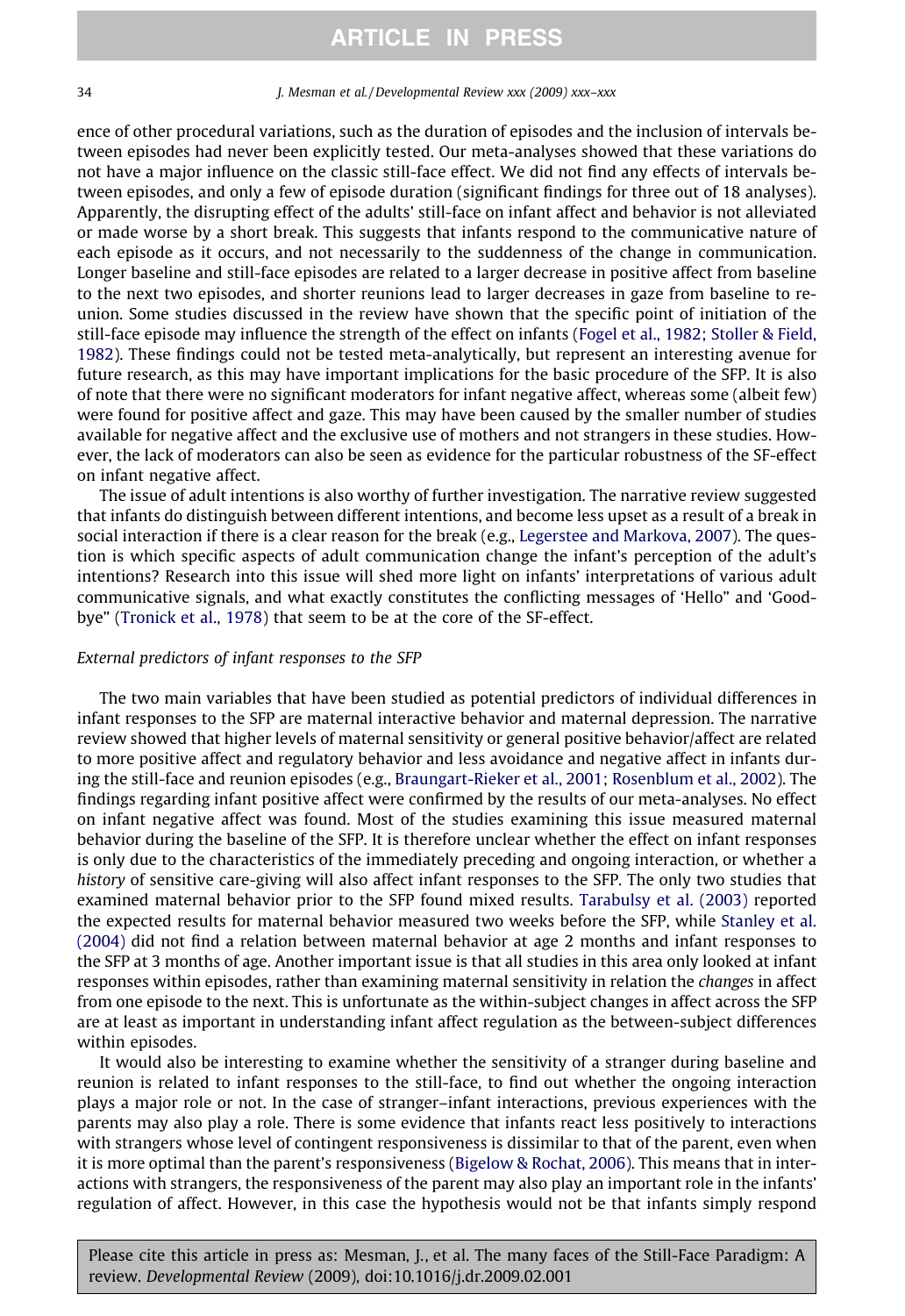more positively to a more responsive stranger, but to those strangers that match the level of responsiveness that the infants are used to from their parents.

A second variable that has been examined as a predictor of infant responses to the SFP is maternal depression. The narrative review and the meta-analyses showed a mixed picture. Some studies have found that infants of depressed mothers react less negatively to the SFP [\(Field et al., 2007; Peláez-](#page-40-0)[Nogueras et al., 1996\)](#page-40-0), whereas others have found the opposite, albeit only in parts of their analyses [\(Forbes et al., 2004; Weinberg et al., 2006](#page-40-0)). Most studies reported no relation between depression and infant responses to the SFP at all (e.g., [Rosenblum et al., 2002; Stanley et al., 2004\)](#page-41-0). In our meta-analyses, we found no significant effect of maternal depression on infant affect during the still-face. The large differences between studies are suggestive of moderation effects, but the number of studies was too small to test these. However, a visual examination of the study characteristics [\(Table 6](#page-27-0)) did not yield clearly identifiable patterns that might explain the differences between studies. Most studies did find that depressed mothers were less sensitive and less positive toward their infants than nondepressed mothers (e.g., [Field et al., 2007; Rosenblum et al., 2002; Weinberg et al., 2006\)](#page-40-0). Because maternal sensitivity is related to infant affect in the SFP, one could hypothesize a mediation model (depression leads to less sensitivity which leads to infant negative affect). However, according to the formal definition of mediation this does not apply, as we did not find an overall effect of maternal depression on infant affect. Instead of the mediation model, a moderation model may also be proposed. Even though there is an association between maternal depression and interactive behavior, not all depressed mothers will show decreased sensitivity in interaction with their infants. It may therefore be possible that maternal sensitivity moderates the relation between depression and infant affect, i.e., maternal depression may only affect infant responses in the case of decreased maternal sensitivity. The degree of generalization of possible effects of depression on infant affect could also be examined by comparing these infants' reactions to mothers and strangers in the SFP. Again, differences in levels of sensitivity between mothers and strangers would have to be taken into account.

Comorbidity should also be considered, as depressive disorders often co-occur with other diagnoses, such as anxiety disorders and personality disorders (e.g., [Brown, Campbell, Lehman, Grisham, &](#page-39-0) [Mancill, 2001; Rossi et al., 2001](#page-39-0)). There is some evidence that the effects of maternal depression on their interactive behavior and on infant development may be due to the comorbid diagnoses (e.g., [Car](#page-39-0)[ter, Garrity-Rokous, Chazen-Cohen, Little, & Briggs-Gowan, 2001](#page-39-0)). Some studies have also shown that other forms of maternal psychopathology such as borderline personality disorder are related to infant responses in the SFP [\(Hobson et al., 2005; Crandell et al., 2003](#page-40-0)). As borderline personality disorder is one of the often-found comorbid diagnoses in depressed individuals ([Shea, Widiger, & Klein, 1992\)](#page-41-0) this may be an important avenue for further research. The studies in [Table 6](#page-27-0) mostly used a self-report questionnaire as a measure of depression, and did not examine clinical diagnoses of depression or other comorbid disorders. Other potential moderators that may explain the inconsistent findings on depression in relation to infant response to the SFP need to be tested further, including duration of maternal depression, infant age, gender and temperament, but also maternal demographic risk status in terms of SES, marital status, and age.

## The developmental significance of infant responses to the SFP

Individual differences in infant responses to the SFP have not only been studied as outcomes of external influences, but also as predictors of future adaptation. A first test of the predictive value of the SFP is the stability of infant responses during this paradigm across time. The narrative review revealed little longitudinal stability in infant behaviors across the SFP (e.g., [Cossette et al., 1996; Moore](#page-39-0) [et al., 2001\)](#page-39-0). Unfortunately, these studies all examined stability of infant responses within episodes rather than the stability of infant changes in affect from one episode to the next. It may be that the rank order of infant responses within episodes changes across time, but that individual differences in the strength of the still-face effect in terms of within-infant changes in responses are more stable. It also has to be noted that none of these studies provide a good measure of the test-retest reliability of the SFP, as the longitudinal time intervals were all too long for this purpose (between 2 and 4 months). Other studies have looked at the relation between infant responses to the SFP and their behavior in other contexts, reporting interesting links with future compliance [\(Hill & Braungart-Rieker, 2002](#page-40-0)),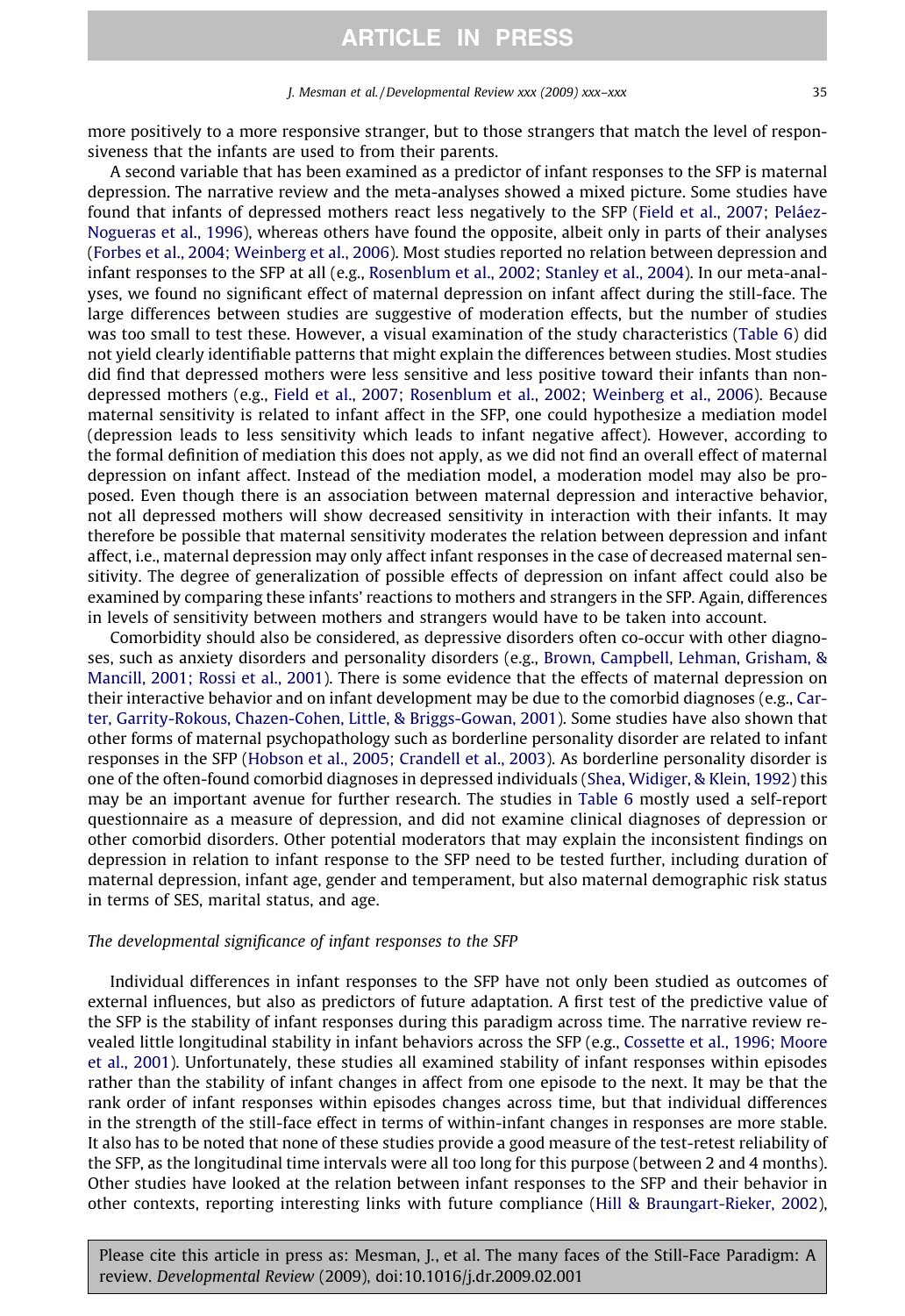internalizing problems [\(Moore et al., 2001\)](#page-41-0), and attention following ([Yazbek & D'Entremont, 2006](#page-42-0)). However, these and other studies examining similar issues all used different indicators of infant response to the SFP, including crying, attentional regulation, the strength of the still-face effect, attempts to reengage the adult, and neutral affect. It is therefore unclear which aspects of the infant's response to the SFP are the most salient in terms of their predictive validity regarding different outcomes. Studies investigating multiple measures of infant responses to the SFP in relation to multiple outcomes in other contexts could shed light on this issue. Further, it is unclear whether the still-face variables examined in relation to child outcomes are specific to the unique features of the SFP, or whether they represent an assessment of infant behavior and affect that could just as easily have been obtained in a different setting. It would be very informative to compare the predictive validity of the SFP to the predictive value of infant behavior measured in other settings. As an alternative explanation, the reported findings may be due to a common third variable, such as maternal interactive behavior. As maternal sensitivity is known to be related to both infant response to the SFP (see above) and child outcomes such as compliance (e.g., [Feldman & Klein, 2003\)](#page-39-0) and internalizing problems (e.g., [Warren & Simmens,](#page-42-0) [2005\)](#page-42-0), this variable may explain the link between the SFP and other infant behaviors.

An interesting line of research is that of infant SFP responses in relation to the quality of future mother–infant attachment as measured in the SSP. The SFP is similar to the SSP in the sense that both include episodes of manipulated maternal unresponsiveness and subsequent reunion episodes in which normal interaction is resumed. In a way, the SFP can be seen as an age-appropriate version of the SSP, and therefore infant responses to the SFP as a potential predictor of infant behavior during the SSP. The narrative review and meta-analyses both show that infant responses to the SFP are related to the quality of future attachment. Infants that respond less negatively and more positively to the still-face are more likely to be securely attached at age 12 months than other infants. In the literature there is some inconsistency as to the age at which infant responses to the SFP become predictive of attachment. Some studies suggest that the prediction is only found for age 6 months and not in younger or older infants ([Cohn et al., 1991; Tronick et al., 1982](#page-39-0)), whereas others also find effects for younger infants ([Braungart-Rieker et al., 2001; Fuertes et al., 2006; Kogan & Carter, 1996\)](#page-39-0). Age could not be tested as a moderator in our meta-analyses because of the small number of studies. The explanation of the link between infant responses in the SFP and future attachment is likely to reside in differences in maternal sensitivity, as this variable has been found to predict infant response in the SFP (see earlier) and attachment security as measured in the SSP [\(De Wolff & Van IJzendoorn, 1997\)](#page-39-0). Indeed, [Braungart-Rieker et al. \(2001\)](#page-39-0) found evidence for a mediating model in which maternal sensitivity predicted infant regulation (gazing away, self-comforting) in the still-face which in turn predicted attachment security. Since this finding may be an artifact of stable maternal sensitivity, future studies in this area should include maternal sensitivity at both times of assessment (at SFP and at SSP) to find out whether the early infant and maternal variables during the SFP remain significant predictors of attachment after current sensitivity has been accounted for. As was also noted for the link between maternal depression and infant responses to the SFP, infant temperament may play a moderating role in the associations between infant response to the SFP and maternal sensitivity and attachment as well.

Studies focused only on levels of infant affect within episodes rather than within-subject changes in affect across episodes, precluding definite conclusions about the role of the still-face effect and the recovery in the prediction of attachment.

## Theoretical implications

What can the narrative review and meta-analyses contribute to the theoretical foundations of the still-face effect? First, the still-face effect appears to be very robust, in that it occurs independently of sample and procedural variations, and from a very early age onwards. This suggests that the negative effects of a sudden loss of responsiveness of the interaction partner touches upon deep-seeded characteristics of human social interaction. Interestingly, [Tronick \(2005\)](#page-42-0) reports similar effects even in toddlers and also using a role-play paradigm in adults, even though their attempts to cope with the break in interaction are more sophisticated than those of infants. The original hypothesis by [Tronick](#page-42-0) [et al. \(1978\)](#page-42-0) was that the still-face effect is due to a violation of infant expectations of reciprocity in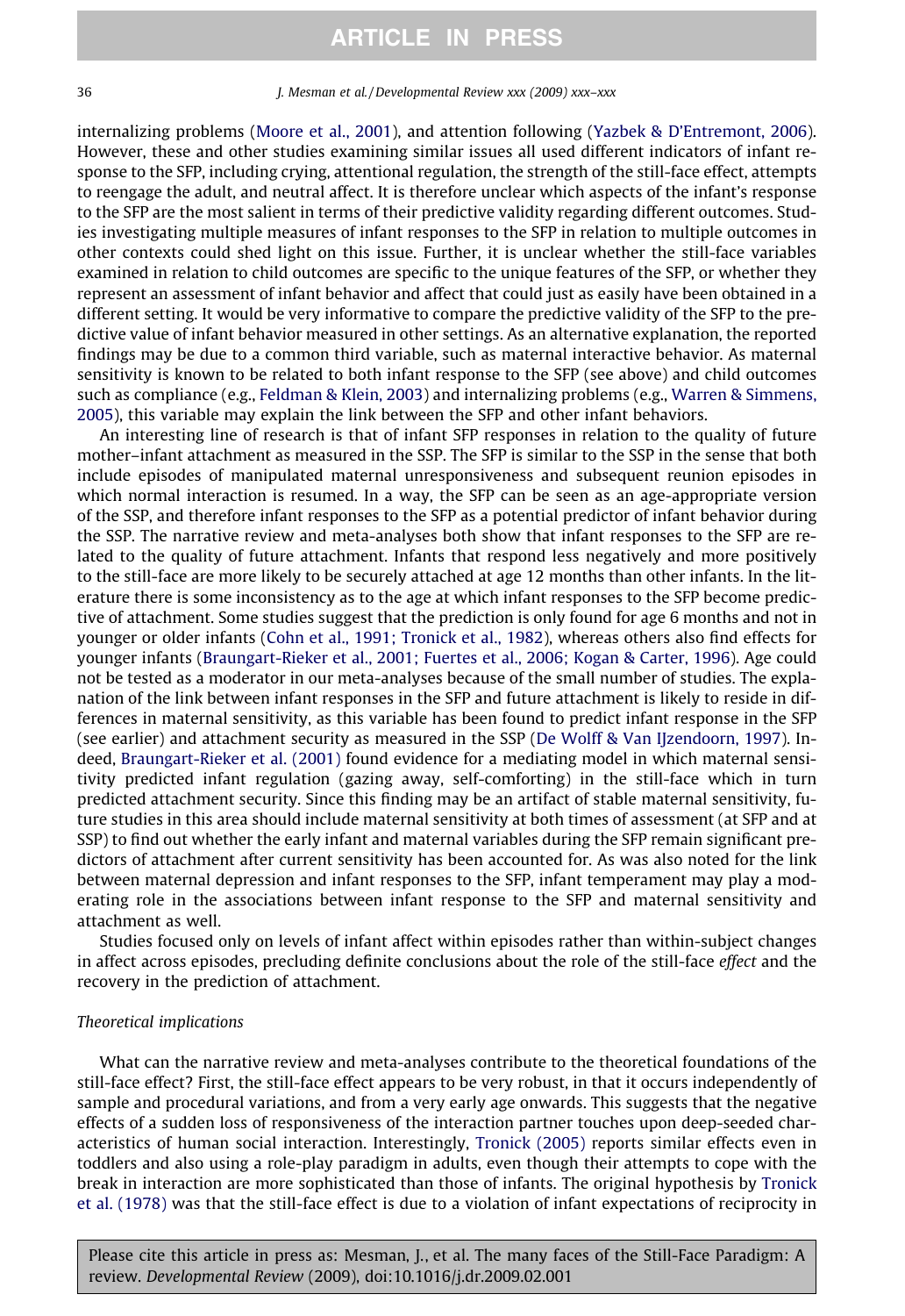social interaction. Consistent with this idea, early experimental studies from the field of ethnomethodology tried to uncover the expectations that adults have of commonplace social interactions by 'making trouble' ([Garfinkel, 1967\)](#page-40-0). In these experiments, students would break the rules of social interaction by going against these expectations (for instance by asking for clarifications of statements with implicitly clear meanings in everyday conversations). These experiments had quite severe disrupting effects on social interactions, making people angry, confused, or upset. The perceived necessity for following the ground rules of social interactions is likely to stem from the evolutionary roots of human social life (e.g., [Goffman, 1983\)](#page-40-0).

[Tronick \(2003\)](#page-42-0) seems to reject the original hypothesis that the still-face effect is caused by a violation of infants' expectations of the rules of social interaction as still-face effect. His reasons for rejecting the idea are twofold. First, because it would be unlikely that infants have previously encountered a situation like the SFP, he reasons that this would preclude the formation of expectations about the situation. Second, [Tronick \(2003\)](#page-42-0) states that he no longer thinks that face-to-face interactions are rule governed, as they have been found to be predominantly asynchronous and full of mismatches between the interaction partners. We agree that infants may not have encountered this specific situation often before, but this fact may only strengthen the infants' reliance on previous experiences with normal face-to-face interactions during which adults rarely freeze and stop responding for a few minutes. And although face-to-face interactions may tend to be asynchronous from time to time, the overall pattern of such interactions does show a two-way street in which both partners contribute in predictable ways to the interaction ([Cohn & Tronick, 1988\)](#page-39-0). This suggests that while synchrony may not always be the rule, reciprocity certainly is expected, and the still-face breaks that expectation. Thus, the role of infants' expectations of the nature of social interactions should not be ruled out entirely (see also [Frick & Adamson, 2003](#page-40-0)).

Tronick's Dyadic States of Consciousness Model (DSCM, [Tronick, 2005](#page-42-0)) explains the negative effect of a perturbation in social interaction on infant affective organization by positing that infants need the adult partner to create meaning in order to maintain a coherent state of consciousness. Failing that (as in the still-face), infants are left to their own devices and employ different coping strategies to maintain coherence, such as gaze aversion and attempts to reengage the adult by exhibiting distress. To explain the carry-over effect we found in our meta-analyses, the DSCM would also need to include hypotheses about what is needed to repair the loss of a dyadic state of consciousness. The fact that infants remain upset after normal interaction has been resumed suggests that it is not easy to recover from such a state. In fact, toddlers also appear to show the carry-over effect found in infants (Tronick, personal communication, December 9, 2007). Within the DSCM one may hypothesize that a sudden resumption of interaction is almost as puzzling as a sudden cessation of interaction. In that case, the meaning-making required for a coherent dyadic state of consciousness is still hampered because the infant (or toddler) does not know what to make of this sudden change. As suggested earlier, the duration of most reunion episodes may simply be too short for infants to resume normal interaction even if the adult is now available again for the co-creation of meaning.

To evaluate the hypotheses put forward in the DSCM, it is important to know more about the relationship-specificity of the still-face effect. Is the need to co-create dyadic meaning universal to all human interactions, or does the nature and felt importance of dyadic meaning vary according to the identity of the interaction partner? The occurrence of the still-face effect may be robust, but our meta-analytic findings also suggest that the identity of the adult may have some impact on the strength of that effect. Infants interacting with mothers showed a larger decrease in positive affect from baseline to reunion than infants with strangers. As mentioned earlier, the lack of studies examining infant negative affect in interaction with strangers precludes conclusions about such differences in possibly the most salient infant response to the still-face, especially in terms of the carry-over effect that was found to be strongest for negative affect.

From the perspective of attachment theory and research, some differentiation in infant responses to a stranger and its mother would be expected. For instance, mothers' unresponsiveness in the stillface episode may be characterized as maternal frightening behavior. According to [Hesse and Main](#page-40-0) [\(2006\)](#page-40-0) maternal frightening behavior may include 'direct indices of entrance into a dissociative state: for example, parent suddenly completely ''freezes" with eyes unmoving, half-lidded, despite nearby movement' ([Hesse & Main, 2006, p. 320](#page-40-0)). This description of frightening behavior is very similar to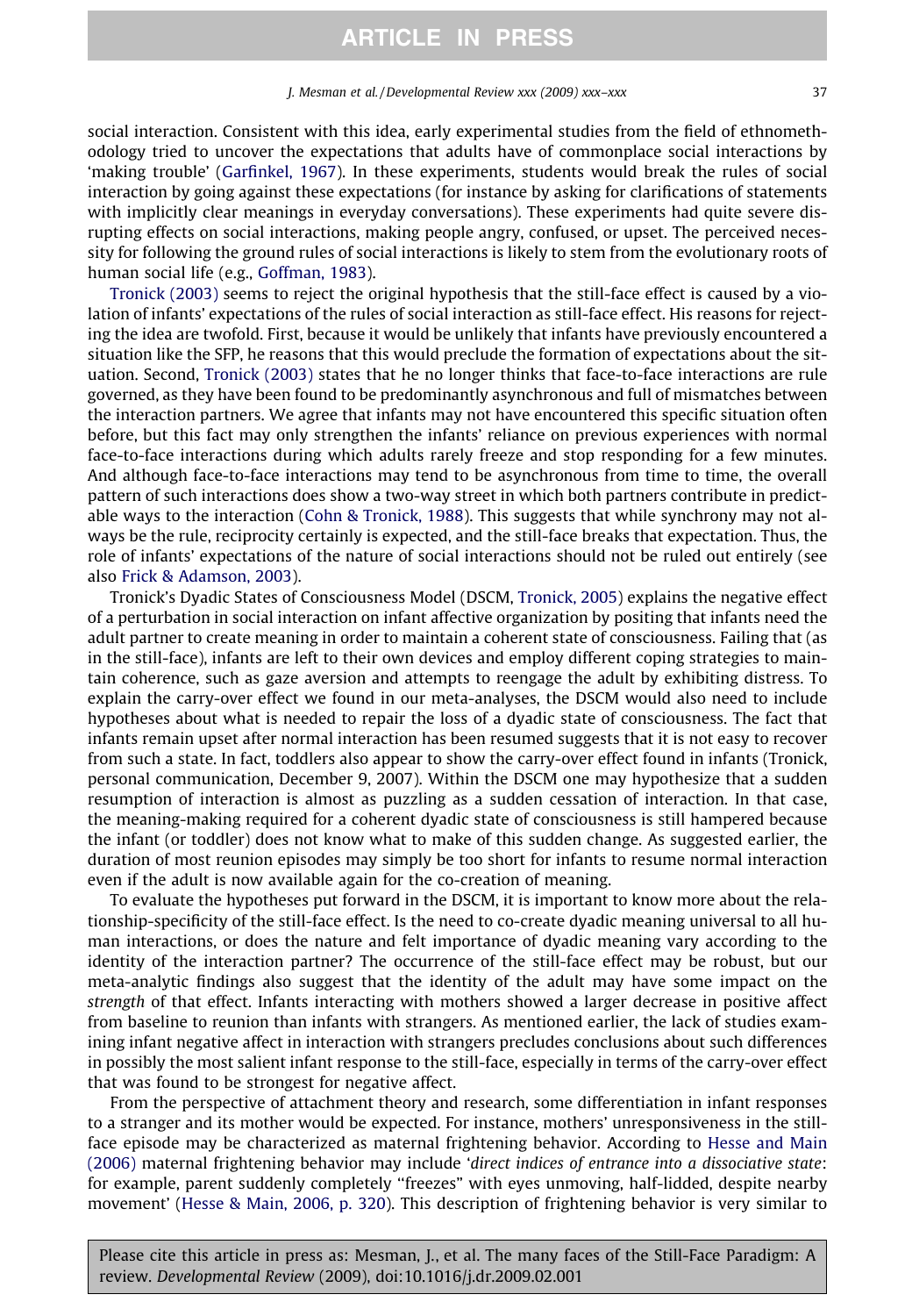the mother's experimentally manipulated behavior during the still-face episode. Maternal frightening behavior has been found to predict infant disorganized attachment, as characterized by the display of contradictory behaviors, undirected or misdirected expressions, or direct indices of apprehension in the Strange Situation Procedure ([Madigan, Moran, & Pederson, 2006; Main & Solomon, 1990\)](#page-41-0). These infant behaviors are very similar to those found in the still-face literature, such as the combination of gazing away and bids for attention (i.e., contradictory and misdirected) or attempts to increase the physical distance from the mother combined with crying (i.e., indices of apprehension). The link between maternal frightening behavior and infant disorganized attachment is generally explained through the concept of the irresolvable approach-flight paradox for the infant [\(Hesse & Main,](#page-40-0) [2006\)](#page-40-0). The mother is the attachment figure and therefore represents the infant's haven of safety when he is frightened or distressed. However, in the case of maternal frightening behavior, the infant is confronted with a paradox, because its haven of safety is also the source of fright and distress. The infant can not decide whether to flee from the source of distress or to approach its haven of safety, which leads to a breakdown in emotion and behavioral regulation as evidenced by disorganized behaviors. This explanation is clearly relationship-specific, as only an attachment figure can provoke this paradox, whereas the DSCM is relationship-independent because it assumes the need for co-created meaning in all human interactions.

To test the two hypotheses, more studies are needed to examine potential differences in infant responses to the still-face with a parent or a stranger. As it stands now, the results of this comparison are equivocal, as we lack information on the parent–stranger comparison with respect to infant negative affect. Further the confounding effect of using touch during normal interaction (mothers are more often allowed to use touch than strangers) needs to be taken into consideration by using standardized procedures. Under these conditions, the extent to which the still-face effect and the carry-over effect are relationship-specific can be tested, providing crucial information for the development of theories that explain the still-face effect.

# Implications for future research

Our review and meta-analyses show that procedural variations and even most sample variations do not have a very profound impact on the classic still-face effect. This means that investigators can be relatively free to choose specific procedures without having to worry too much about the potential influence on the infant's responses. Some issues still need to be resolved however. As there is still uncertainty about differences between mothers and strangers, this issue needs to be tested empirically before concluding that there are relatively few differences between the nature and meaning of infant responses to mothers and strangers in the SFP. The same is true for the distinction between infants with mothers and infants with fathers. Also, the combination of allowing touch and using a global gaze measures may result in hiding the still-face effect, so researchers need to carefully consider the type of gaze measures they use in relation to the specific SFP procedures. Further, a closer examination of infant affect in the first and second halves of the still-face and reunion episodes and reunions longer than 180 s may inform researchers about the optimal duration of these episodes in terms of affective recovery. This may influence which duration is chosen for a particular research question. The issue of the timing of the still-face episode in terms of the infant's arousal level also deserves further attention. If timing in terms of the interaction cycle indeed plays a major role in the still-face effect and possibly the recovery, researchers may need to include a measure of this timing into their assessments and analyses, or even adapt their procedures to synchronize the timing of the still-face episode across all participants. Another issue that deserves further research attention is the coding procedures used for the SFP. Almost all studies used microanalytic coding. However, two studies used global scores for infant behavior [\(Kogan & Carter, 1996; Rosenblum et al., 2002](#page-41-0)) and both found the classic still-face effect. Indeed, there does not seem to be an inherent reason to use microcoding for infant behavior in the SFP, and because microanalysis is a very time-consuming procedure, furtherer exploration of the usefulness of the global coding system is worthwhile.

The SFP was originally developed to test the hypothesis that infants are active contributors to social interaction [\(Tronick et al., 1978\)](#page-42-0). In a related vein, a large part of subsequent SFP research focused on normative issues in infant responses to a perturbation in social interaction. Now that the use of the SFP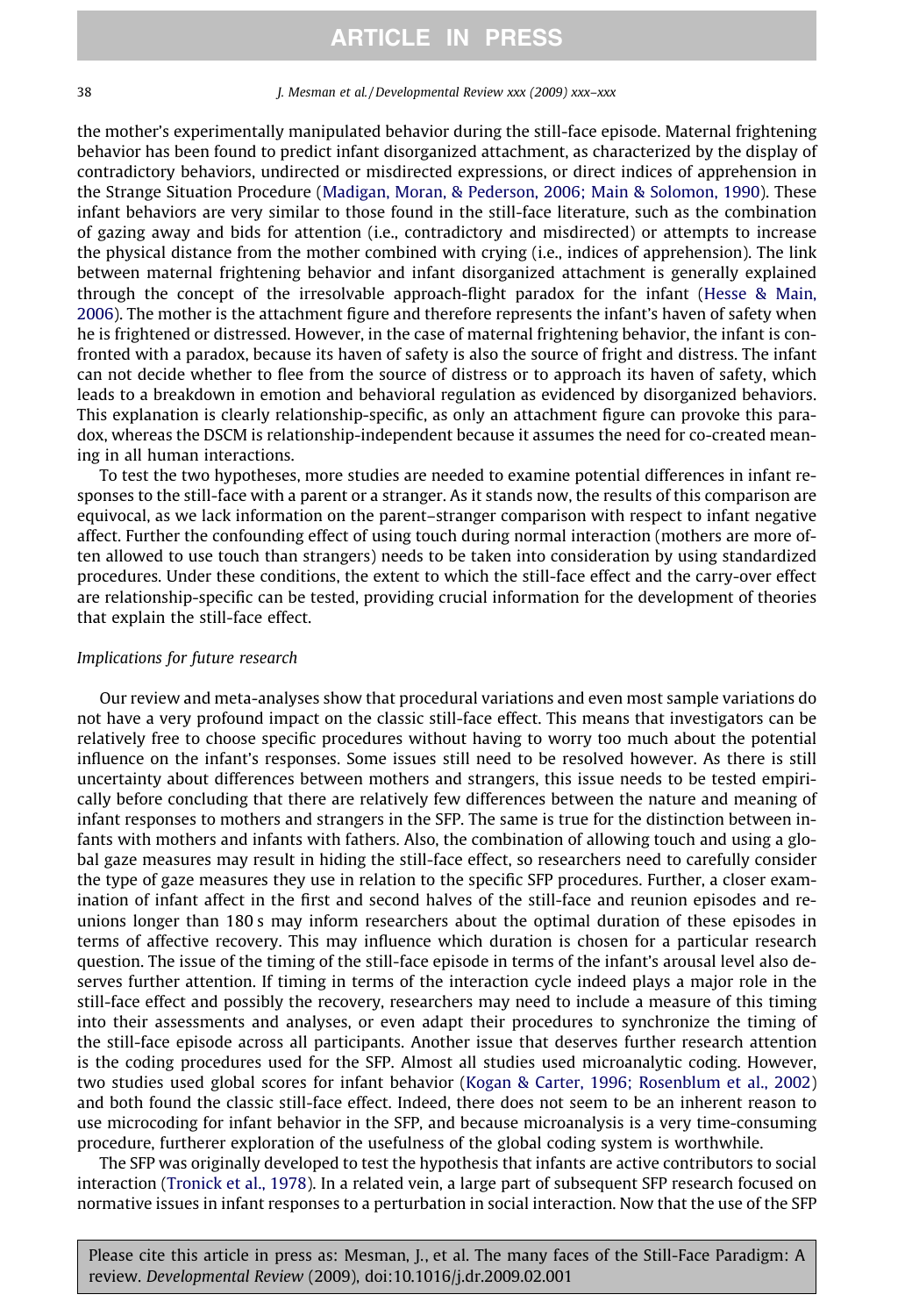<span id="page-38-0"></span>has been extended to the investigation of antecedents and outcomes of infant responses to the still-

face, it is important to pay attention to the issues that studies in this area would need to consider. Research examining infant responses to the SFP in relation to external variables often focuses only on the effects on or of between-subject differences within SFP episodes, rather than within-subject differences between episodes. Unfortunately, the unique properties of the SFP are partially lost if one does not take the within-subject changes into account. Not taking these changes into account makes it unclear whether the findings are specific to the still-face perturbation or mainly reflect general differences in response style between infants.

One reason for the scarce use of changes in infant responses in the SFP as a variable may be the universality of the still-face effect. Because the occurrence and even the strength of the still-face effect in terms of changes between episodes seem to be very robust, this variable may just not provide enough variations between individuals to be a useful predictor or outcome variable. Since the level of specific infant responses within episodes does seem to vary substantially, this variable may be easier to use in research. The question does arise whether the level of specific infant responses within episodes reflects general temperament-like traits or specifically interpersonal traits. The two studies investigating temperament in relation to infant behavior in the SFP have shown inconsistent results [\(Braungart-Rieker et al., 1998; Tarabulsy et al., 2003\)](#page-39-0). Because the infant variables derived from the SFP are often interpreted on an interpersonal level, it is important to investigate whether this interpretation is correct or whether a temperament-approach would be more to the point. Further, the use of this type of variable derived from the SFP is far from standardized. Many different measures of infant responses to the SFP are reported in the various studies. It would help if studies would always report on the standard variables of gaze, positive and negative affect in relation to future adaptation. Other variables could also be included, but this way some standardization would be attained and may facilitate the interpretation of the results in terms of their comparability to other findings.

Finally, maternal sensitivity may be a crucial explaining factor for various associations found between infant response to the SFP and other variables such as maternal depression, attachment security, and infant behavioral outcomes. The inclusion of maternal behavior at multiple time points in studies using the SFP in relation to external variables would help answer some questions regarding underlying processes.

# Conclusion

With the introduction of the SFP, [Tronick et al. \(1978\)](#page-42-0) have provided scientists with a valuable instrument to test a wide variety of hypotheses about normative and individual infant social and emotional development. The classic still-face effect is robust and found regardless of variations in samples and procedures. Interpretations of the classic still-face effect remain tentative however, as long as differences in infant responses to the SFP with parents versus strangers have not been fully explored. The investigation of individual differences in the strength of the still-face effect would benefit from taking interactional history (e.g., maternal sensitivity), and infant temperament into account. When examining the SFP in relation to other variables, a focus on within-subjects changes in behavior and affect across the three episodes would do more justice to the specificity of the SFP as an assessment tool for infant behavior and affect. In sum, although there are indeed ''still things to be done on the still-face effect" [\(Tronick, 2003, p. 475](#page-42-0)), these future directions for SFP research hold the promise of providing us with a deeper understanding of infant social-emotional development.

## References

Abelkop, B. S., & Frick, J. E. (2003). Cross-task stability in infant attention: New perspectives using the still-face procedure. Infancy, 4, 567–588.

Adamson, L. B., & Frick, J. E. (2003). The still face: A history of a shared experimental paradigm. Infancy, 4, 451–473.

Agnetta, B.T. (2001). Emerging detection and understanding of imitation in infancy. Unpublished Doctoral thesis, Emory University. Ainsworth, M. D. S., Blehar, M., Waters, E., & Wall, S. (1978). Patterns of attachment. Hillsdale, NJ: Erlbaum.

Bakermans-Kranenburg, M. J., Van IJzendoorn, M. H., & Juffer, F. (2003). Less is more: Meta-analyses of sensitivity and attachment interventions in early childhood. Psychological Bulletin, 129, 195–215.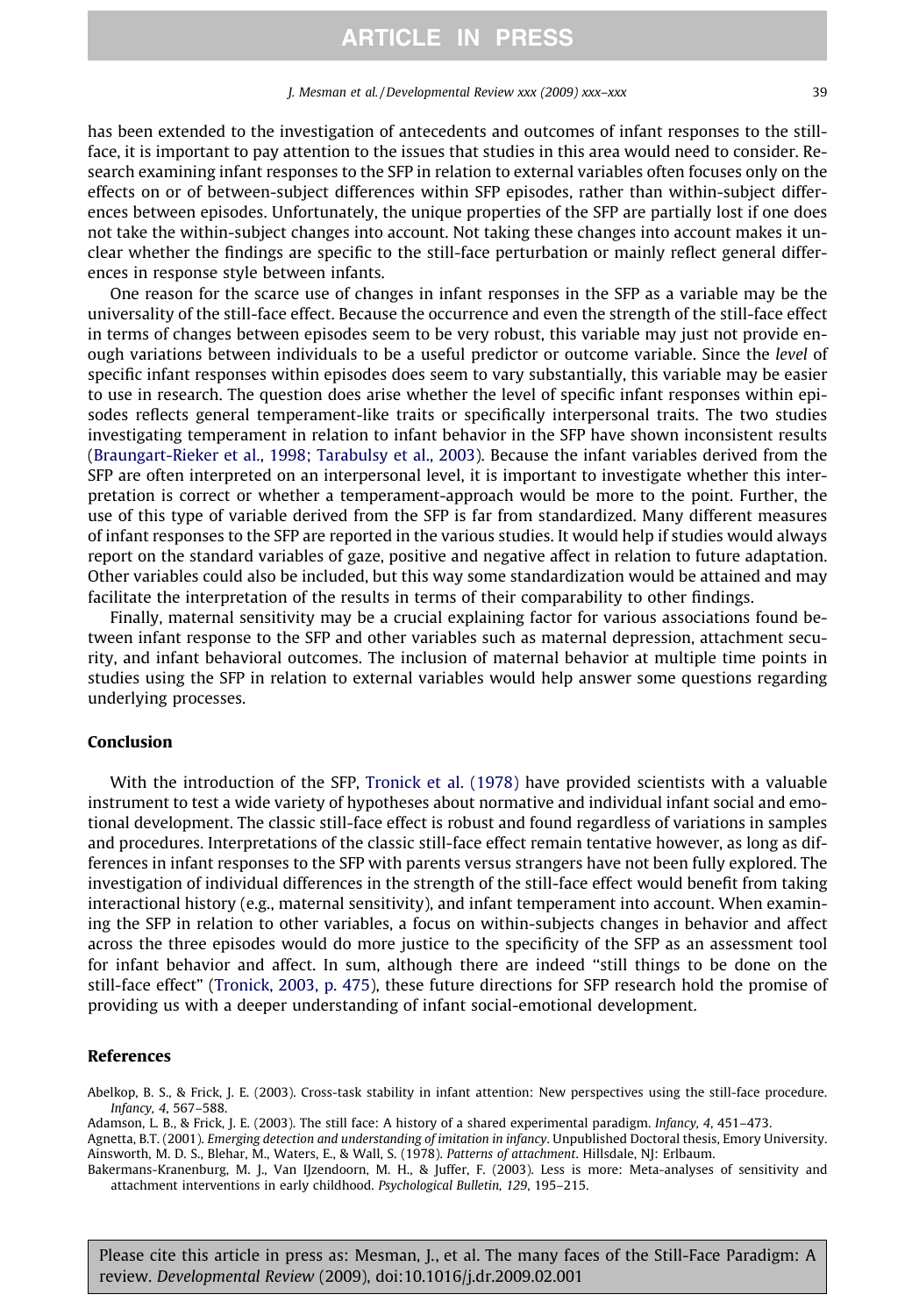- <span id="page-39-0"></span>Bazhenova, O. V., Plonskaia, O., & Porges, S. W. (2001). Vagal reactivity and affective adjustment in infants during interaction challenges. Child Development, 72, 1314–1326.
- Belsky, J. (1997). Variation in susceptibility to environmental influence: An evolutionary argument. Psychological Inquiry, 8, 182–186.

Bendersky, M., & Lewis, M. (1998). Arousal modulation in cocaine-exposed infants. Developmental Psychology, 34, 555–564.

Bertin, E., & Striano, T. (2006). The still-face response in newborn, 1.5-, and 3-month-old infants. Infant Behavior & Development, 29, 294–297.

- Bigelow, A. E., & Rochat, P. (2006). Two-month-old infants' sensitivity to social contingency in mother–infant and stranger– infant interaction. Infancy, 9(3), 313–325.
- Bingen, K. (2001). Individual differences in infant response to the still-face paradigm and prediction of later attachment. Unpublished Doctoral dissertation.
- Bornstein, M. H., Arterberry, M. E., & Mash, C. (2004). Long-term memory for an emotional interpersonal interaction occurring at 5 months of age. Infancy, 6, 407–416.
- Borenstein, M., Rothstein, D., & Cohen, J. (2005). Comprehensive meta-analysis: A computer program for research synthesis [Computer software]. Englewood, NJ: Biostat.
- Braungart-Rieker, J., Courtney, S., & Garwood, M. M. (1999). Mother- and father-infant attachment: Families in context. Journal of Family Psychology, 13, 535–553.
- Braungart-Rieker, J., Garwood, M. M., Powers, B. P., & Notaro, P. C. (1998). Infant affect and affect regulation during the still-face paradigm with mothers and fathers: The role of infant characteristics and parental sensitivity. Developmental Psychology, 34, 1428–1437.
- Braungart-Rieker, J. M., Garwood, M. M., Powers, B. P., & Wang, X. Y. (2001). Parental sensitivity, infant affect, and affect regulation: Predictors of later attachment. Child Development, 72, 252–270.
- Brazelton, T. B., Koslowski, B., Main, M., Lewis, M., & Rosenblum, L. A. (1974). The origins of reciprocity: The early mother–infant interaction. In The effect of the infant on its caregiver (pp. 49–76). NY and London: John Wiley & Sons.
- Bridges, L., & Grolnick, W. (1995). The development of emotional self-regulation in infancy and early childhood. In N. Eisenberg (Ed.), Social development: Review of child development research (pp. 185–211). Thousand Lakes, CA: Sage.
- Brown, T. A., Campbell, L. A., Lehman, C. L., Grisham, J. R., & Mancill, R. B. (2001). Current and lifetime comorbidity of the DSM-IV anxiety and mood disorders in a large clinical sample. Journal of Abnormal Psychology, 110, 585–599.
- Carter, A. S., Garrity-Rokous, F. E., Chazen-Cohen, R., Little, C., & Briggs-Gowan, M. J. (2001). Maternal depression and comorbidity: Predicting early parenting, attachment security, and toddler social-emotional problems and competencies. Journal of the American Academy Child and Adolescent Psychiatry, 40, 18–26.
- Carter, A. S., Mayes, L. C., & Pajer, K. A. (1990). The role of dyadic affect in play and infant sex in predicting infant response to the still-face situation. Child Development, 61, 764–773.
- Carvajal, F., & Iglesias, J. (1997). Mother and infant smiling exchanges during face-to-face interaction in infants with and without Down syndrome. Developmental Psychobiology, 31, 277–286.
- Cassel, T. D., Messinger, D. S., Ibanez, L. V., Haltigan, J. D., Acosta, S. I., & Buchman, A. C. (2007). Early social and emotional communication in the infant siblings of children with autism spectrum disorders: An examination of the broad phenotype. Journal of Autism and Developmental Disorders, 37, 122–132.
- Cleveland, A., Kobiella, A., & Striano, T. (2006). Intention or expression? Four-month-olds' reactions to a sudden still-face. Infant Behavior & Development, 29, 299–307.
- Cohn, J. F. (2003). Additional components of the still-face effect: Commentary on Adamson and Frick. Infancy, 4, 493–497.
- Cohn, J. F., Campbell, S. B., & Ross, S. (1991). Infant response in the still-face paradigm at 6 months predicts avoidant and secure attachment at 12 months. Development and Psychopathology, 3, 367–376.
- Cohn, J. F., & Elmore, M. (1988). Effect of contingent changes in mothers' affective expression on the organization of behavior in 3-month-old infants. Infant Behavior & Development, 11, 493–505.
- Cohn, J. F., & Tronick, E. Z. (1988). Mother–infant face-to-face interaction: Influence is bidirectional and unrelated to periodic cycles in either partner's behavior. Developmental Psychology, 24, 386–392.
- Cossette, L., Pomerleau, A., Malcuit, G., & Kaczorowski, J. (1996). Emotional expressions of female and male infants in a social and a nonsocial context. Sex Roles, 35, 693–709.
- Crandell, L. E., Patrick, M. P. H., & Hobson, R. P. (2003). 'Still-face' interactions between mothers with borderline personality disorder and their 2-month-old infants. British Journal of Psychiatry, 183, 239–247.
- De Haan, M., Johnson, M. H., & Halit, H. (2003). Development of face-sensitive event-related potentials during infancy: A review. International Journal of Psychophysiology, 51, 45–58.
- Delgado, C. E. F., Messinger, D. S., & Yale, W. (2002). Infant responses to direction of parental gaze: A comparison of two still-face conditions. Infant Behavior & Development, 25, 311–318.
- D'Entremont, B., & Muir, D. W. (1997). Five-month-olds' attention and affective responses to still-faced emotional expressions. Infant Behavior & Development, 20, 563–568.
- De Wolff, M. S., & Van IJzendoorn, M. H. (1997). Sensitivity and attachment: A meta-analysis on parental antecedents of infant attachment. Child Development, 68(4), 571–591.
- Duval, S., & Tweedie, R. (2000a). A nonparametric trim and fill method for accounting for publication bias in meta-analysis. Journal of the American Statistical Association, 95, 89–98.
- Duval, S., & Tweedie, R. (2000b). Trim and fill: A simple funnel-plot-based method of testing and adjusting for publication bias in meta-analysis. Biometrics, 56, 455–463.
- Ellsworth, C. P., Muir, D. W., & Hains, S. M. J. (1993). Social competence and person-object differentiation An analysis of the still-face effect. Developmental Psychology, 29, 63–73.
- Escalona, A., Field, T., Nadel, J., & Lundy, B. (2002). Brief report: Imitation effects on children with autism. Journal of Autism and Developmental Disorders, 32, 141–144.
- Feldman, R., & Klein, P. S. (2003). Toddlers' self-regulated compliance to mothers, caregivers, and fathers: Implications for theories of socialization. Developmental Psychology, 39, 680–692.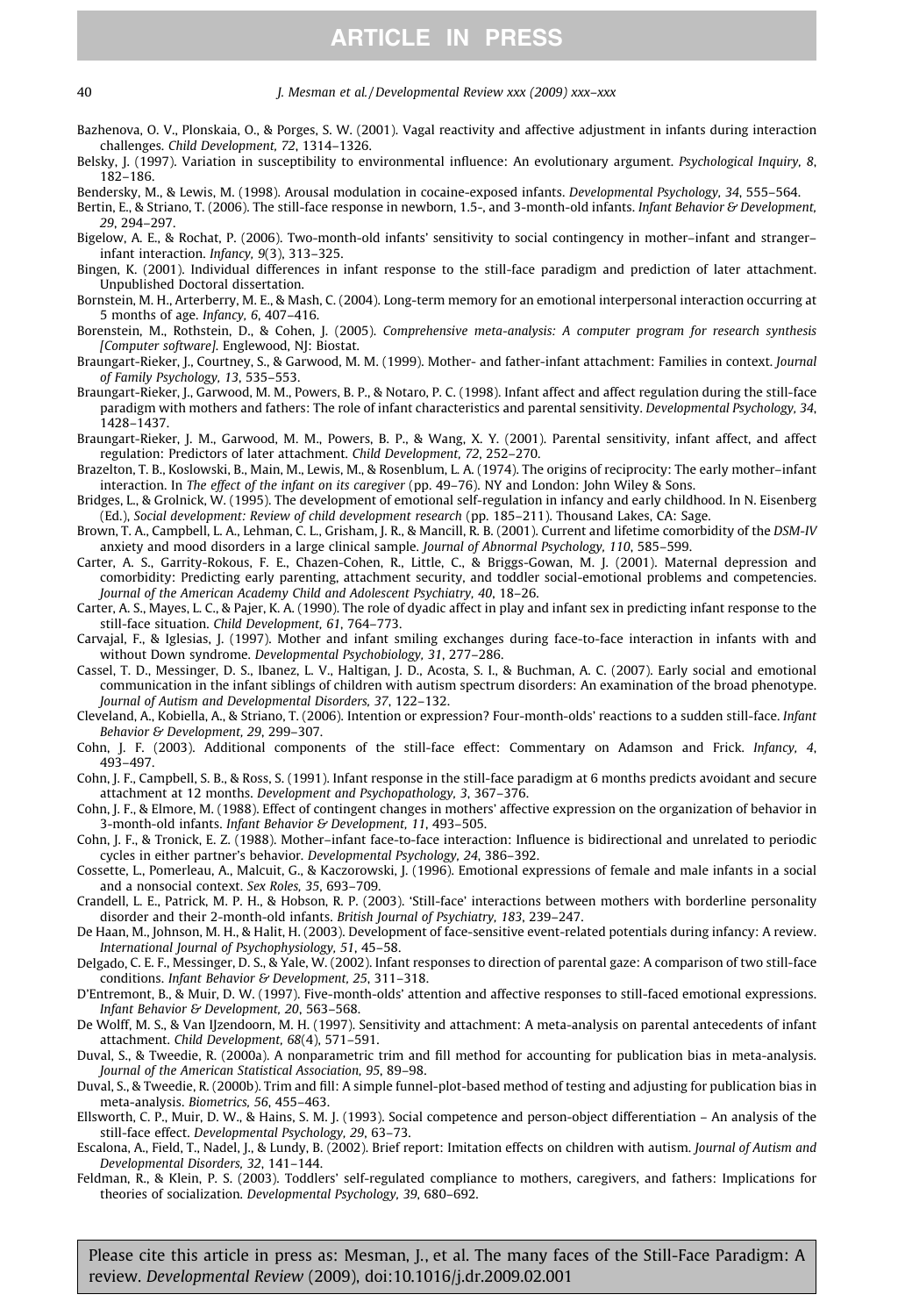<span id="page-40-0"></span>Field, T. (1994). The effects of mother's physical and emotional unavailability on emotion regulation. Monographs of the Society for Research in Child Development, 59, 208–227.

Field, T. (1995). Infants of depressed mothers. Infant Behavior & Development, 18, 1–13.

- Field, T., Hernandez-Reif, M., Diego, M., Feijo, L., Vera, Y., Gil, K., et al (2007). Still-face and separation effects on depressed mother–infant interactions. Infant Mental Health Journal, 28, 314–323.
- Field, T., Stoller, S., Vega-Lahr, N., Scafidi, F., & Goldstein, S. (1986). Maternal unavailability effects on very young infants in homecare verses daycare. Infant Mental Health Journal, 7, 274–280.
- Field, T., Vega-Lahr, N., Scafidi, F., & Goldstein, S. (1986). Effects of maternal unavailability on mother–infant interactions. Infant Behavior & Development, 9, 473–478.
- Fivaz-Depeursinge, E., Favez, N., Lavanchy, S., de Noni, S., & Frascarolo, F. (2005). Four-month-olds make triangular bids to father and mother during trilogue play with still-face. Social Development, 14, 361–378.
- Fogel, A. (1982). Affect dynamics in early infancy: Affective tolerance. In T. Field & A. Fogel (Eds.), Emotion and early interaction (pp. 25–56). Hillsdale, NJ: Erlbaum.
- Fogel, A., Diamond, G. R., Langhorst, B. H., & Demos, V. (1982). Affective and cognitive aspects of the 2-month-old's participation in face-to-face interaction with the mother. In E. Tronick (Ed.), Social interchange in infancy: Affect, cognition, and communication (pp. 35–57). Baltimore: University Park Press.
- Forbes, E. E., Cohn, J. F., Allen, N. B., & Lewinsohn, P. M. (2004). Infant affect during parent-infant interaction at 3 and 6 months: Differences between mothers and fathers and influence of parent history of depression. Infancy, 5, 61–84.
- Forman, D. R., O'Hara, M. W., Larsen, K., Coy, K. C., Gorman, L. L., & Stuart, S. (2003). Infant emotionality: Observational methods and the validity of maternal reports. Infancy, 4, 541–565.
- Forman, D. R., O'Hara, M. W., Stuart, S., Gorman, L. L., Larsen, K. E., & Coy, K. C. (2007). Effective treatment for postpartum depression is not sufficient to improve the developing mother–child relationship. Development and Psychopathology, 19, 585–602.
- Fuertes, M., Lopes dos Santos, P. L., Beeghly, M., & Tronick, E. (2006). More than maternal sensitivity shapes attachment Infant coping and temperament. Resilience in Children, 1094, 292–296.
- Frick, J. E., & Adamson, L. (2003). One still face, many visions. Infancy, 4(4), 499–501.
- Garfinkel, H. (1967). Studies in ethnomethodology. Englewood Cliffs: Prentice-Hall.
- Garrity-Rokous, F. E. (1999). Regulation of negative arousal in infants of depressed mothers. Unpublished Doctoral dissertation. Gianino, A., & Tronick, E. Z. (1988). The mutual regulation model: The infant's self and interactive regulation, coping, and defensive capacities. In T. Field, P. McCabe, & N. Schneiderman (Eds.), Stress and coping across development (pp. 47–68).
- Hillsdale, NJ: Erlbaum. Goffman, E. (1983). The interaction order. American Sociological Review, 48, 1–17.
- Grossmann, T., Striano, T., & Friederici, A. D. (2006). Crossmodal integration of emotional information from face and voice in the infant brain. Developmental Science, 9, 309–315.
- Grossmann, K. E., Grossmann, K., & Waters, E. (2005). Attachment from infancy to adulthood. The major longitudinal studies. New York: The Guilford Press.
- Gunnar, M., Mangelsdorf, S., Kestenbaum, R., Lang, S., Larson, M., & Andreas, D. (1989). Stress and coping in early development. In D. Cicchetti (Ed.), Rochester symposium on developmental psychopathology. The emergence of a discipline (Vol. 1, pp. 119–138). Hillsdale, NJ: Erlbaum.
- Gusella, J. L., Muir, D., & Tronick, E. Z. (1988). The effect of manipulating maternal behavior during an interaction on three- and six-month-olds' affect and attention. Child Development, 59, 1111–1124.
- Haley, W. D. (2001). Infant self-regulation and parent responsiveness. Unpublished Doctoral dissertation.
- Haley, D. W., Handmaker, N. S., & Lowe, J. (2006). Infant stress reactivity and prenatal alcohol exposure. Alcoholism-Clinical and Experimental Research, 30, 2055–2064.
- Haley, D. W., & Stansbury, K. (2003). Infant stress and parent responsiveness: Regulation of physiology and behavior during stillface and reunion. Child Development, 74, 1534–1546.
- Ham, J., & Tronick, E. (2006). Infant resilience to the stress of the still-face: Infant and maternal psychophysiology are related. Resilience in Children, 1094, 297–302.
- Hampel, E. R., Ronchetti, E. M., Rousseeuw, P. J., & Stahel, W. H. (1986). Robust statistics: The approach based on influence functions. New York: Wiley.
- Hart, S. L., Carrington, H. A., Tronick, E. Z., & Carroll, S. R. (2004). When infants lose exclusive maternal attention: Is it jealousy? Infancy, 6, 57–78.
- Heimann, M., Laberg, K. E., & Nordoen, B. (2006). Imitative interaction increases social interest and elicited imitation in nonverbal children with autism. Infant and Child Development, 15, 297–309.
- Hesse, E., & Main, M. (2006). Frightened, threatening, and dissociative parental behavior in low-risk samples: Description, discussion, and interpretation. Development and Psychopathology, 18, 309–343.
- Hill, A. L., & Braungart-Rieker, J. (2002). Four-month attentional regulation and its prediction of three-year compliance. Infancy, 3(2), 261–273.
- Hobson, R. P., Patrick, M., Crandell, L., Garcia-Perez, R., & Lee, A. (2005). Personal relatedness and attachment in infants of mothers with borderline personality disorder. Development and Psychopathology, 17, 329–347.
- Jamieson, S. (2004). Identifying precursors of attachment in the Still-Face paradigm. Unpublished Doctoral dissertation.
- Jung, V., Short, R., Letourneau, N., & Andrews, D. (2007). Interventions with depressed mothers and their infants: Modifying interactive behaviours. Journal of Affective Disorders, 98, 199–205.
- Kamman, T. (2001). Infant learning in the context of early social interaction: Contrast effects in infant eye gaze duration as an indicator of maternal availability and contingency. Unpublished Doctoral dissertation.
- Kiser, L. J., Bates, J. E., Maslin, C. A., & Bayles, K. (1986). Mother–infant play at six months as a predictor of attachment security at thirteen months. Journal of the American Academy of Child and Adolescent Psychiatry, 25, 68–75.
- Kisilevsky, B. S., Hains, S. M. J., Lee, K., Muir, D. W., Xu, F., Fu, G. Y., et al (1998). The still-face effect in Chinese and Canadian 3- to 6-month-old infants. Developmental Psychology, 34, 629–639.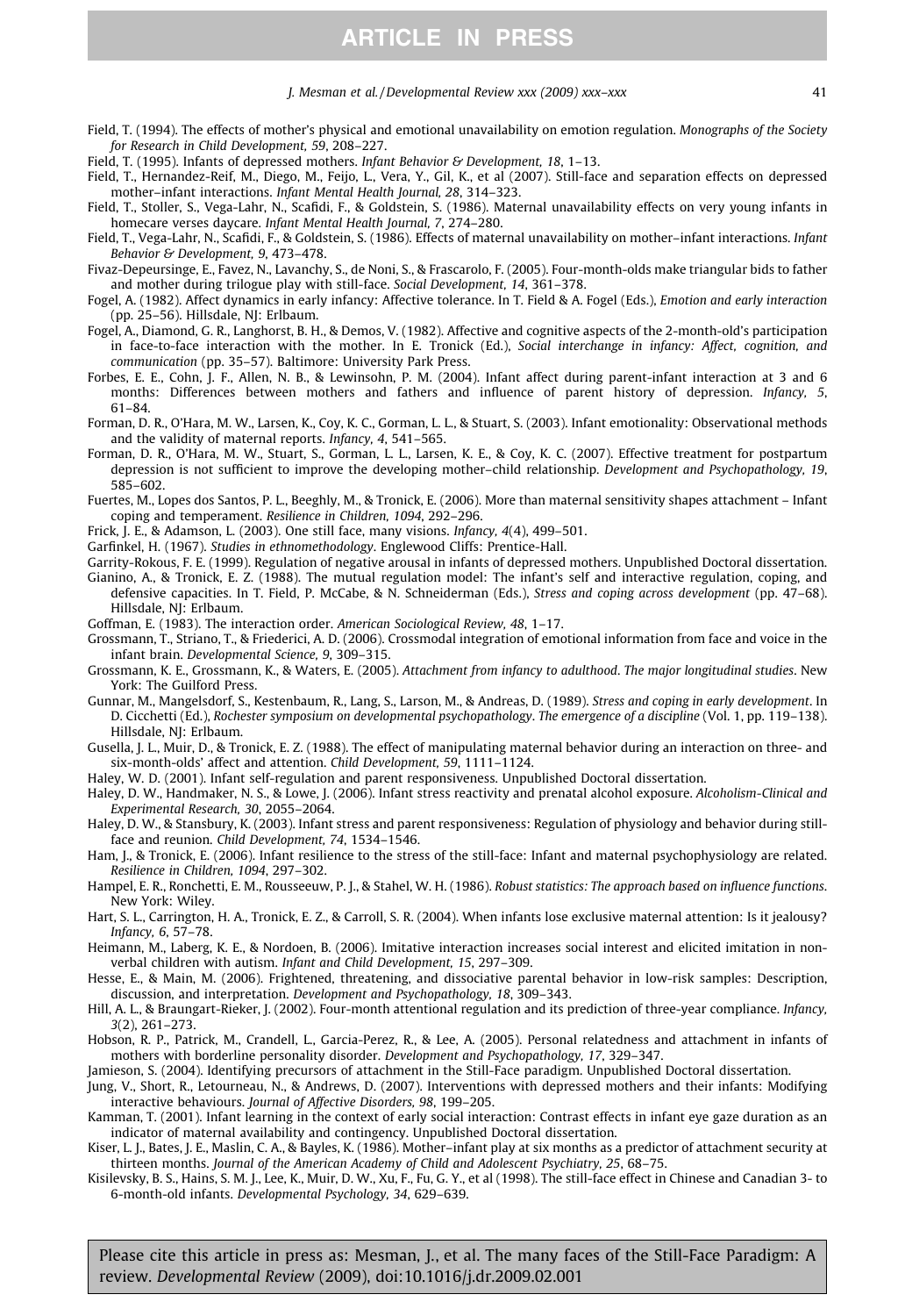### <span id="page-41-0"></span>42 J. Mesman et al. / Developmental Review xxx (2009) xxx–xxx

- Koester, L. S. (1995). Face-to-face interactions between hearing mothers and their deaf or hearing infants. Infant Behavior & Development, 18, 145–153.
- Koester, L. S., & Meadow-Orlans, K. P. (1999). Responses to interactive stress: Infants who are deaf or hearing. American Annals of the Deaf, 144, 395–403.
- Kogan, N., & Carter, A. S. (1996). Mother–infant reengagement following the still-face: The role of maternal emotional availability in infant affect regulation. Infant Behavior & Development, 19, 359–370.
- Lamb, M. E., Morrison, D. C., & Malkin, C. M. (1987). The development of infant social expectations in face-to-face interaction A longitudinal-study. Merrill-Palmer Quarterly-Journal of Developmental Psychology, 33, 241–254.
- Legerstee, M., & Bowman, T. G. (1989). The development of responses to people and a toy in infants with Down syndrome. Infant Behavior & Development, 12, 465–477.
- Legerstee, M., Corter, C., & Kienapple, K. (1990). Hand, arm, and facial actions of young infants to a social and nonsocial stimulus. Child Development, 61, 774–784.
- Legerstee, M., & Markova, G. (2007). Intentions make a difference: Infant responses to still-face and modified still-face conditions. Infant Behavior & Development, 30, 232-250.
- Legerstee, M., Pomerleau, A., Malcuit, G., & Feider, H. (1987). The development of infants responses to people and a doll Implications for research in communication. Infant Behavior & Development, 10, 81–95.
- Lewis, M., & Ramsay, D. (2005). Infant emotional and cortisol responses to goal blockage. Child Development, 76, 518–530.
- Lipsey, M. W., & Wilson, D. B. (2001). Practical meta-analysis. Applied social research methods series (Vol. 49). Thousand Oaks, CA: Sage Publications.
- Lowe, J., Handmaker, N., & Aragón, C. (2006). Impact of mother interactive style on infant affect among babies exposed to alcohol in utero. Infant Mental Health Journal, 27, 371–382.
- Madigan, S., Moran, G., & Pederson, D. R. (2006). Unresolved states of mind, disorganized attachment relationships, and disrupted interactions of adolescent mothers and their infants. Developmental Psychology, 42, 293–304.
- Main, M., & Solomon, J. (1990). Procedures for identifying infants as disorganized/disoriented during the Ainsworth Strange Situation. In M. Greenberg, D. Cicchetti, & E. M. Cummings (Eds.), Attachment in the preschool years: Theory, research and intervention (pp. 121–160). Chicago: University of Chicago Press.
- Matias, R., & Cohn, J. F. (1993). Are MAX-specified infant facial expressions during face-to-face interaction consistent with differential emotions theory. Developmental Psychology, 29, 524–531.
- Mayes, L. C., & Carter, A. S. (1990). Emerging social regulatory capacities as seen in the still-face situation. Child Development, 61, 754–763.
- Mayes, L. C., Carter, A. S., Egger, H. L., & Pajer, K. A. (1991). Reflections on stillness Mothers reactions to the still-face situation. Journal of the American Academy of Child and Adolescent Psychiatry, 30, 22–28.
- Merin, N., Young, G. S., Ozonoff, S., & Rogers, S. J. (2007). Visual fixation patterns during reciprocal social interaction distinguish a subgroup of 6-month-old infants at-risk for autism from comparison infants. Journal of Autism and Developmental Disorders, 37, 108–121.
- Miller, A., McDonough, S., Rosenblum, K. L., & Sameroff, A. (2002). Emotion regulation in context: Situational effects on infant and caregiver behavior. Infancy, 3, 403–433.
- Moore, G. A., & Calkins, S. D. (2004). Infants' vagal regulation in the still-face paradigm is related to dyadic coordination of mother–infant interaction. Developmental Psychology, 40, 1068–1080.
- Moore, G. A., Cohn, J. F., & Campbell, S. B. (2001). Infant affective responses to mother's still face at 6 months differentially predict externalizing and internalizing behaviors at 18 months. Developmental Psychology, 37, 706–714.
- Moszkowski, R. J., & Stack, D. M. (2007). Infant touching behaviour during mother–infant face-to-face interactions. Infant and Child Development, 16, 307–319.
- Murray, L., & Trevarthen, C. (1985). Emotional regulation of interactions between two-month-olds and their mothers. In T. Field & N. A. Fox (Eds.), Social perception in infants (pp. 177–197). Norwood, NJ: Ablex Publishing.
- Nadel, J., Croue, S., Mattlinger, M.-J., Canet, P., Hudelot, C., Lecuyer, C., et al (2000). Do children with autism have expectancies about the social behaviour of unfamiliar people? A pilot study using the still face paradigm. Autism, 4, 133–145.
- Nelson, C. A., & de Haan, M. (1996). Neural correlates of visual responsiveness to facial expressions of emotion. Developmental Psychobiology, 29, 1–18.
- Papoušek, M. (2007). Communication in early infancy: An arena of intersubjective learning. Infant Behavior & Development, 30, 258–266.
- Peláez-Nogueras, M., Field, T. M., Hossain, Z., & Pickens, J. (1996). Depressed mothers' touching increases infants' positive affect and attention in still-face interactions. Child Development, 67, 1780–1792.
- Rochat, P., & Striano, T. (2002). Who's in the mirror? Self-other discrimination in specular images by four- and nine-month-old infants. Child Development, 73, 35–46.
- Rochat, P., Striano, T., & Blatt, L. (2002). Differential effects of happy, neutral, and sad still-faces on 2-, 4- and 6-month-old infants. Infant and Child Development, 11, 289–303.
- Rosenblum, K. L., McDonough, S., Muzik, M., Miller, A., & Sameroff, A. (2002). Maternal representations of the infant: Associations with infant response to the Still Face. Child Development, 73, 999–1015.

Rosenthal, R. (1995). Writing meta-analytic reviews. Psychological Bulletin, 118, 183–192.

- Sutton, A. J., Duval, S. J., Tweedie, R. L., Abrams, K. R., & Jones, D. R. (2000). Empirical assessment of effect of publication bias on meta-analyses. British Medical Journal, 320, 1574–1577.
- Rossi, A., Marinangeli, M. G., Butti, G., Scinto, A., Di Cicco, L., Kalyvoka, A., et al (2001). Personality disorders in bipolar and depressive disorders. Journal of Affective Disorders, 65, 3–8.
- Segal, L. B., Oster, H., Cohen, M., Caspi, B., Myers, M., & Brown, D. (1995). Smiling and fussing in seven-month-old preterm and full-term black infants in the still-face situation. Child Development, 66, 1829–1843.
- Shapiro, B., Fagen, J., Prigot, J., Carroll, M., & Shalan, J. (1998). Infants' emotional and regulatory behaviors in response to violations of expectancies. Infant Behavior & Development, 21, 299-313.
- Shea, M. T., Widiger, T. A., & Klein, M. H. (1992). Comorbidity of personality disorders and depression: Implications for treatment. Journal of Consulting and Clinical Psychology, 60, 857–868.